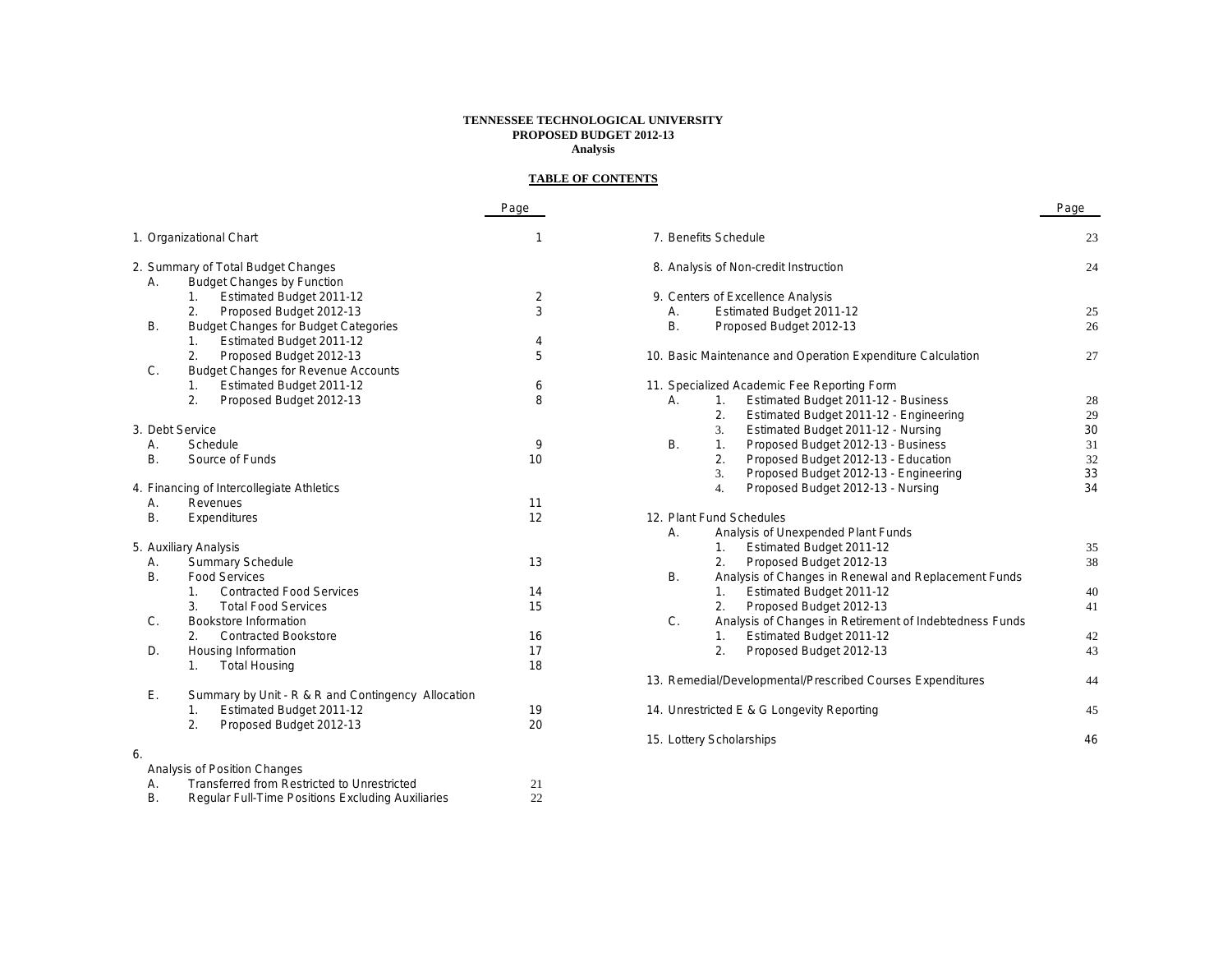#### **TENNESSEE TECHNOLOGICAL UNIVERSITY** ORGANIZATIONAL CHART

**CHANCELLOR Tennessee Higher Education Commission Tennessee Board of Regents Tennessee Board of Regents** (Coordinating Commission) (Policies & Control) **PRESIDENT University Staff Advisory Athletics Faculty Diversity & Legal Affairs** (Title VI **Internal Audit Assembly Senate** ــــــا<br>Athletic **Committee to the President** Director) Academic Advising Information Academic Council Technology Committee University Sports Information International Standing Committees Affairs Committee Administrative **Planning & Finance PROVOST University Advancement** Council University University Planning Committee Business Office Food Advancement Communications Standing Committees Services Services & Marketing Accounting Creative Services Human Records & Budgeting Resources **Stewardship** Marketing Funds Personnel/ Systems & Research Management News & Payroll Communications Facilities & University Bookstore Alumni<br>Relations Photographic Business Services Service Campus Safety Post Office Web & Digital **Telecommunications** & Environmental Services Media Printing **University Services** Planning **University Police** University Development **Support Areas Information Jennette Volpe Research & Student Affairs Academic Affairs Extended Programs & Special Programs Regional Development Angelo & Resources & Recruitment Graduate Studies Technology Services Library & Media Center** Military Science J.J. Oakley Counseling Joe L. Evins Distance Learning Institutional Center Health Services Research Millard Oakley Appalachian Center for Craft (Administrative) Non-Credit Programs Library & Learning STEM Center Dean of Minority Student Enrollment **Assistance** Off-Campus Programs **Students** Affairs **Management** UNIV 1020 Career  $\mathbf{I}$ Eastern Region Judicial Oracle/WTTU Services Women's Center Affairs Admissions Residential Life Southern Region Faculty Orientation Financial Aid Development Student Activities & Student Western Region Records & Honors Program **Success** Greek Life Special Events/ Registration **Disability** International Projects **University** Services ScholarWeb **Education** TECH-REDI Recreation & Fitness Center (Regional Economic Eagle Card System **Transfer** Performance Funding Intramurals Coordination Development Institute) University Service Center **Colleges and Schools College of Arts College of Education College of Engineering College of College of Business College of Agricultural & & Sciences Interdisciplinary Studies** Basic Engineering **Human Sciences** Accounting & Business Law Biology Art School of Agriculture School of Chemical Engineering Joe L. Evins Co-op Fisheries Unit Environmental Civil & Environmental School of Human Decision Studies Appalachian Center for Craft (Academic Programs) Ecology Engineering Sciences & Water Resources Chemistry Management Whitson-Hester Computer Center School of Nursing Earth Sciences Economics, Science Counseling & Psychology School of Finance & English Electrical & Computer **Interdisciplinary** Marketing & Communications Curriculum Engineering **Studies** & Instruction MBA Foreign Languages Energy Systems School of Studies Exercise Science, Research Center Professional History Student **Studies** Physical Education & Wellness Success Manufacturing & Industrial Technology Mathematics RODP **Center** Learning Support Physics Manufacturing Research Center Music Sociology & Political Science Mechanical Engineering Student Minority Engineering Success Center Programs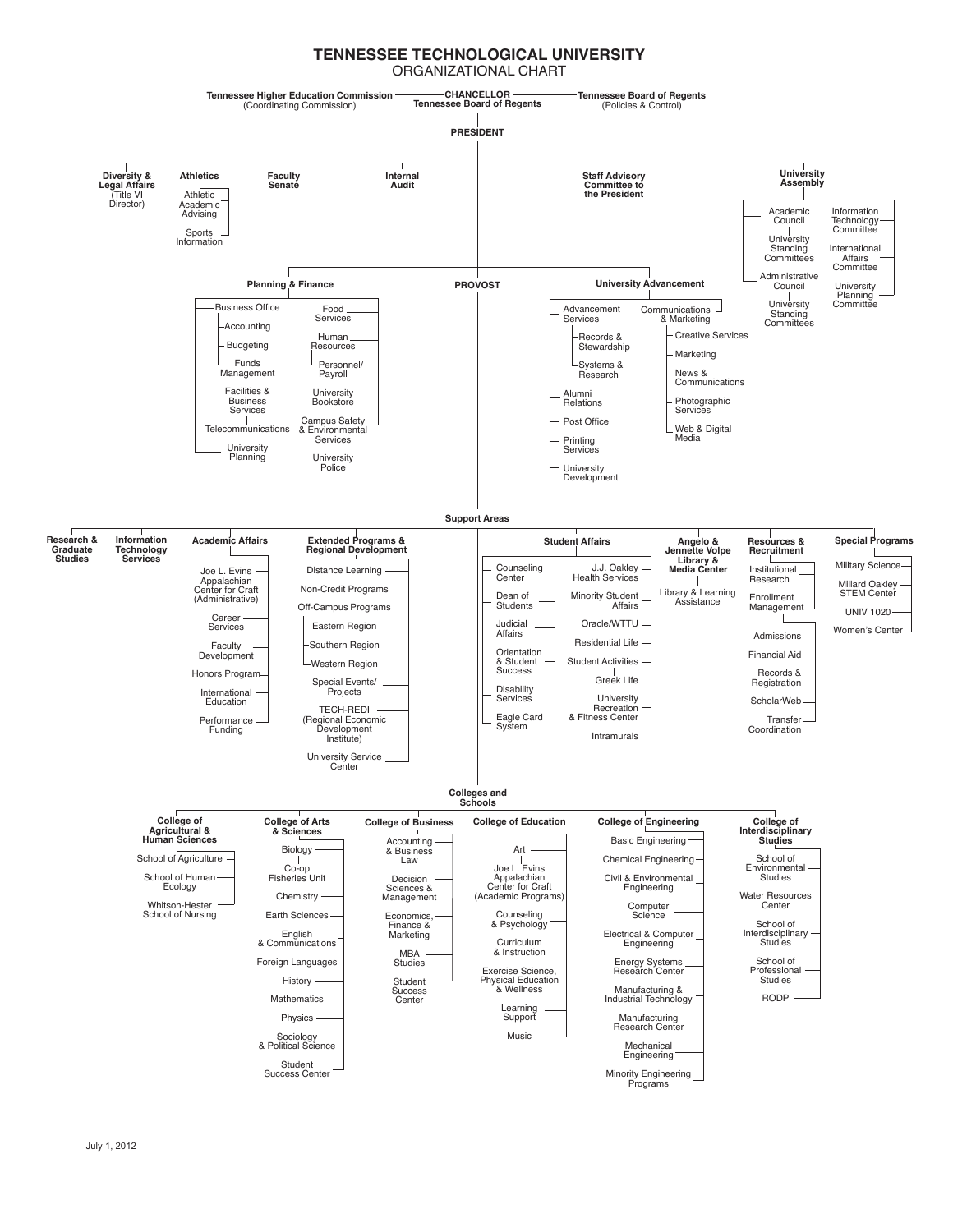# TENNESSEE TECHNOLOGICAL UNIVERSITY SUMMARY OF TOTAL BUDGET CHANGES BY FUNCTION ESTIMATED BUDGET 2011-12

|                              | <b>OCTOBER</b><br><b>BUDGET</b><br>2011-12 | <b>ESTIMATED</b><br><b>BUDGET</b><br>2011-12 | <b>Difference</b>       | <b>Explanation For</b><br><b>Significant Changes</b> |
|------------------------------|--------------------------------------------|----------------------------------------------|-------------------------|------------------------------------------------------|
| Instruction                  | \$<br>55,405,600.00                        | \$<br>55,038,400.00                          | \$<br>(367, 200.00)     |                                                      |
| Research                     | 2,274,400.00                               | 2,434,300.00                                 | \$<br>159,900.00        |                                                      |
| <b>Public Service</b>        | 2,185,800.00                               | 2,493,400.00                                 | \$<br>307.600.00 Note 1 |                                                      |
| Academic Support             | 10,533,500.00                              | 10,924,700.00                                | \$<br>391,200.00        |                                                      |
| <b>Student Services</b>      | 18,290,300.00                              | 19,460,800.00                                | \$<br>1,170,500.00      |                                                      |
| Institutional Support        | 11,482,100.00                              | 11,388,100.00                                | \$<br>(94,000.00)       |                                                      |
| Operation and Maintenance    | 12,467,300.00                              | 13,347,900.00                                | \$<br>880,600.00        |                                                      |
| Scholarships and Fellowships | 7,277,100.00                               | 7,303,400.00                                 | \$<br>26,300.00         |                                                      |
| <b>TOTAL</b>                 | \$<br>119,916,100.00                       | \$<br>122,391,000.00                         | \$<br>2,474,900.00      |                                                      |

Changes greater than 10% explained

Note 1: The increase in Public Service is due to a \$246,370 increase in STEM for support of the Mobile Learning Lab, \$40,000 increase in the Regional Economic Development Institutute, and \$29,100 in the President's Academy for Emerging Technologies.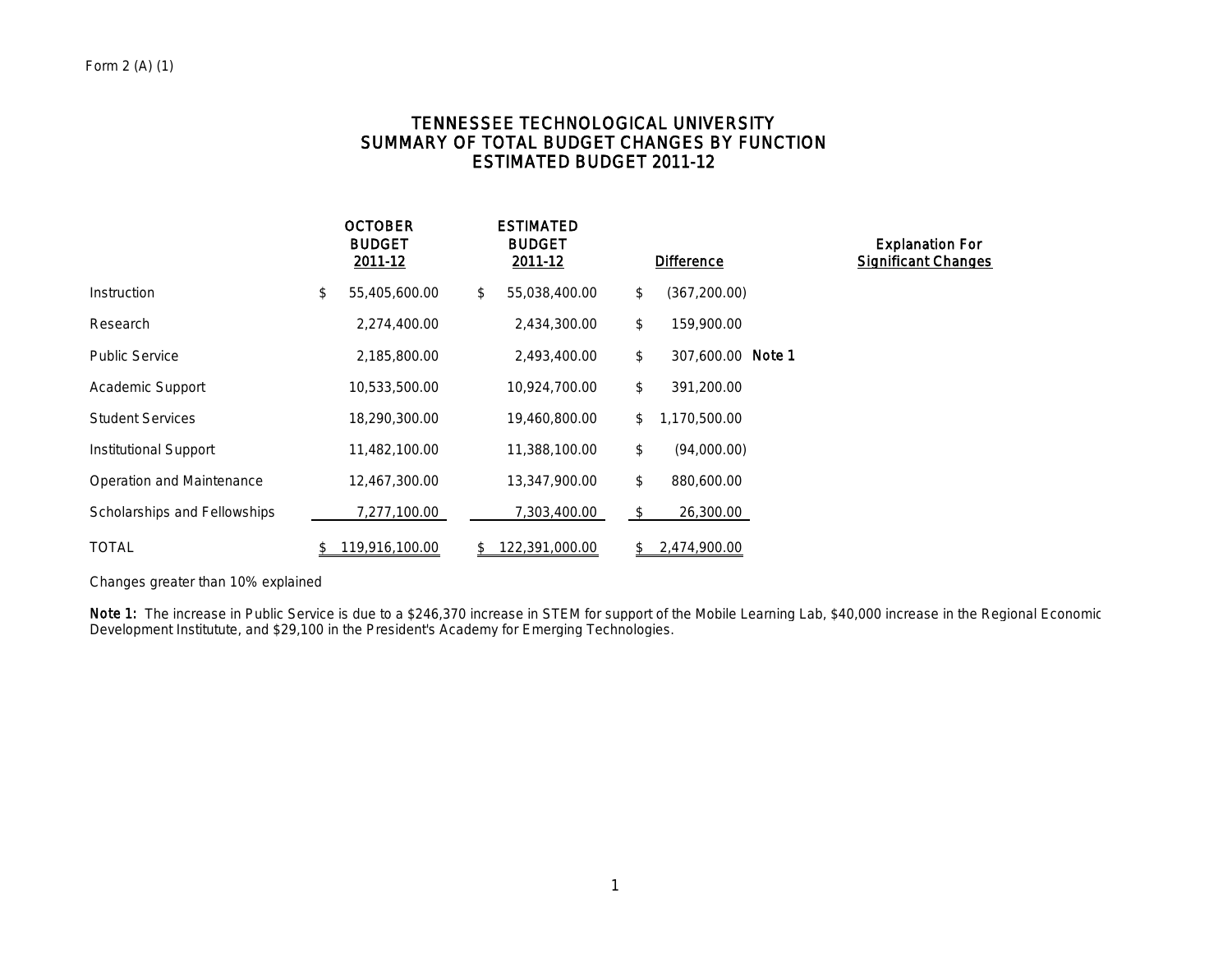# TENNESSEE TECHNOLOGICAL UNIVERSITY SUMMARY OF TOTAL BUDGET CHANGES BY FUNCTION PROPOSED BUDGET 2012-13

|                              | <b>ESTIMATED</b><br><b>BUDGET</b><br>2011-12 | <b>PROPOSED</b><br><b>BUDGET</b><br>2012-13 | <b>Difference</b>             | <b>Explanation For</b><br><b>Significant Changes</b> |
|------------------------------|----------------------------------------------|---------------------------------------------|-------------------------------|------------------------------------------------------|
| Instruction                  | \$<br>55,038,400.00                          | 54,941,500.00<br>\$                         | \$<br>(96,900.00)             |                                                      |
| Research                     | 2,434,300.00                                 | 1,468,800.00                                | \$<br>$(965,500.00)$ Note 1   |                                                      |
| <b>Public Service</b>        | 2,493,400.00                                 | 2,025,600.00                                | $(467,800.00)$ Note 2<br>\$   |                                                      |
| Academic Support             | 10,924,700.00                                | 9,611,600.00                                | $$$ (1,313,100.00) Note 3     |                                                      |
| <b>Student Services</b>      | 19,460,800.00                                | 18,788,400.00                               | \$<br>(672, 400.00)           |                                                      |
| <b>Institutional Support</b> | 11,388,100.00                                | 11,334,200.00                               | \$<br>(53,900.00)             |                                                      |
| Operation and Maintenance    | 13,347,900.00                                | 11,484,100.00                               | $(1,863,800.00)$ Note 4<br>\$ |                                                      |
| Scholarships and Fellowships | 7,303,400.00                                 | 7,303,400.00                                | \$                            |                                                      |
| <b>TOTAL</b>                 | 122,391,000.00<br>\$                         | 116,957,600.00<br>\$                        | (5,433,400.00)<br>\$          |                                                      |

Changes greater than 10% explained

Note 1: Estimated budget included FY 2011 carryovers of \$764,750 that included Indirect Costs \$438,840, Faculty Research \$33,080 and other misc carryoves of \$292,830

Note 2: Estimated includes FY 2011 carryovers of \$64,910. Also included was one-time funding for STEM Mobile Learning Lab startup costs of \$350,000.

Note 3: Estimated includes FY 2011 carryovers of \$1,344,890 that include PO carryovers of \$172,140, library operations of \$291,940, Education support \$150,000, and Academic Affairs strategic development \$583,940.

Note 4: Estimated includes FY 2011 carryovers of \$1,059,740 that include PO carryovers of \$154,920, SAF Green Fee \$418,860, and small projects of \$485,960. Proposed also decreased because Custodial Services have been contracted out after FY 2012.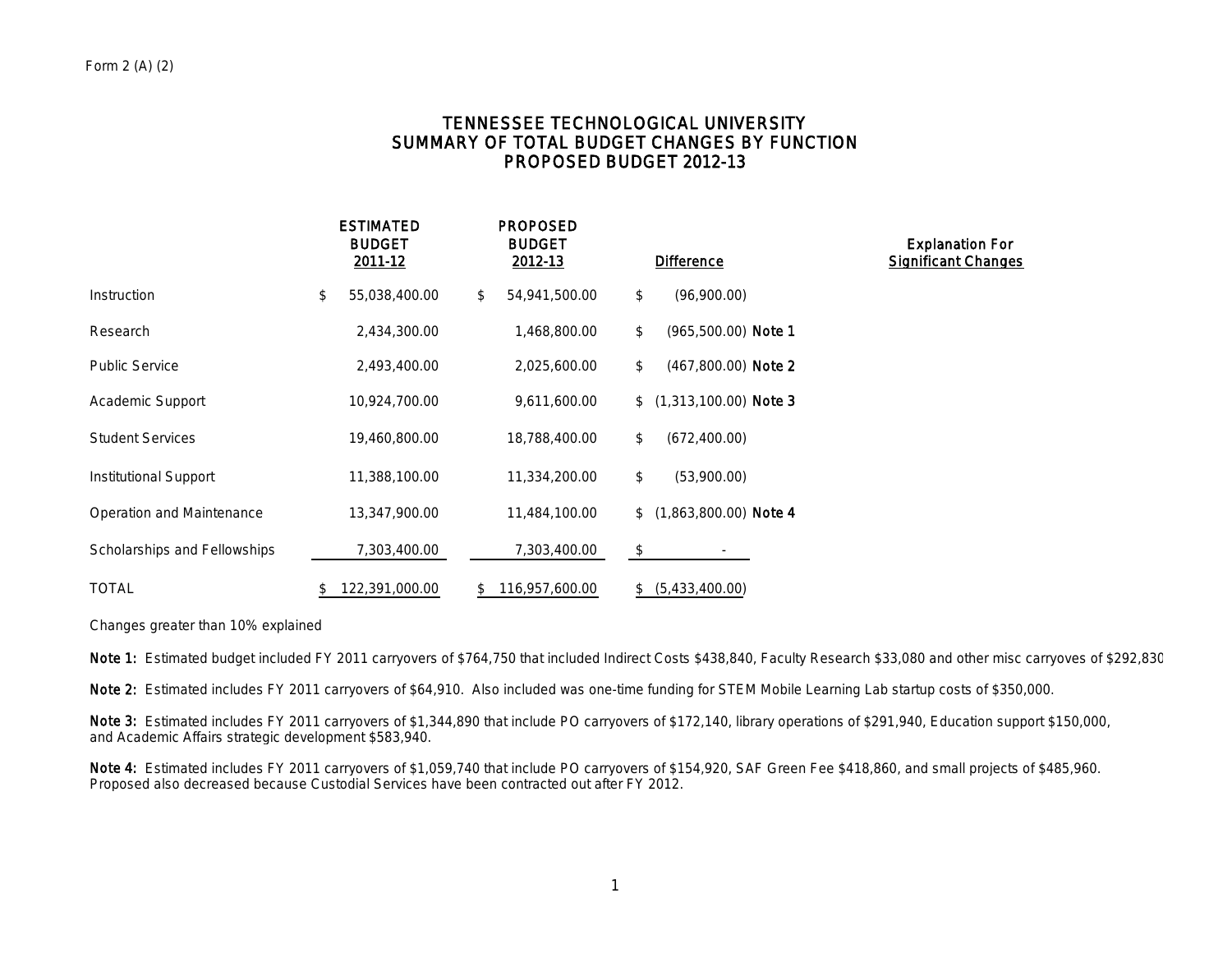## TENNESSEE TECHNOLOGICAL UNIVERSITY SUMMARY OF TOTAL BUDGET CHANGES FOR BUDGET CATEGORIES ESTIMATED BUDGET 2011-12

|                              | <b>OCTOBER</b><br><b>BUDGET</b><br>2011-12 | <b>ESTIMATED</b><br><b>BUDGET</b><br>2011-12 | <b>Difference</b>    | <b>Explanation For</b><br><b>Significant Changes</b> |
|------------------------------|--------------------------------------------|----------------------------------------------|----------------------|------------------------------------------------------|
| <b>Professional Salaries</b> | \$<br>48,140,700.00                        | \$<br>47,045,300.00                          | \$<br>(1,095,400.00) |                                                      |
| <b>Other Salaries</b>        | 10,997,400.00                              | 11,987,600.00                                | 990,200.00           |                                                      |
| <b>Employee Benefits</b>     | 21,236,300.00                              | 21,428,700.00                                | 192,400.00           |                                                      |
| Travel                       | 1,431,800.00                               | 2,367,600.00                                 | 935,800.00 Note 1    |                                                      |
| <b>Operating Expense</b>     | 36,886,900.00                              | 38,114,500.00                                | 1,227,600.00         |                                                      |
| Capital Outlay               | 1,223,000.00                               | ,447,300.00                                  | 224,300.00 Note 2    |                                                      |
| <b>TOTAL</b>                 | 119,916,100                                | 122,391,000                                  | 2.474.900            |                                                      |

#### Changes greater than 10% explained

Note 1: There has been a general increase in travel campus wide over the year. Most changes to accounts are \$5,000 or less. Some of the larger increases are as follows: Faculty recruitment cost increased \$22,880. The International Education Fee travel monies made available for travel have increased \$95,750 as we focus on the whole education experience. The Special Academic course fee instructional travel has increase \$36,080 for Engineering and \$22,360 for Business. As more emphasis is being put on making processes electronic and more effiecient departments such as the Business Office and Information Technology have increasd their conference travel budgets \$16,000 and \$25,000 respectiviely. In support of our Capital Campaign University Advanceme has increased travel by \$23,150. A large part of the increase is due to Athletics which increased travel by \$330,000 in support of various programs as the year progress and to support post season play. These increases were supported by increased game guarantees, ticket sales, and conference shared revenue. Some of the larger increases were Football, Basketball, and Baseball.

Note 2: The majority of the change in Capital Outlay is a \$152,400 increase of the Engineering Special Academic Course Fee to support the purchase of Instructional equipment. Another \$31,000 w Technology Access Fee allocations, and \$21,660 for the Library.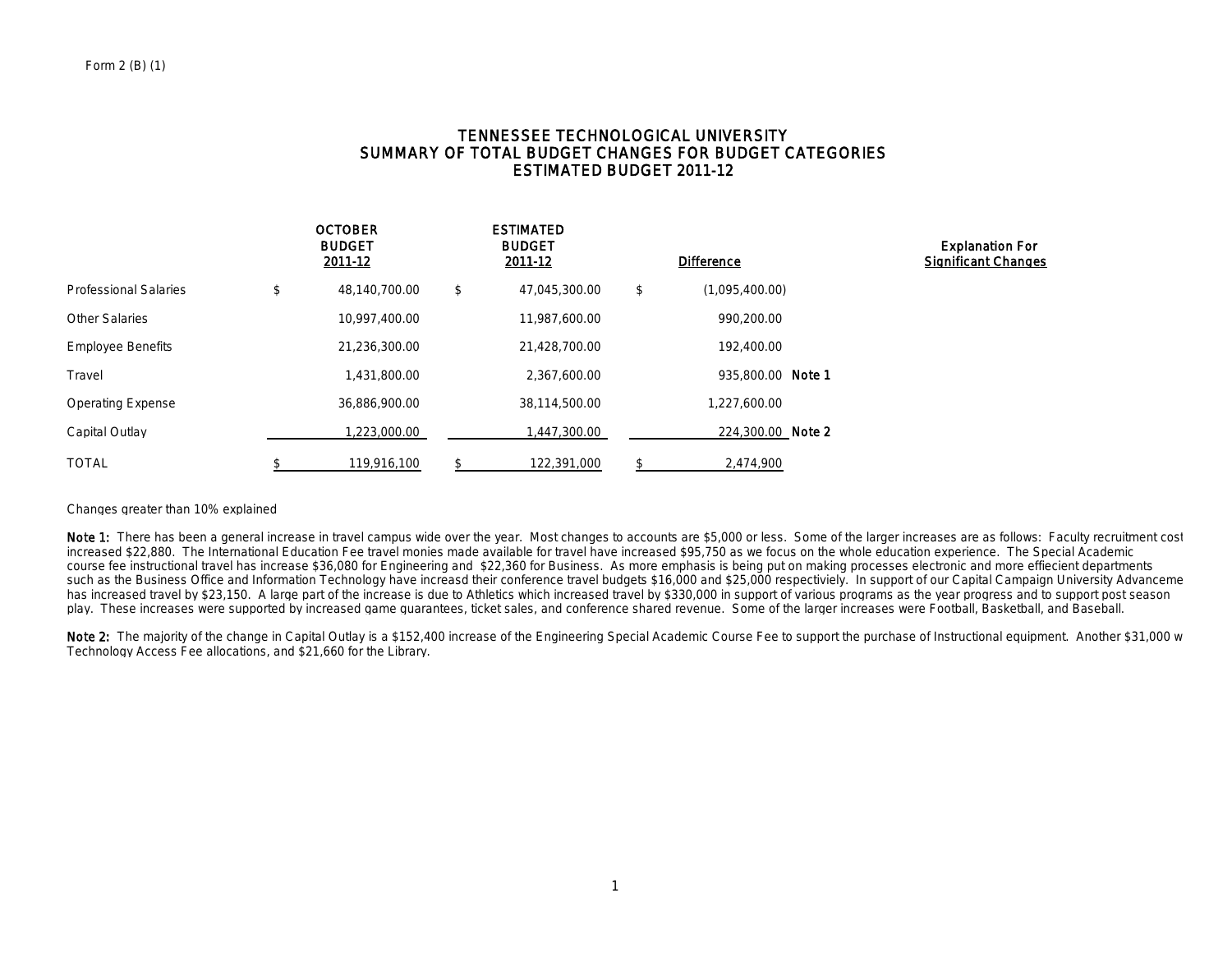## TENNESSEE TECHNOLOGICAL UNIVERSITY SUMMARY OF TOTAL BUDGET CHANGES FOR BUDGET CATEGORIES PROPOSED BUDGET 2012-13

|                              | <b>ESTIMATED</b><br><b>BUDGET</b><br>2011-12 | <b>PROPOSED</b><br><b>BUDGET</b><br>2012-13 | <b>Difference</b>       | <b>Explanation For</b><br><b>Significant Changes</b> |
|------------------------------|----------------------------------------------|---------------------------------------------|-------------------------|------------------------------------------------------|
| <b>Professional Salaries</b> | \$<br>47,045,300.00                          | \$<br>49,603,800.00                         | \$<br>2,558,500.00      |                                                      |
| <b>Other Salaries</b>        | 11,987,600.00                                | 10.512.700.00                               | $(1.474.900.00)$ Note 1 |                                                      |
| <b>Employee Benefits</b>     | 21,428,700.00                                | 21,135,000.00                               | (293,700.00)            |                                                      |
| Travel                       | 2,367,600.00                                 | 1,456,800.00                                | (910,800.00) Note 2     |                                                      |
| <b>Operating Expense</b>     | 38,114,500.00                                | 33,223,900.00                               | $(4,890,600.00)$ Note 3 |                                                      |
| Capital Outlay               | 1,447,300.00                                 | 1,025,400.00                                | $(421,900.00)$ Note 4   |                                                      |
| <b>TOTAL</b>                 | 122,391,000                                  | 116,957,600                                 | (5,433,400)             |                                                      |

Note 1: \$1,383,080 decrease due to contracting out of custodial services. Estimated included a net FY12 costs of \$586,000 for RIF and Buyout package estimates. \$178,200 was already taken out of Current Estimate due to custodial positions left unfilled.

Note 2: \$289,000 is due to Athletic reversions back to operating and salaries due to lapse until schedule details are known and tourney placements. Rest is due to reallignment of funds back to operating and to salaries from lapse monies. The larger athletic departments are football, basketball and baseball. Regular department amounts were ITS \$30,000, Business Office \$16,000, Extended Ed \$34,480, Business Media Center \$30,000, Faculty Moving \$49,150, and Faculty Recruitment \$22,880.

Note 3: Estimated includes FY 2011 carryovers of \$5,985,200.

Note 4: Estimated includes FY 2011 carryovers of \$210,270. Rest is various monies reverting back to salaries and operating.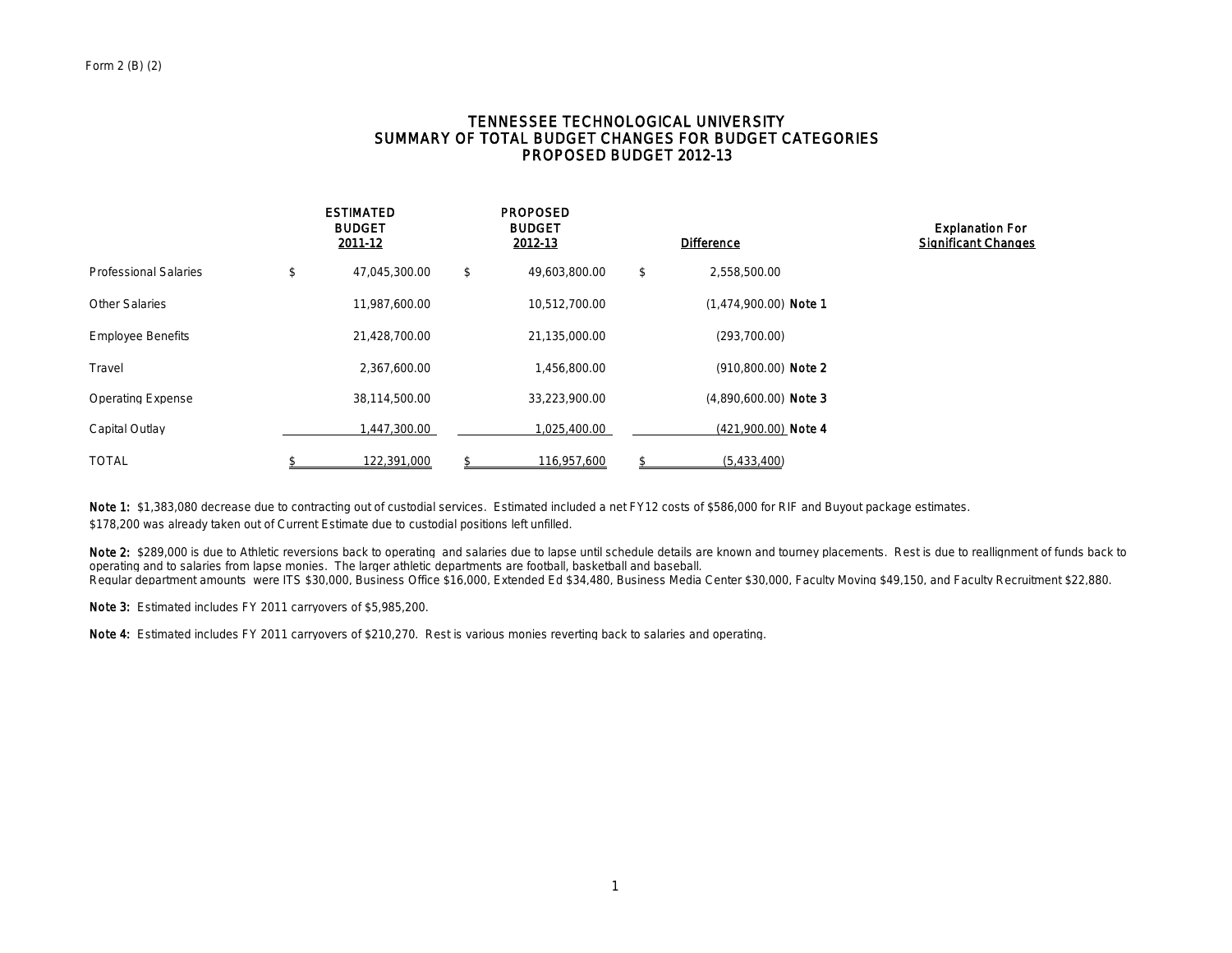#### TENNESSEE TECHNOLOGICAL UNIVERSITY ANALYSIS OF BUDGET CHANGES FOR REVENUE ACCOUNTS ESTIMATED BUDGET 2011-12

| <b>ACCOUNT</b> |                                       | 2011-12     | 2011-12                                |               |                                                                                                                                                                |                               |
|----------------|---------------------------------------|-------------|----------------------------------------|---------------|----------------------------------------------------------------------------------------------------------------------------------------------------------------|-------------------------------|
| <b>CODE</b>    | <b>ACCOUNT NAME</b>                   |             | <b>OCTOBER BUDGET ESTIMATED BUDGET</b> | <b>CHANGE</b> | <b>DESCRIPTION OF CHANGE</b>                                                                                                                                   | <b>SOURCE OF FUNDS</b>        |
|                | 5100 In-State Tuition                 | 56,898,500  | 57,295,600                             |               | 397,100.00 Increased enrollment in TTU-delivered RODP courses Student fees                                                                                     |                               |
|                | 5105 Out-of-State Tuition             | 6,400,000   | 7,279,200                              |               | 879,200.00 Increased international student enrollment.                                                                                                         | Student fees                  |
|                | 5110 Debt Service Fee                 | 568,300     | 573,300                                | 5,000.00      |                                                                                                                                                                | Student fees                  |
|                | 51152 Schedule Change Fee             | 152,800     | 154,400                                | 1,600.00      |                                                                                                                                                                | Student fees                  |
|                | 51154 Graduation Fee                  | 82,000      | 82,900                                 | 900.00        |                                                                                                                                                                | Student fees                  |
|                | 5120 Technology Access Fee            | 2,297,800   | 2,321,300                              | 23,500.00     |                                                                                                                                                                | Student fees                  |
|                | 5125 Student Activity Fee             | 2,623,500   | 2,649,500                              | 26,000.00     |                                                                                                                                                                | Student fees                  |
|                | 5132 Sustainable Campus Fee           | 150,600     | 152,400                                | 1,800.00      |                                                                                                                                                                | Student fees                  |
|                | 5133 International Education Fee      | 285,600     | 288,600                                | 3,000.00      |                                                                                                                                                                | Student fees                  |
|                | 5155 RODP Online Fee                  | 496,000     | 526,000                                | 30,000.00     |                                                                                                                                                                | Student fees                  |
|                | 51650 SACF-Engineering                | 583,500     | 612,500                                | 29,000.00     |                                                                                                                                                                | Student fees                  |
|                | 51652 SACF-Business                   | 628,800     | 627,990                                | (810.00)      |                                                                                                                                                                | Student fees                  |
|                | 5170 Application Fees                 | 222,200     | 244,700                                |               | 22,500.00 Increase in applications for admission.                                                                                                              | Admission application fees    |
|                | 5175 Late Registration Fee            | 73,000      | 78,000                                 | 5,000.00      |                                                                                                                                                                | Student late regist penalty   |
|                | 51800 Laboratory Materials Fee        | 240.590     | 236,500                                | (4,090.00)    |                                                                                                                                                                | Student fees                  |
|                | 51801 Music Private Lesson Fee        | 107,800     | 108,700                                | 900.00        |                                                                                                                                                                | Student fees                  |
|                | 51802 Craft Center Studio Fee         | 95,600      | 86,500                                 |               | (9,100.00) Decreased enrollment in studio courses.                                                                                                             | Student fees                  |
|                | 51804 Craft Center Workshop Fee       | 81,620      | 60,000                                 |               | (21,620.00) Decline in workshop offerings and attendance.                                                                                                      | Workshop registration fees    |
|                | 51808 Returned Check Fine             | 4,000       | 4,500                                  |               | 500.00 Increased number of bank returned items.                                                                                                                | Bad check fines               |
|                | 51811 Deferred Payment Service Charge | 89,250      | 96,250                                 | 7,000.00      |                                                                                                                                                                | Payment plan service charge:  |
|                | 51813 Examination and Testing Fees    | 8,500       | 9,880                                  |               | 1,380.00 Correction of previously understated estimate.                                                                                                        | <b>Testing fees</b>           |
|                | 51815 Exam and Testing-COMPASS        | 3,000       | 6,000                                  |               | 3,000.00 Increased re-testing among international student popu Testing fees                                                                                    |                               |
|                | 51818 Library Fines                   | 6,000       | 4,700                                  |               | (1,300.00) Decrease in late returns.                                                                                                                           | Library late return fines     |
|                | 51822 DMBA Module Fee                 | 66,350      | 59,850                                 |               | (6,500.00) Decrease in sale of DMBA preparation module CD's. CD sales                                                                                          |                               |
|                | 51823 Eagle Card Replacement Fee      | 11,900      | 13,200                                 |               | 1,300.00 Correction of previously understated estimate.                                                                                                        | Card replacement charges      |
|                | 51826 Alternative Delivery Fee        | 367,400     | 372,400                                | 5,000.00      |                                                                                                                                                                | Student fees                  |
|                | 51833 NCLEX                           | $\Omega$    | 1,800                                  |               | 1,800.00 New revenue code for charges previously reflected as Testing fees<br>expenditure offset.                                                              |                               |
|                | 5800 Athletics                        | 4,793,890   | 5,455,180                              |               | 661,290.00 Increased ticket and concession sales, game quarante Gate receipts, opponent<br>and OVC/NCAA revenue.                                               | contracts, OVC/NCAA.          |
|                | 58350 Child Care Development Ctr      | $\mathbf 0$ | 200,000                                |               | 200,000.00 New revenue code for charges previously reflected as Enrollment fees<br>expenditure offset.                                                         |                               |
|                | 58362 Band Camps                      | 46,790      | 50,060                                 | 3,270.00      |                                                                                                                                                                | Participant fees              |
|                | 58364 Livestock/Dairy-Beef Cattle     | 381,900     | 465,900                                |               | 84,000.00 Increased livestock sales at Shipley and Oakley farms. Livestock sales                                                                               |                               |
|                | 58365 Livestock/Dairy-Sheep           | 6,900       | 4,520                                  |               | (2,380.00) Decreased sale of sheep at Shipley farm.                                                                                                            | Livestock sales               |
|                | 58366 Livestock/Dairy-Hogs            | 13,870      | 21,110                                 |               | 7,240.00 Correction of previously understated estimate.                                                                                                        | Livestock sales               |
|                | 58368 Career Services                 | 21,100      | 55,200                                 |               | 34,100.00 Correction of understated revised budget estimate and Career fair employer fees<br>increase in employers participating in career fairs.              |                               |
|                | 58374 Dramatics                       | 500         | 3,990                                  |               | 3,490.00 Correction of understated revised budget estimate.                                                                                                    | Drama production ticket sales |
|                | 58375 SOAR Registration Fee           | 152,000     | 195,690                                |               | 43,690.00 Correction of understated revised budget estimate and SOAR participant fees<br>to reflect increased revenue due to international student<br>session. |                               |
|                | 58376 SOAR Housing Fee                | 0           | 20,000                                 |               | 20,000.00 Establish separate budget for SOAR housing income. SOAR participant fees                                                                             |                               |
|                | 58377 Career College Fair             | 3,400       | 5,880                                  |               | 2,480.00 Correction of understated revised budget estimate.                                                                                                    | Career fair exhibitor fees    |
|                | 58379 Sales Svcs Edu Depts Taxable    | 700         | $\mathbf 0$                            |               | (700.00) Correction of overstated budget estimate.                                                                                                             | Departmental revenue          |
|                | 58380 Sales Svcs Edu Depts Nontaxable | 4,540       | 1,120                                  |               | (3,420.00) Correction of overstated budget estimate.                                                                                                           | Departmental revenue          |
|                | 58387 Dairy Cattle                    | 430         | 0                                      |               | (430.00) Shipley Farm no longer maintains dairy cattle.                                                                                                        | Departmental revenue          |
|                | 58388 Showing Fitting Services        | 5,240       | $\Omega$                               |               | (5,240.00) Transfer of services from Shipley to Oakley farm.                                                                                                   | Departmental revenue          |
|                | 58389 Bull Development Center         | 6,000       | 2,900                                  |               | (3,100.00) Transfer of services from Shipley to Oakley farm.                                                                                                   | Departmental revenue          |
|                | 58392 Ultrasound Services             | $\Omega$    | 4,400                                  |               | 4,400.00 New service by Shipley Farm.                                                                                                                          | Departmental revenue          |
|                | 58396 Vegetables and Garden Products  | 6,000       | 70,370                                 |               | 64,370.00 Expanded sale of farm products to businesses.                                                                                                        | Departmental revenue          |
|                | 58401 Advertising                     | $\Omega$    | 10,140                                 |               | 10,140.00 Sale of advertising for student newspaper and yearbor Advertising sales                                                                              |                               |
|                |                                       |             |                                        |               |                                                                                                                                                                |                               |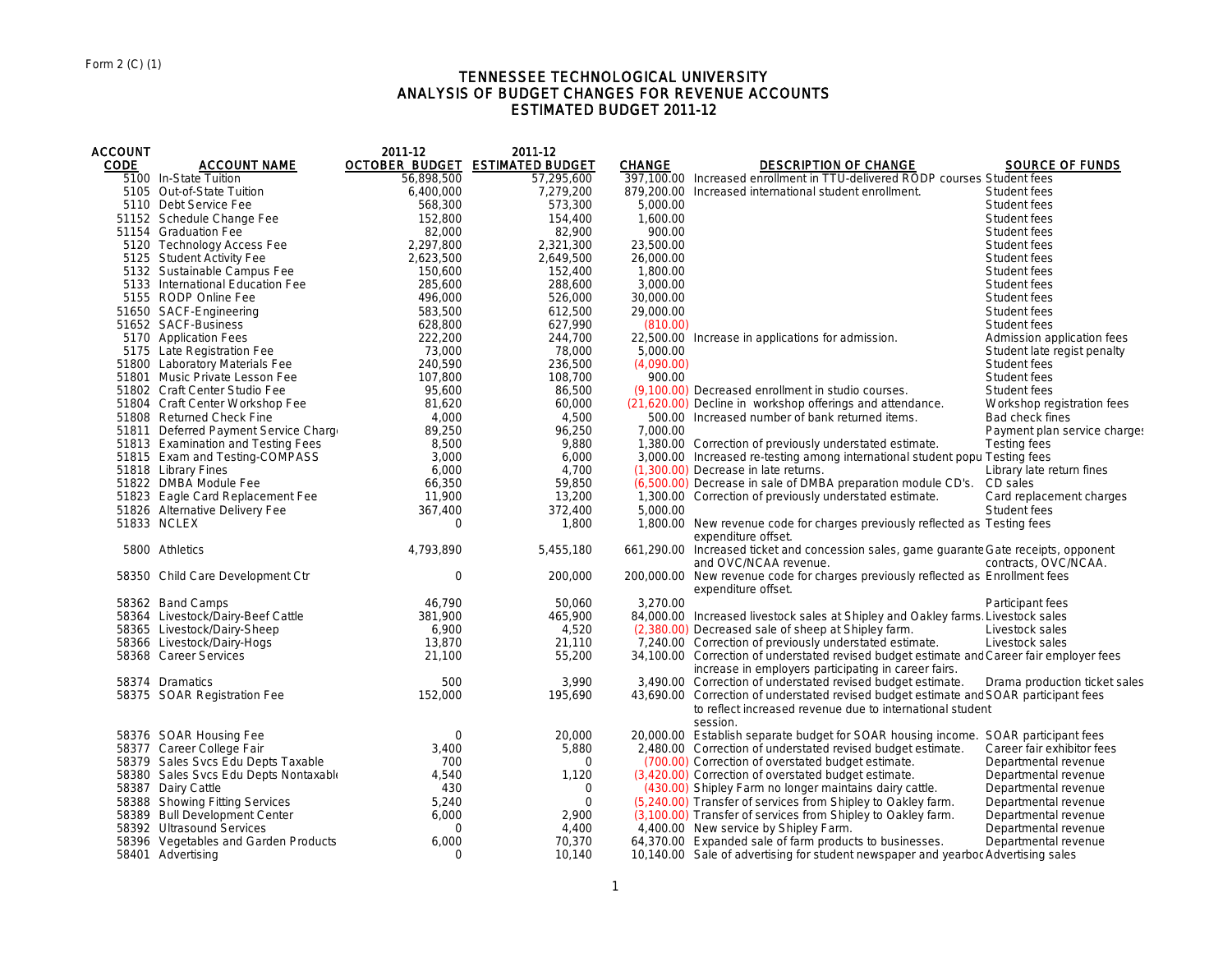## TENNESSEE TECHNOLOGICAL UNIVERSITY ANALYSIS OF BUDGET CHANGES FOR REVENUE ACCOUNTS ESTIMATED BUDGET 2011-12

|       | 58402 Yearbook Sales - Taxable          | $\mathbf 0$ | 500       |            | 500.00 Resumption of printed yearbook for sale.                                                                                             | Yearbook sales                |
|-------|-----------------------------------------|-------------|-----------|------------|---------------------------------------------------------------------------------------------------------------------------------------------|-------------------------------|
|       | 58404 Copies - Taxable                  | $\Omega$    | 4,000     |            | 4,000.00 New revenue code for charges previously reflected as Copying<br>expenditure offset.                                                |                               |
|       | 58408 Plant Sales                       | $\mathbf 0$ | 2,220     |            | 2,220.00 New revenue code for Greenhouse plant sales previou Plant sales<br>reflected as expenditure offset.                                |                               |
|       | 58501 Parking Permits Taxable           | 43,500      | 44,500    | 1,000.00   |                                                                                                                                             | Faculty/staff parking permits |
|       | 58503 Campus Access                     | 511,200     | 516,200   | 5,000.00   |                                                                                                                                             | Student fees                  |
|       | 58505 Traffic Fines                     | 156,000     | 140,000   |            | (16,000.00) Decrease in volume of parking citations issued due to Traffic/parking fines<br>more limited access to restricted parking areas. |                               |
|       | 58507 Facilities Rental                 | 148,500     | 140,240   | (8.260.00) |                                                                                                                                             | Facilities usage              |
|       | 58510 Ag Pavilion Concessions Taxable   | 0           | 46,000    |            | 46,000.00 Establish separate budget for concessions sales.                                                                                  | <b>Concessions sales</b>      |
|       | 58511 Ag Pavilion Student Rental        | $\Omega$    | 4,980     |            | 4,980.00 Establish separate budget for student rental.                                                                                      | Facility student rental       |
|       | 58512 Salvage Income                    | 15,000      | 30,000    |            | 15,000.00 To correct previously understated revenue estimate.                                                                               | Sale of salvage items         |
|       | 58513 VA Report Fee                     | 1,300       | $\Omega$  |            | (1,300.00) Reclassification of VA payments to restricted account                                                                            | <b>Veterans Affairs</b>       |
|       | 58518 Miscellaneous Income Taxable      | 0           | 350       |            | 350.00 New coffee service provided in learning village.                                                                                     | Coffee sales                  |
|       | 58519 Miscellaneous Income Nontaxable   | 11,420      | 10,750    | (670.00)   |                                                                                                                                             | Miscellaneous sales           |
| 58521 | Other Sources Sales Tax Transm          | $\Omega$    | (4, 130)  |            | (4,130.00) Establish separate budget for Ag Pavilion sales tax tra Sales tax forwarded to                                                   | the State                     |
|       | 58522 Commissions on Other Sources      | 45,160      | 230,000   |            | 184,840.00 Increased contract commission due to increased<br>enrollment in FLS English language program.                                    | Contract commission           |
|       | 58528 Photo Services Sales-Taxable      | $\mathbf 0$ | 44,490    |            | 44,490.00 New revenue code for charges previously reflected as Photographic sales<br>expenditure offset.                                    |                               |
|       | 58532 International Student Regist Fee  | 0           | 85,000    |            | 85,000.00 New revenue code for charges previously reflected as Student fees<br>expenditure offset.                                          |                               |
|       | 58533 Airport Transportation Fee        | $\mathbf 0$ | 6,000     |            | 6,000.00 New revenue code for charges previously reflected as Optional student charges<br>expenditure offset.                               |                               |
|       | 58585 Telephone Long Distance           | $\mathbf 0$ | 21,000    |            | 21,000.00 New revenue code for charges previously reflected as Telephone toll charges<br>expenditure offset.                                |                               |
|       | 58538 Printing-Taxable                  | 0           | 22,160    |            | 22,160.00 New revenue code for charges previously reflected as Printing charges<br>expenditure offset.                                      |                               |
|       | 58540 Cable TV-Taxable                  | $\mathbf 0$ | 600       |            | 600 New revenue code for charges previously reflected as Cable TV charges<br>expenditure offset.                                            |                               |
|       | 59200-59208 Residence Halls             | 9,602,040   | 9,834,040 | 232,000.00 |                                                                                                                                             | Residence hall rental         |
|       | 59211-59212 Special & Clinic Rentals    | 179,000     | 137,300   |            | (41,700.00) To correct previously overstated revenue estimate.                                                                              | Residence hall rental         |
|       | 59214 Housing-Other Income              | 15,200      | 40,000    |            | 24,800.00 To correct previously understated revenue estimate alcContract commissions and<br>with increased contract commissions.            | forfeited prepayments         |
|       | 59218 Tech Village Apts-104 Complex     | 160,000     | 70,000    |            | (90,000.00) Rennovated apartments not available until September Apartment rental<br>and are not yet at full occupancy.                      |                               |
|       | 59401 Drink Machine Commission-Pepsi    | 60,000      | 45,000    |            | (15,000.00) Decline in vending sales.                                                                                                       | Contract commission           |
|       | 59550 Fitness Center-Student Activiy Fe | 714,500     | 722,000   | 7.500.00   |                                                                                                                                             | Student fees                  |
|       | 59650 Post Office Box Rental            | 236,180     | 266,180   |            | 30,000.00 Adjustment due to POB rental rate increase.                                                                                       | Post office box rental        |
|       | 59708 Craft Ctr Gallery Consignments-T  | 77.990      | 78,320    | 330.00     |                                                                                                                                             | Sales revenue                 |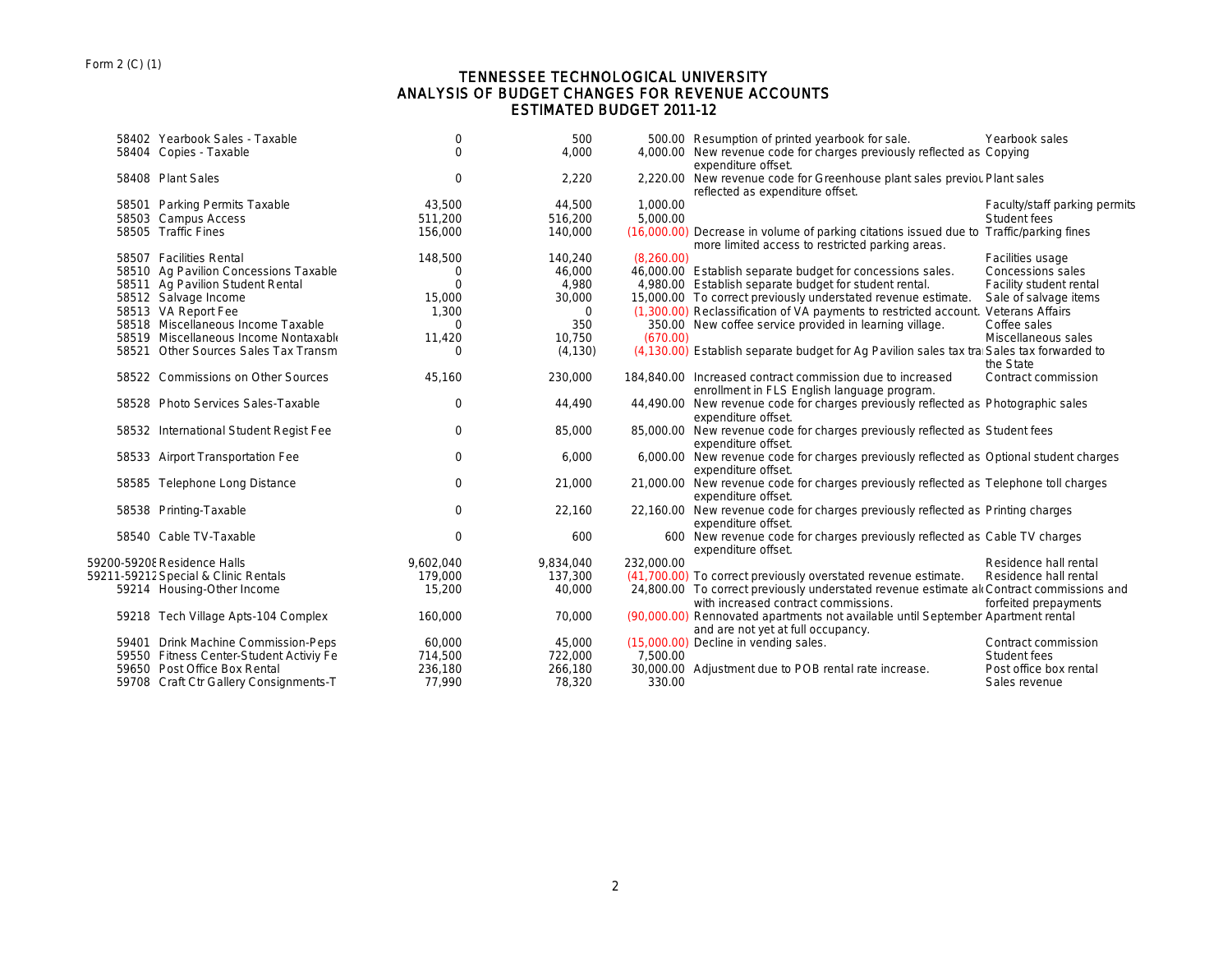## TENNESSEE TECHNOLOGICAL UNIVERSITY ANALYSIS OF BUDGET CHANGES FOR REVENUE ACCOUNTS PROPOSED BUDGET 2012-13

| <b>ACCOUNT</b>        |                                         | 2011-12                          | 2012-13    |               |                                                                                                            |                                                                            |
|-----------------------|-----------------------------------------|----------------------------------|------------|---------------|------------------------------------------------------------------------------------------------------------|----------------------------------------------------------------------------|
| <b>CODE</b>           | <b>ACCOUNT NAME</b>                     | ESTIMATED BUDGET PROPOSED BUDGET |            | <b>CHANGE</b> | <b>DESCRIPTION OF CHANGE</b>                                                                               | <b>SOURCE OF FUNDS</b>                                                     |
|                       | 5100 In-State Tuition                   | 57,295,600                       | 59,237,480 |               | 1.941.880.00 Projected 3% fee increase effective Fall Semeste Student fees                                 |                                                                            |
|                       | 5105 Out-of-State Tuition               | 7,279,200                        | 7,487,500  |               | 208,300.00 Projected 3% fee increase effective Fall Semeste Student fees                                   |                                                                            |
|                       | 51650 SACF Engineering                  | 612,500                          | 913,480    |               | 300,980.00 Fee increase \$20/hr to \$30/hr effective Fall 2012. Student fees                               |                                                                            |
|                       | 51654 SACF Nursing                      | 159,500                          | 190,600    |               | 31,100.00 Fee increase \$25/hr to \$30/hr effective Fall 2012. Student fees                                |                                                                            |
|                       | 51658 SACF Education                    | $\Omega$                         | 400,000    |               | 400,000.00 New fee effective Fall Semester 2012.                                                           | Student fees                                                               |
|                       | 5170 Admission Application Fees         | 244,700                          | 266,200    |               | 21,500.00 Graduate and international admission application Admission application fees<br>rate increases.   |                                                                            |
|                       | 51800 Laboratory Consumable Material    | 236,500                          | 235,920    | (580.00)      |                                                                                                            | Student fees                                                               |
|                       | 51801 Music Private Lesson Fees         | 108,700                          | 126,820    |               | 18,120.00 Fee increase effective Fall Semeser 2012.                                                        | Student fees                                                               |
|                       | 51810 Laboratory Breakage               | $\Omega$                         | 2,500      |               | 2,500.00 New charge for significant Chemistry lab breakag Student replacement cost                         |                                                                            |
|                       | 51813 Examination and Testing           | 9,880                            | 8,500      |               | (1,380.00) Conservative budget estimate.                                                                   | <b>Testing fees</b>                                                        |
|                       | 51818 Library Fines                     | 4.700                            | 6.700      |               | 2.000.00 Correct understated current estimate.                                                             | Late return fines                                                          |
|                       | 51834 Art Course Fee                    | $\Omega$                         | 5,000      |               | 5,000.00 New fee effective Fall Semester 2012.                                                             | Student fees                                                               |
|                       | 52000 State Appropriations for Operatic | 35,459,600                       | 36,598,100 |               | 1,138,500.00 Salaries, benefits, and funding formula outcome. State appropriations                         |                                                                            |
|                       | 5800 Athletics                          | 5.455.180                        | 5,190,390  | (264.790.00)  |                                                                                                            | Ticket sales, student<br>activity fee, opponent<br>contracts, and OVC/NCAA |
|                       | 58360 Cheerleader Clinic                | 225,000                          | 210,000    | (15.000.00)   |                                                                                                            | Camp participant fees                                                      |
|                       | 58362 Band Camp                         | 30,060                           | 33,330     |               | 3,270.00 Anticipated increase in camp participation.                                                       | Camp participant fees                                                      |
|                       | 58364 Livestock/Dairy-Beef Cattle       | 465.900                          | 275,050    |               | (190,850.00) Anticipated decrease in livestock sales for both<br>Shipley and Oakley farms.                 | Livestock sales                                                            |
|                       | 58365 Livestock/Dairy-Sheep             | 4.520                            | 6,900      |               | 2,380.00 Anticipated increase in sale of sheep at Shipley F Livestock sales                                |                                                                            |
|                       | 58366 Livestock/Dairy-Hogs              | 21,110                           | 13,870     |               | (7,240.00) Anticipated decrease in livestock sales for Shiple Livestock sales                              |                                                                            |
|                       | 58368 Career Services                   | 55,200                           | 23,100     |               | (32,100.00) Conservative budget estimate.                                                                  | Career fair exhibitors                                                     |
|                       | 58374 Dramatics                         | 3,990                            | 2,420      |               | (1,570.00) Production schedule for FY13 not yet finalized. Ticket sales                                    |                                                                            |
|                       | 58377 Career College Fair               | 5,880                            | 3,400      |               | (2,480.00) Conservative budget estimate.                                                                   | Career fair exhibitors                                                     |
| 58392                 | 58379-58388 Farm Services               | 8,420                            | 16,910     |               | 8,490.00 Anticipation of resumption of services at Shipley I Sales and service                             |                                                                            |
|                       | 58391 Business Media Svc Center         | 442,990                          | 407,000    |               | (35.990.00) Renewal contract amount for FY13.                                                              | Contract revenue                                                           |
|                       | 58396 Vegetables and Garden Product:    | 70.370                           | 6,000      |               | (64,370.00) Contracts for sale of farm products not yet finalize Contract revenue                          |                                                                            |
|                       | 58400 Indirect Cost Recovery Unrestrict | 111,480                          | 135,660    |               | 24,180.00 To correct FY13 indirect cost percentage.                                                        | Indirect cost recovery                                                     |
|                       | 58401 Advertising                       | 10,140                           | 6,140      |               | (4,000.00) Conservative estimate of Oracle/Eagle advertisin Advertising sales                              |                                                                            |
|                       | 58507 Facilities Rental                 | 122,140                          | 83,140     |               | (39,000.00) Conservative estimate of use of Aq Pavilion facilit Facility rental                            |                                                                            |
|                       | 58518-58519 Miscellaneous Income        | 11,100                           | 11,420     | 320.00        |                                                                                                            | Miscellaneous sales and sycs                                               |
|                       | 58522 Commissions on Other Sources      | 230.000                          | 130,000    |               | (100,000.00) Conservative estimate of FLS English language FLS contract revenue.<br>program participation. |                                                                            |
|                       | 58533 Airport Transportation Fee        | 6,000                            | 2,000      |               | (4,000.00) Anticipated decline in use of airport transportation Transportation fee                         |                                                                            |
|                       | 58542 Equipment Rental                  | $\Omega$                         | 2,000      |               | 2,000.00 New service offered by STEM Center.                                                               | Rental charges                                                             |
| 59000-59002 Bookstore |                                         | 326,800                          | 400,000    |               | 73,200.00 Revised commission rate in new bookstore contract revenue                                        |                                                                            |
|                       | 59100-59102 Dining Services             | 1.471.520                        | 1,490,000  |               | 18,480.00 Increase in Chartwells contract commission.                                                      | Conract revenue                                                            |
|                       | 59200-59221 Residential Life            | 10,845,000                       | 10,689,210 | (155, 790.00) |                                                                                                            | Rental revenue                                                             |
|                       | 59550 Fitness Center Activity Fee       | 722,000                          | 919,700    |               | 197,700.00 Student activity fee increase effective Fall Semes Student fees                                 |                                                                            |
|                       | 59551 Fitness Ctr Memberships           | 165,000                          | 192,000    |               | 27,000.00 Membership fee rate increase.                                                                    | Membership fees                                                            |
|                       | 59650 Post Office Box Rental            | 266.180                          | 260,000    | (6,180.00)    |                                                                                                            | Post office box rental                                                     |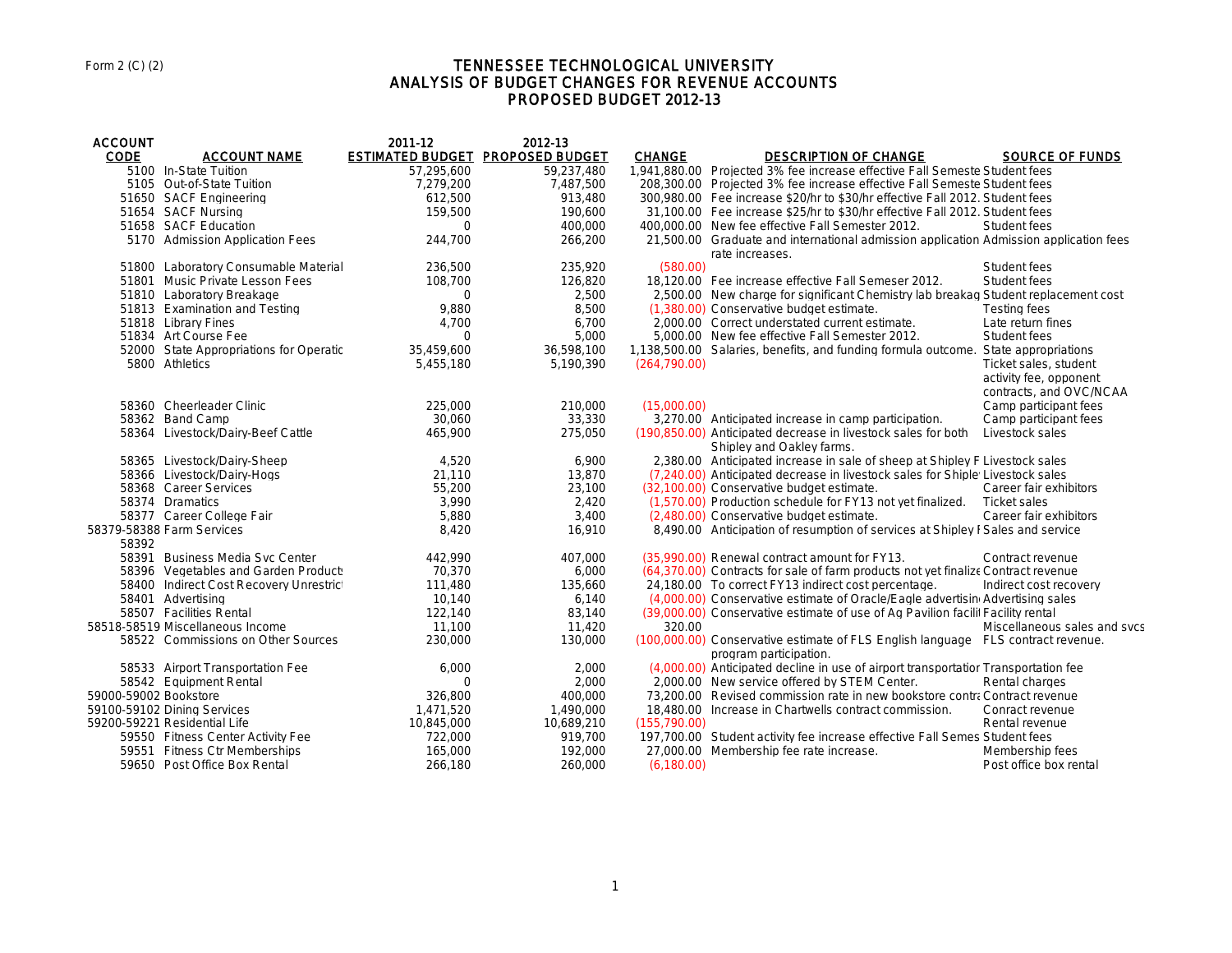#### TENNESSEE TECHNOLOGICAL UNIVERSITY STATE UNIVERSITY AND COMMUNITY COLLEGE SYSTEM OF TENNESSEE JULY BUDGET 2012-13 DEBT SERVICE

|                          |           |             | Principal                | <b>Total Paid</b> | Other                    | Principal   | Cash    |            | *Principal and    | Principal and    |
|--------------------------|-----------|-------------|--------------------------|-------------------|--------------------------|-------------|---------|------------|-------------------|------------------|
|                          |           | Interest    | Outstanding              | on Principal      | Additions/               | Outstanding | Reserve | 6/30/12    | Interest Paid     | Interest Payable |
| <b>Issue Name</b>        | Date      | Rate (%)    | as of 6/30/11            | for 2011-12       | (Deductions)             | 6/30/12     | Account | Investment | 2011-12           | 2012-13          |
|                          |           |             |                          |                   |                          |             |         |            | (Estimated Cycle) | (Proposed Cycle) |
|                          |           |             |                          |                   |                          |             |         |            |                   |                  |
| Energy Savings 2008B     | 12/17/08  | $3.5 - 5.0$ | 2,815,387                | 180,520           |                          | 2,634,867   |         |            | 317,740           | 317,770          |
| <b>TSSBA Reserve</b>     |           |             | (310, 028)               |                   |                          | (310, 028)  |         |            |                   |                  |
|                          |           |             |                          |                   |                          |             |         |            |                   |                  |
| Energy Savings Order 2   | 04/15/09  | $2.0 - 5.0$ | 1,940,292                | 114,570           |                          | 1,825,722   |         |            | 204,380           | 204,400          |
| <b>TSSBA Reserve</b>     |           |             | (186, 386)               |                   |                          | (186, 386)  |         |            |                   |                  |
|                          |           |             |                          |                   |                          |             |         |            |                   |                  |
| Athletic Performance Ctr | Com Paper |             | 1,500,000                |                   |                          | 1,500,000   |         |            | 5,000             | 5,000            |
|                          |           |             |                          |                   |                          |             |         |            |                   |                  |
| <b>Total Educational</b> |           |             |                          |                   |                          |             |         |            |                   |                  |
| and General              |           |             | 5,759,265                | 295,090           |                          | 5,464,175   |         |            | 527,120           | 527,170          |
|                          |           |             |                          |                   |                          |             |         |            |                   |                  |
| <b>TSSBA</b>             |           |             |                          |                   |                          |             |         |            |                   |                  |
|                          |           |             |                          |                   |                          |             |         |            |                   |                  |
| RH Ser 2002A             | 05/01/03  | 5.0         | 124,930                  | 124,930           |                          |             |         |            | 131,429           |                  |
| RH Ser 2004B             | 05/01/04  | $4.0 - 4.5$ | 3,856,606                | 223,970           |                          | 3,632,636   |         |            | 401,190           | 401,200          |
| RH Ser 2005A (2002A)     | 05/01/03  | 5.0         | 715,446                  |                   |                          | 715,446     |         |            | 37,200            | 166,150          |
| RH Ser 2007C (2002A)     | 05/01/07  | $4.5 - 5.0$ | 3,723,442                |                   |                          | 3,723,442   |         |            | 193,620           | 193,630          |
| RH Ser 2010A             | 09/01/10  | $2.0 - 5.0$ | 23,560,370               | 885,380           |                          | 22,674,990  |         |            | 1,892,380         | 1,890,620        |
| Tech Vill Phase 1        | Com Paper |             | 5,605,373                |                   | 1,094,627                | 6,700,000   |         |            | 27,000            | 27,000           |
| Tech Vill Phase 2        |           |             |                          |                   |                          |             |         |            |                   |                  |
|                          | Com Paper |             |                          |                   | 6,765,913                | 6,765,913   |         |            | 16,600            | 16,600           |
| <b>TSSBA Reserves</b>    |           |             | (1,800,607)              |                   |                          | (1,800,607) |         |            |                   |                  |
|                          |           |             |                          |                   |                          |             |         |            |                   |                  |
| <b>Total Housing</b>     |           |             | 35,785,560               | 1,234,280         | 7,860,540                | 42,411,820  |         |            | 2,699,419         | 2,695,200        |
|                          |           |             |                          |                   |                          |             |         |            |                   |                  |
|                          |           |             |                          |                   |                          |             |         |            |                   |                  |
|                          |           |             |                          |                   |                          |             |         |            |                   |                  |
|                          |           |             |                          |                   |                          |             |         |            |                   |                  |
|                          |           |             |                          |                   |                          |             |         |            |                   |                  |
|                          |           |             |                          |                   |                          |             |         |            |                   |                  |
| Other Auxiliary          |           |             |                          |                   |                          |             |         |            |                   |                  |
| Enterprises              |           |             | $\overline{\phantom{a}}$ |                   | $\overline{\phantom{a}}$ |             |         |            |                   |                  |
|                          |           |             |                          |                   |                          |             |         |            |                   |                  |
| <b>GRAND TOTAL</b>       |           |             | 41,544,825               | 1,529,370         | 7,860,540                | 47,875,995  |         |            | 3,226,539         | 3,222,370        |

\* Includes amount paid for trustee fees of \$74,209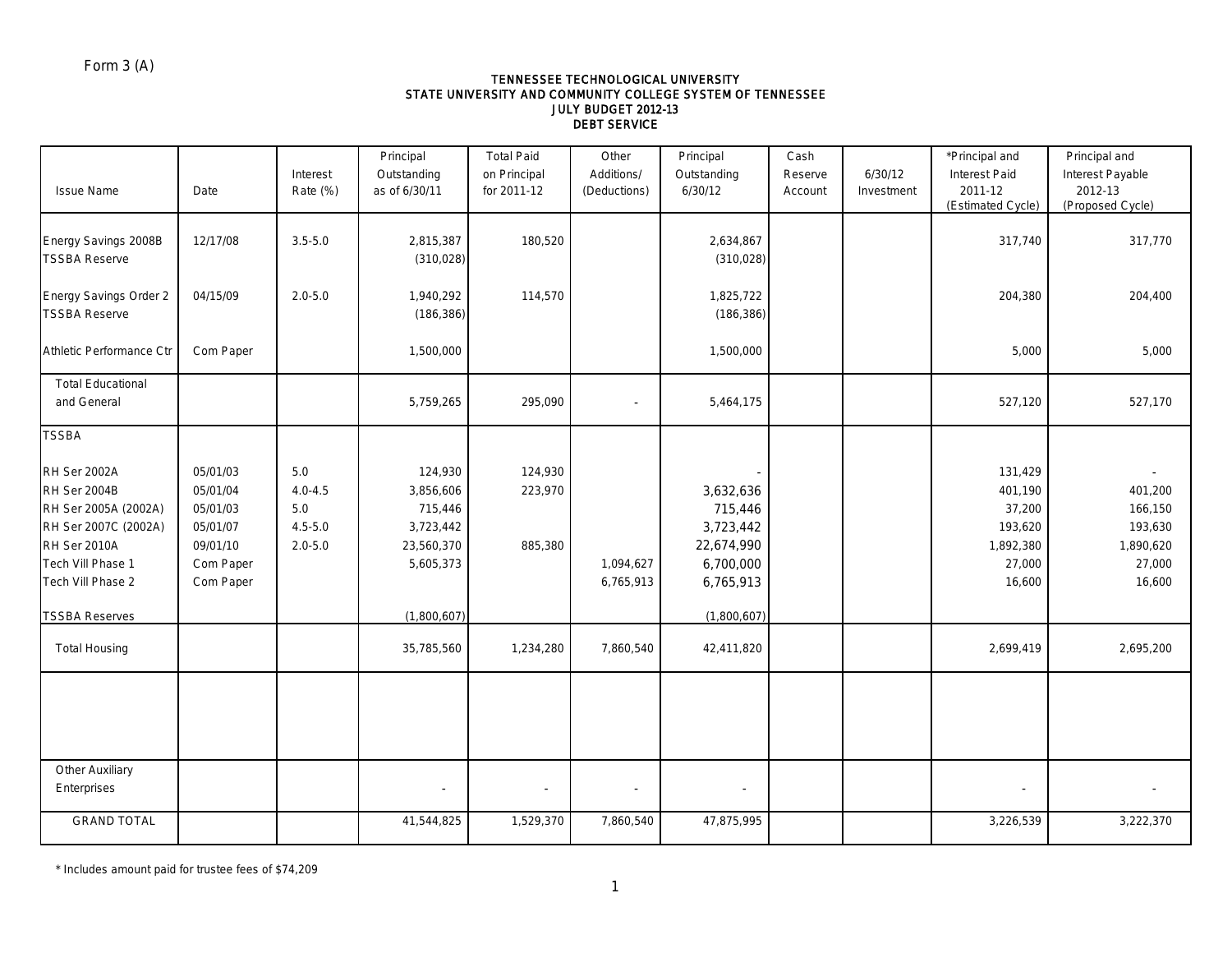# TENNESSEE TECHNOLOGICAL UNIVERSITY

# THE STATE UNIVERSITY AND COMMUNITY COLLEGE SYSTEM OF TENNESSEE

# JULY BUDGET 2012-13

# DEBT SERVICE - SOURCE OF FUNDS

| Source of Funds                                                                       | Amount     |
|---------------------------------------------------------------------------------------|------------|
| Debt Service Fee                                                                      | 573,300    |
| <b>Current Fund Transfers</b>                                                         | 517,970    |
| From R&R Eblen Center                                                                 | 5,000      |
| Reserve Earnings                                                                      | 4,200      |
| Net to R&R                                                                            | (573, 300) |
| * Total Educational & General                                                         | 527,170    |
| <b>Current Fund Transfers</b>                                                         | 2,686,210  |
| Reserve Earnings                                                                      | 9,000      |
| To Reserves                                                                           | (10)       |
| * Total Housing                                                                       | 2,695,200  |
| * Total Other Auxiliary Enterprises                                                   |            |
| <b>GRAND TOTAL</b>                                                                    | 3,222,370  |
| * These totals should saves with the Drinsinal and Interest Doughle 2012 12 solumn an |            |

These totals should agree with the Principal and Interest Payable 2012-13 column on Schedule 3.A. for the Proposed Year.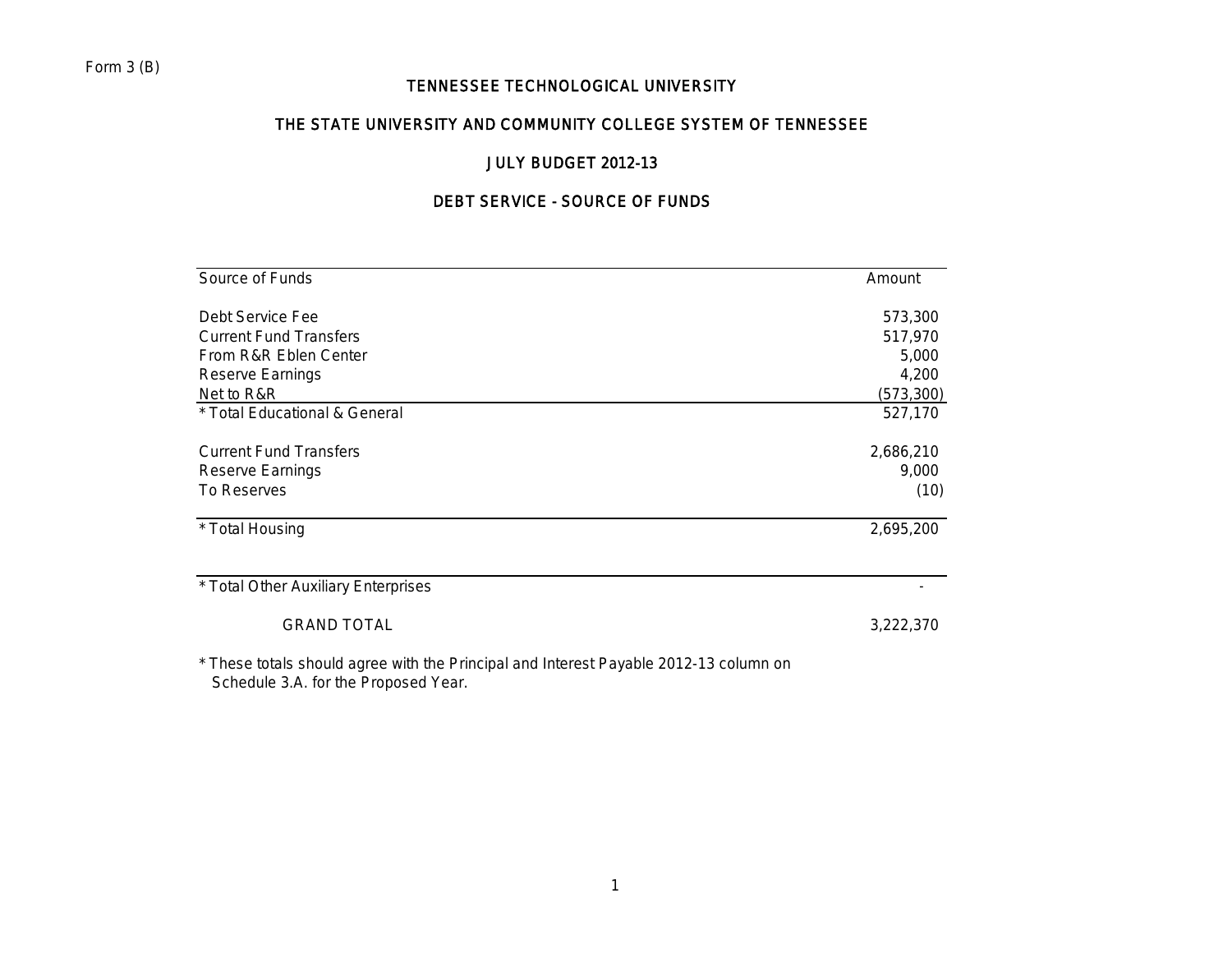#### TENNESSEE TECHNOLOGICAL UNIVERSITY THE STATE UNIVERSITY AND COMMUNITY COLLEGE SYSTEM OF TENNESSEE JULY BUDGET 2012-13 FINANCING OF INTERCOLLEGIATE ATHLETICS: REVENUE

| <b>Total</b><br>Total<br>Unrestricted<br>Restricted<br>Unrestricted<br><b>Restricted</b><br>Unrestricted<br>Student Athletic Fee<br>3,016,719.52<br>3,016,719.52<br>3,590,000.00<br>4,081,500.00<br>3,590,000.00<br><b>General Fund Support</b><br>4,207,390.00<br>4,207,390.00<br>4,908,700.00<br>4,908,700.00<br>5,012,400.00<br><b>Ticket sales</b><br>280,579.00<br>280,579.00<br>357,080.00<br>357,080.00<br>261,890.00 | Total<br><b>Restricted</b><br>4,081,500.00<br>5,012,400.00 |
|------------------------------------------------------------------------------------------------------------------------------------------------------------------------------------------------------------------------------------------------------------------------------------------------------------------------------------------------------------------------------------------------------------------------------|------------------------------------------------------------|
|                                                                                                                                                                                                                                                                                                                                                                                                                              |                                                            |
|                                                                                                                                                                                                                                                                                                                                                                                                                              |                                                            |
|                                                                                                                                                                                                                                                                                                                                                                                                                              |                                                            |
|                                                                                                                                                                                                                                                                                                                                                                                                                              | 261,890.00                                                 |
| 761,000.00<br>1,069,200.00<br>1,069,200.00<br>761,000.00<br>465,000.00<br>Game guarantees                                                                                                                                                                                                                                                                                                                                    | 465,000.00                                                 |
| 7,927.00<br>7,927.00<br>5<br>Conference Income                                                                                                                                                                                                                                                                                                                                                                               |                                                            |
| Conference tournament<br>6                                                                                                                                                                                                                                                                                                                                                                                                   |                                                            |
| 4,000.00<br>4,000.00<br>NCAA proceeds                                                                                                                                                                                                                                                                                                                                                                                        |                                                            |
| 8<br>Program/ad sales                                                                                                                                                                                                                                                                                                                                                                                                        |                                                            |
| 23,740.53<br>23,740.53<br>52,370.00<br>52,370.00<br>32,000.00<br>q<br>Concessions                                                                                                                                                                                                                                                                                                                                            | 32,000.00                                                  |
| TV Income and Radio<br>10                                                                                                                                                                                                                                                                                                                                                                                                    |                                                            |
| Gifts<br>621,486.46<br>621,486.46<br>475,000.00<br>475,000.00                                                                                                                                                                                                                                                                                                                                                                | 500,000.00<br>500,000.00                                   |
| 12 Interest income                                                                                                                                                                                                                                                                                                                                                                                                           |                                                            |
| 9,500.00<br>9,500.00<br>4,570.00<br>4,570.00<br>13 Athletic marketing/advertising                                                                                                                                                                                                                                                                                                                                            |                                                            |
| 14 Parking permits                                                                                                                                                                                                                                                                                                                                                                                                           |                                                            |
| 18,798.74<br>18,798.74<br>17,840.00<br>17,840.00<br>15,000.00<br>15 Licensing fees                                                                                                                                                                                                                                                                                                                                           | 15,000.00                                                  |
| 16 Other Income<br>647,320.00<br>551,703.95<br>551,703.95<br>647,320.00<br>310,000.00                                                                                                                                                                                                                                                                                                                                        | 310,000.00                                                 |
| 17 Student Therapy Center<br>32,525.24<br>32,525.24<br>25,000.00<br>25,000.00<br>25,000.00                                                                                                                                                                                                                                                                                                                                   | 25,000.00                                                  |
| 18 Salvage Income<br>26,075.74<br>26,075.74                                                                                                                                                                                                                                                                                                                                                                                  |                                                            |
|                                                                                                                                                                                                                                                                                                                                                                                                                              |                                                            |
|                                                                                                                                                                                                                                                                                                                                                                                                                              |                                                            |
| <b>TOTAL REVENUE</b><br>621,486.46<br>9,869,646.18<br>10,363,880.00<br>475,000.00<br>10,838,880.00<br>10,202,790.00<br>9,248,159.72                                                                                                                                                                                                                                                                                          | 500,000.00<br>10,702,790.00                                |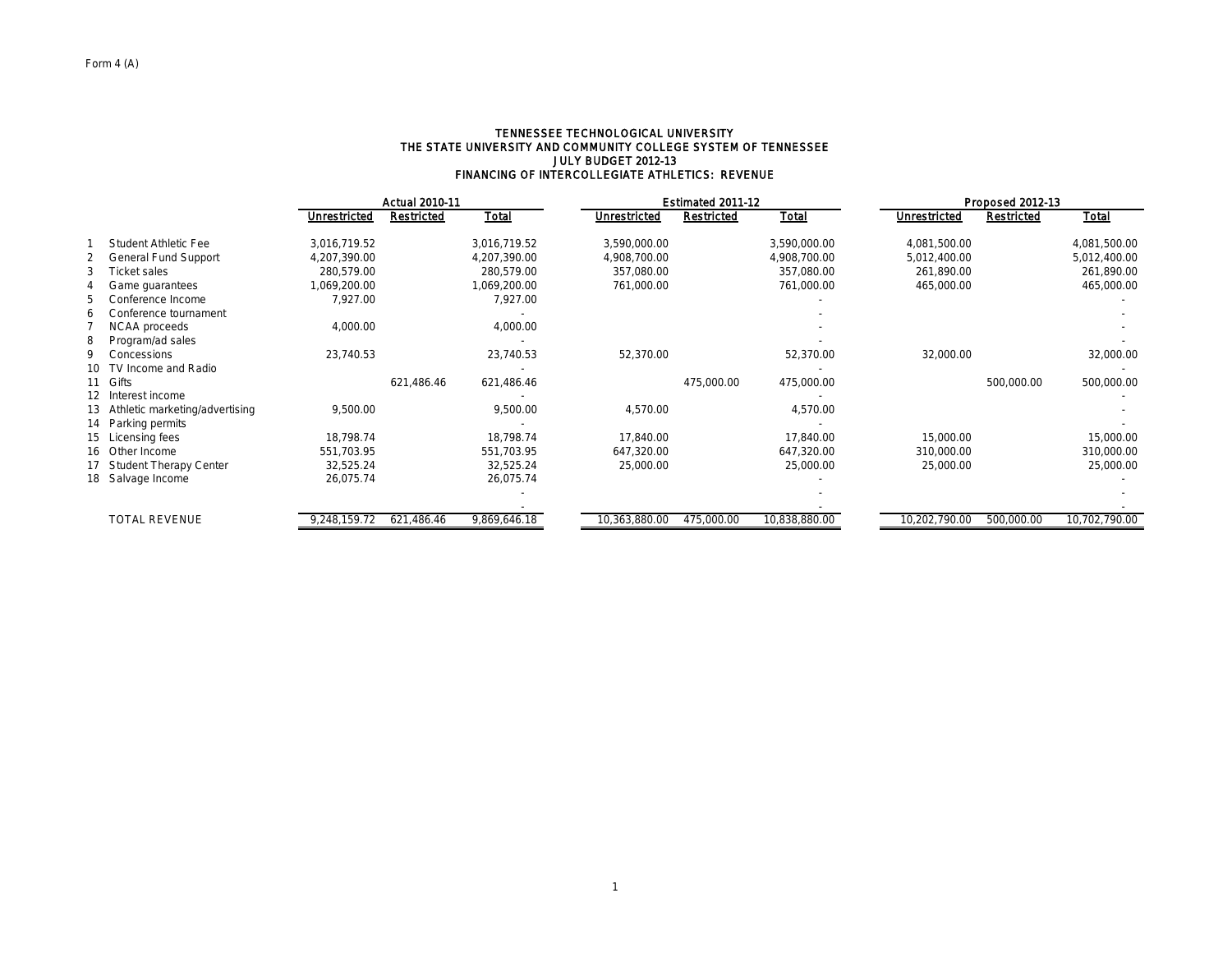#### TENNESSEE TECHNOLOGICAL UNIVERSITY THE STATE UNIVERSITY AND COMMUNITY COLLEGE SYSTEM OF TENNESSEE JULY BUDGET 2012-13 FINANCING OF INTERCOLLEGIATE ATHLETICS: EXPENDITURES

|                                               | <b>Actual 2010-11</b> |            |              |               | Estimated 2011-12 |               |               | Proposed 2012-13  |               |  |  |  |
|-----------------------------------------------|-----------------------|------------|--------------|---------------|-------------------|---------------|---------------|-------------------|---------------|--|--|--|
|                                               | Unrestricted          | Restricted | Total        | Unrestricted  | <b>Restricted</b> | Total         | Unrestricted  | <b>Restricted</b> | <b>Total</b>  |  |  |  |
| Salaries - administrative                     | 545,201.84            |            | 545,201.84   | 624,189.50    |                   | 624,189.50    | 667,961.00    |                   | 667,961.00    |  |  |  |
| 2 Salaries - coaches                          | 1,027,909.46          | 29,557.96  | 1,057,467.42 | 1,153,840.00  | 22,610.00         | 1,176,450.00  | 1,055,806.00  | 23,800.00         | 1,079,606.00  |  |  |  |
| 3 Salaries - support staff                    | 361,312.54            | 39,964.23  | 401,276.77   | 395,145.00    | 30,542.00         | 425,687.00    | 446,027.00    | 32,150.00         | 478,177.00    |  |  |  |
| 4 Employee benefits                           | 607,802.76            | 29.184.49  | 636,987.25   | 716,060.00    | 22,325.00         | 738,385.00    | 807,820.00    | 23,500.00         | 831,320.00    |  |  |  |
| 5 Team travel                                 | 522,661.20            | 110,604.05 | 633,265.25   | 877,460.00    | 84,550.00         | 962,010.00    | 610,320.00    | 89,000.00         | 699,320.00    |  |  |  |
| 6 Other Travel                                | 225,486.51            | 27,548.45  | 253,034.96   | 206,510.00    | 21,042.00         | 227,552.00    | 37,930.00     | 22,150.00         | 60,080.00     |  |  |  |
| 7 Out-of-state performance-based scholarships | 2,617,602.65          | 91,689.00  | 2,709,291.65 | 2,859,020.00  | 70,062.00         | 2,929,082.00  | 2,950,000.00  | 73,750.00         | 3,023,750.00  |  |  |  |
| 8 Other scholarships                          | 1,454,796.32          | 77,327.45  | 1,532,123.77 | 480,590.00    | 59,090.00         | 1,539,680.00  | 1,822,740.00  | 62,200.00         | 1,884,940.00  |  |  |  |
| 9 Post-season expense                         | 99,742.71             |            | 99,742.71    | 105,030.00    |                   | 105,030.00    | 90,000.00     |                   | 90,000.00     |  |  |  |
| 10 Other operating                            | 1,264,985.68          | 215,610.83 | 1,480,596.51 | 1,526,620.00  | 164,779.00        | 1,691,399.00  | 1,310,620.00  | 173,450.00        | 1,484,070.00  |  |  |  |
| 11 Capital outlay                             | 11,600.00             |            | 11,600.00    | 25,570.00     |                   | 25,570.00     |               |                   |               |  |  |  |
| 12 Operating                                  |                       |            |              |               |                   |               |               |                   |               |  |  |  |
| <b>Total Expense</b>                          | 8,739,101.67          | 621,486.46 | 9,360,588.13 | 9,970,034.50  | 475,000.00        | 10,445,034.50 | 9,799,224.00  | 500,000.00        | 10,299,224.00 |  |  |  |
| 13 Encumbrances                               |                       |            |              |               |                   |               |               |                   |               |  |  |  |
| Prior year (negative amount)<br>14            |                       |            |              |               |                   |               |               |                   |               |  |  |  |
| 15<br>Current year                            |                       |            |              |               |                   |               |               |                   |               |  |  |  |
| 16 Transfers                                  | 509,058.05            |            | 509,058.05   | 393,845.50    |                   | 393,845.50    | 403,566.00    |                   | 403,566.00    |  |  |  |
| Total expenditures, encumbrances              |                       |            |              |               |                   |               |               |                   |               |  |  |  |
| & transfers                                   | 9,248,159.72          | 621,486.46 | 9,869,646.18 | 10,363,880.00 | 475,000.00        | 10,838,880.00 | 10,202,790.00 | 500,000.00        | 10,702,790.00 |  |  |  |
|                                               |                       |            |              |               |                   |               |               |                   |               |  |  |  |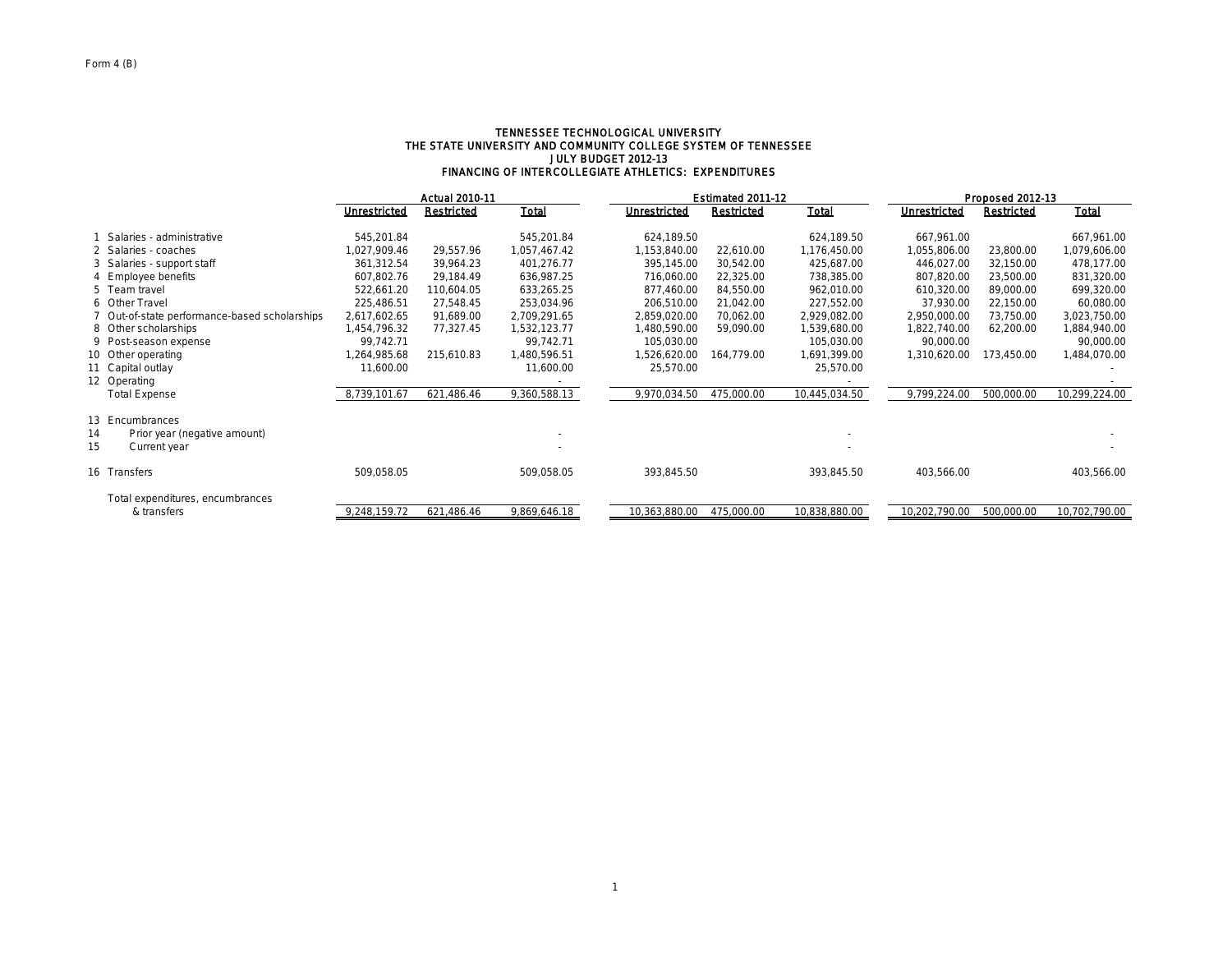# TENNESSEE TECHNOLOGICAL UNIVERSITY<br>THE STATE UNIVERSITY AND COMMUNITY COLLEGE SYSTEM OF TENNESSEE<br>AUXILIARY ENTERPRISE SUMMARY SCHEDULE<br>AUXILIARY ENTERPRISE SUMMARY SCHEDULE

|                          | <b>Actual 2010-11</b> |                                       |                          |              | <b>Revised 2011-12</b>                       |                          |               | Estimated 2011-12                            |                          |               | Proposed 2012-13                             |                   |  |
|--------------------------|-----------------------|---------------------------------------|--------------------------|--------------|----------------------------------------------|--------------------------|---------------|----------------------------------------------|--------------------------|---------------|----------------------------------------------|-------------------|--|
|                          | Revenue               | <b>Expenditure &amp;</b><br>Transfers | <b>Difference</b>        | Revenue      | <b>Expenditure &amp;</b><br><b>Transfers</b> | <b>Difference</b>        | Revenue       | <b>Expenditure &amp;</b><br><b>Transfers</b> | <b>Difference</b>        | Revenue       | <b>Expenditure &amp;</b><br><b>Transfers</b> | <b>Difference</b> |  |
|                          |                       |                                       |                          |              |                                              |                          |               |                                              |                          |               |                                              |                   |  |
| Bookstore                | 375,649.25            | 375,649.25                            | $\overline{\phantom{a}}$ | 326,800.00   | 326,800.00                                   | $\sim$                   | 326,800.00    | 326,800.00                                   |                          | 400,000.00    | 400,000.00                                   |                   |  |
| <b>Dining Services</b>   | 1,414,725.39          | 1,414,725.39                          | $\overline{\phantom{a}}$ | 1,471,520.00 | 1,471,520.00                                 | $\sim$                   | 1,471,520.00  | 1,471,520.00                                 |                          | 1,490,000.00  | 1,490,000.00                                 |                   |  |
| Housing                  | 10,733,760.10         | 10,733,760.10                         | $\overline{\phantom{a}}$ | ###########  | 10,719,900.00                                | ٠                        | 10,845,000.00 | 10,845,000.00                                |                          | 10,689,210.00 | 10,689,210.00                                |                   |  |
| Other:                   |                       |                                       |                          |              |                                              |                          |               |                                              |                          |               |                                              |                   |  |
| Post Office              | 328,570.81            | 328,570.81                            | $\overline{\phantom{a}}$ | 317,880.00   | 317,880.00                                   | $\sim$                   | 347,880.00    | 347,880.00                                   | $\overline{\phantom{a}}$ | 341,700.00    | 341,700.00                                   | $\sim$            |  |
| Vending                  | 140,076.46            | 140,076.46                            |                          | 132,000.00   | 132,000.00                                   | ٠                        | 117,000.00    | 117,000.00                                   |                          | 117,000.00    | 117,000.00                                   | $\sim$            |  |
| University Fit & Rec Ctr | 976,413.49            | 976,413.49                            |                          | 966,300.00   | 966,300.00                                   | ٠                        | 973,800.00    | 973,800.00                                   |                          | 1,198,500.00  | 1,198,500.00                                 | $\sim$            |  |
|                          |                       |                                       |                          |              |                                              |                          |               |                                              |                          |               |                                              |                   |  |
| Craft Center:<br>Gallery | 68,065.17             | 77,179.37                             | (9, 114.20)              | 152,990.00   | 153,188.00                                   | (198.00)                 | 153,320.00    | 153,320.00                                   |                          | 153,320.00    | 155,456.00                                   | (2, 136.00)       |  |
| Housing                  | 94,678.88             | 85,564.68                             | 9,114.20                 | 90,000.00    | 89,802.00                                    | 198.00                   | 90,000.00     | 90,000.00                                    |                          | 90,000.00     | 87,864.00                                    | 2,136.00          |  |
| <b>Food Services</b>     | 2,300.00              | 2,300.00                              | ۰.                       | 2,400.00     | 2,400.00                                     | $\overline{\phantom{a}}$ | 2,400.00      | 2,400.00                                     |                          | 2,400.00      | 2,400.00                                     | $\sim$            |  |
|                          | 14,134,239.55         | 14,134,239.55                         | 0.00                     | ###########  | 14,179,790.00                                | 0.00                     | 14,327,720.00 | 14,327,720.00                                | 0.00                     | 14,482,130.00 | 14,482,130.00                                | 0.00              |  |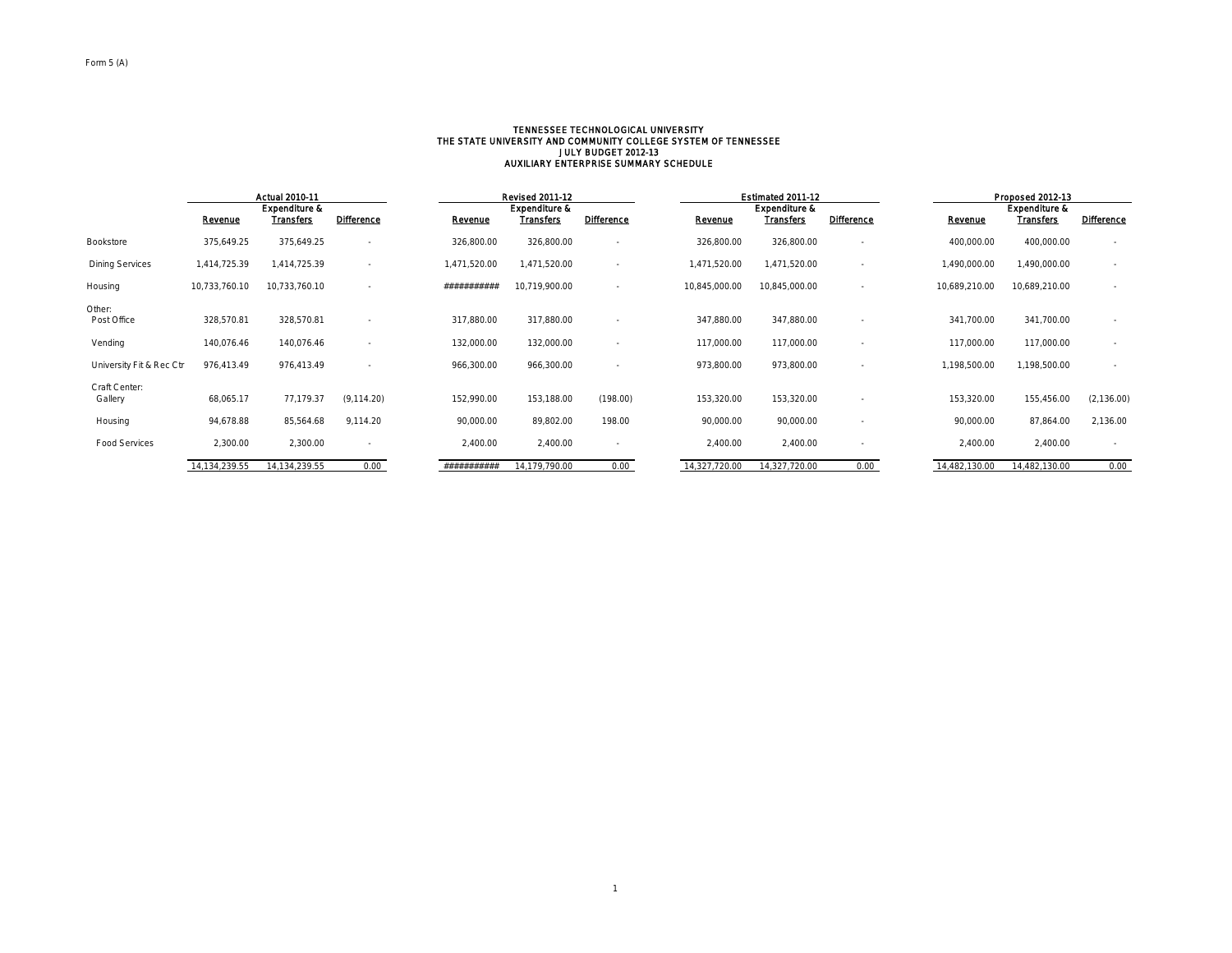#### TENNESSEE TECHNOLOGICAL UNIVERSITY THE STATE UNIVERSITY AND COMMUNITY COLLEGE SYSTEM OF TENNESSEE JULY BUDGET 2012-13 CONTRACTED FOOD SERVICES

|                              | <b>Actual 2010-11</b> |               | <b>Revised 2011-12</b> |          | Estimated 2011-12 |               | Proposed 2012-13 |          |
|------------------------------|-----------------------|---------------|------------------------|----------|-------------------|---------------|------------------|----------|
|                              | <b>Amount</b>         | $\frac{9}{6}$ | Amount                 | <u>%</u> | Amount            | $\frac{9}{6}$ | Amount           | <u>%</u> |
| <b>REVENUES:</b>             |                       |               |                        |          |                   |               |                  |          |
| Commissions                  | 1,414,725.39          | 100%          | 1,471,520.00           | 100%     | 1,471,520.00      | 100%          | 1,490,000.00     | 100%     |
| Service Charges              | 0.00                  | 0%            | 0.00                   | 0%       | 0.00              | 0%            | 0.00             | 0%       |
| <b>Total Revenues</b>        | 1,414,725.39          |               | 1,471,520.00           |          | 1,471,520.00      |               | 1,490,000.00     |          |
| <b>EXPENDITURES:</b>         |                       |               |                        |          |                   |               |                  |          |
| Administrative salaries      | 0.00                  | 0%            | 0.00                   | 0%       | 0.00              | 0%            | 0.00             | 0%       |
| Clerical/Support salaries    | 9,117.01              | 6%            | 32,950.00              | 18%      | 32,950.00         | 15%           | 27,950.00        | 15%      |
| Employee benefits            | 8.544.01              | 6%            | 11,870.00              | 6%       | 8.370.00          | 4%            | 24.870.00        | 13%      |
| Travel                       | 0.00                  | 0%            | 0.00                   | 0%       | 0.00              | 0%            | 0.00             | 0%       |
| Operating                    | 125,684.16            | 88%           | 139,210.00             | 76%      | 172,670.00        | 81%           | 138,950.00       | 72%      |
| Capital Outlay               | 0.00                  | 0%            | 0.00                   | 0%       | 0.00              | 0%            | 0.00             | 0%       |
| <b>Total Expenditures</b>    | 143,345.18            |               | 184,030.00             |          | 213,990.00        |               | 191,770.00       |          |
| Net Operating Results Before |                       |               |                        |          |                   |               |                  |          |
| <b>Transfers</b>             | 1,271,380.21          |               | 1,287,490.00           |          | 1,257,530.00      |               | 1,298,230.00     |          |
| <b>TRANSFERS:</b>            |                       |               |                        |          |                   |               |                  |          |
| Renewal and Replacement      | 1,271,380.21          |               | 1,287,490.00           |          | 1,257,530.00      |               | 1,298,230.00     |          |
| Retirement of Indebtedness   | 0.00                  |               | 0.00                   |          | 0.00              |               | 0.00             |          |
| Unexpended Plant             | 0.00                  |               | 0.00                   |          | 0.00              |               | 0.00             |          |
| <b>Net Operating Results</b> | 0.00                  |               | 0.00                   |          | 0.00              |               | 0.00             |          |

For Contracted Food Services, please provide:

Vendor Name:<br>
Length and term of contract:<br>
Length and term of contract:<br>  $\frac{1}{2}$  Ten (10) years; July 1, 2008

Length and term of contract: Ten (10) years; July 1, 2008 - June 30, 2018<br>Commission provisions and acounting methodology: Commissions of 15.5% - 20% based on sales Commissions of 15.5% - 20% based on sales of \$6.5 M to over \$10.5M.

For Board or meal ticket plans please provide: Meal 2012-13 Please note which meal plans are mandatory and for whom

| Board or meal ticket plans please provide:                     | mear   |                                   | 2012-13 |
|----------------------------------------------------------------|--------|-----------------------------------|---------|
| # of meals and meal ticket cost for each meal plan             | Plan   | Number of Meals                   | Costs   |
| Please note which meal plans are mandatory and for whom        | Plan A | Market Place Unlimited            | 2.025   |
| Plans A - D meet the mandatory criteria for freshman residence | Plan B | 19 meals weekly + 250 flex        | 1.950   |
| hall occupants.                                                | Plan C | 15 meals weekly + 225 flex        | 1.831   |
|                                                                | Plan D | 10 meals weekly + 300 flex        | 1.702   |
|                                                                | Plan E | 95 meals per semster + \$300 flex | 1.112   |
|                                                                | Plan F | 80 meals per semster + \$200 flex | 900     |
|                                                                | Plan G | 65 meals per semster + \$100 flex | 649     |
|                                                                | Plan H | 40 meals per semster + \$90 flex  | 432     |
|                                                                | Plan I | 25 meals per semster + \$55 flex  | 268     |
|                                                                | Plan J | 5 meals per week                  | 626     |
|                                                                |        |                                   |         |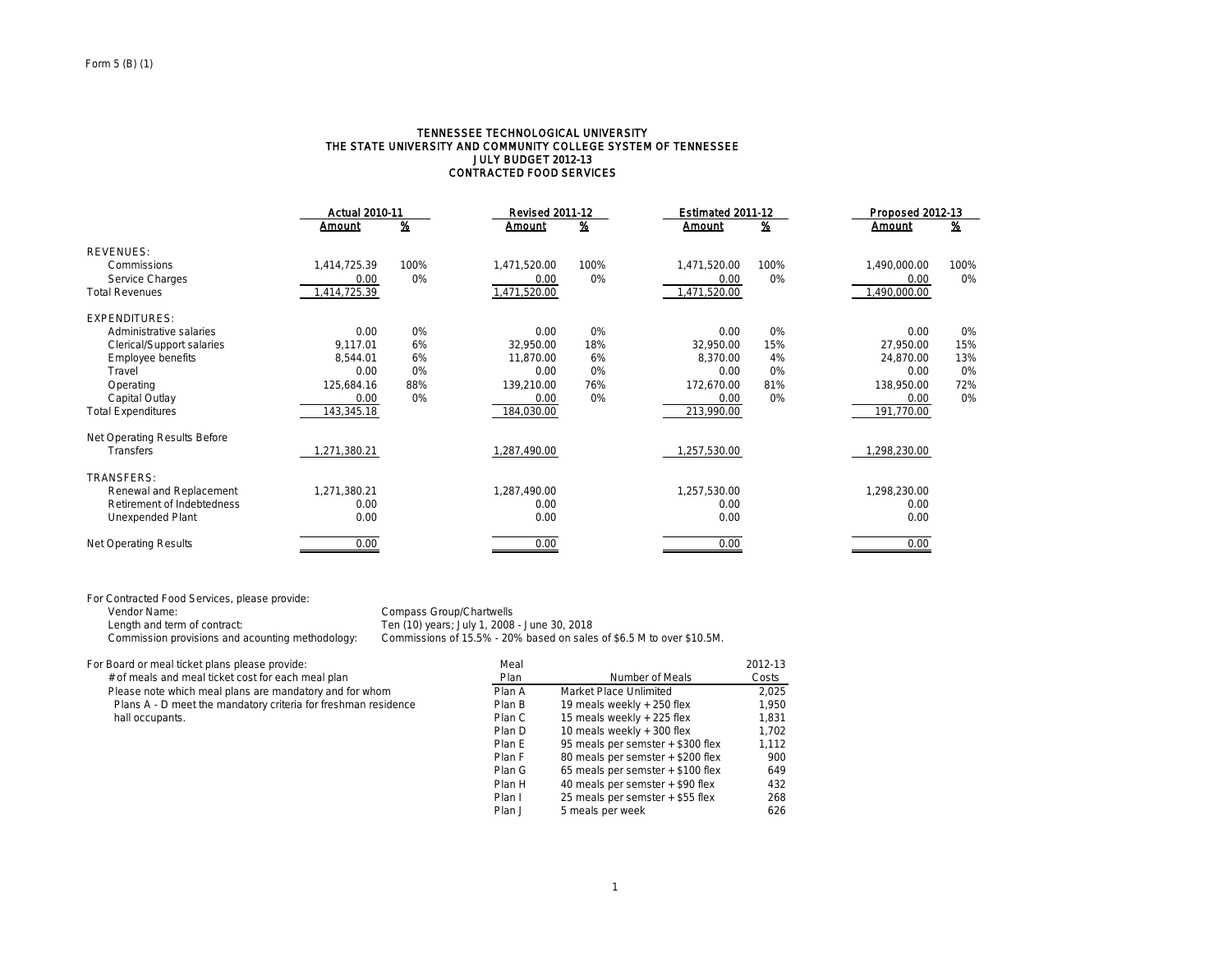## TENNESSEE TECHNOLOGICAL UNIVERSITY THE STATE UNIVERSITY AND COMMUNITY COLLEGE SYSTEM OF TENNESSEE JULY BUDGET 2012-13 TOTAL FOOD SERVICES

|                              | <b>Actual 2010-11</b> |                         | <b>Revised 2011-12</b> |                         | Estimated 2011-12 |          | Proposed 2012-13 |                           |
|------------------------------|-----------------------|-------------------------|------------------------|-------------------------|-------------------|----------|------------------|---------------------------|
|                              | Amount                | $\overline{\mathbf{z}}$ | Amount                 | $\overline{\mathbf{z}}$ | Amount            | <u>%</u> | Amount           | $\underline{\mathcal{X}}$ |
| <b>REVENUES</b>              |                       |                         |                        |                         |                   |          |                  |                           |
| Commissions                  | 1,414,725.39          | 100%                    | 1,471,520.00           | 100%                    | 1,471,520.00      | 100%     | 1,490,000.00     | 100%                      |
| <b>Taxable Sales</b>         | 0.00                  | 0%                      | 0.00                   | 0%                      | 0.00              | 0%       | 0.00             | 0%                        |
| Other                        | 0.00                  | 0%                      | 0.00                   | 0%                      | 0.00              | 0%       | 0.00             | 0%                        |
| <b>Total Revenue</b>         | 1,414,725.39          |                         | 1,471,520.00           |                         | 1,471,520.00      |          | 1,490,000.00     |                           |
| <b>EXPENDITURES</b>          |                       |                         |                        |                         |                   |          |                  |                           |
| Administrative salaries      | 0.00                  | 0%                      | 0.00                   | 0%                      | 0.00              | 0%       | 0.00             | 0%                        |
| Clerical/Support salaries    | 9.117.01              | 6%                      | 32,950.00              | 18%                     | 32,950.00         | 15%      | 27.950.00        | 15%                       |
| Employee benefits            | 8.544.01              | 6%                      | 11,870.00              | 6%                      | 8,370.00          | 4%       | 24.870.00        | 13%                       |
| Travel                       | 0.00                  | 0%                      | 0.00                   | 0%                      | 0.00              | 0%       | 0.00             | 0%                        |
| Operating                    | 125,684.16            | 88%                     | 139,210.00             | 76%                     | 172.670.00        | 81%      | 138,950.00       | 72%                       |
| Capital Outlay               | 0.00                  | 0%                      | 0.00                   | 0%                      | 0.00              | 0%       | 0.00             | 0%                        |
| <b>Total Expenditures</b>    | 143,345.18            |                         | 184,030.00             |                         | 213,990.00        |          | 191,770.00       |                           |
| Net Operating Results Before |                       |                         |                        |                         |                   |          |                  |                           |
| <b>Transfers</b>             | ,271,380.21           |                         | 1,287,490.00           |                         | ,257,530.00       |          | ,298,230.00      |                           |
| <b>TRANSFERS:</b>            |                       |                         |                        |                         |                   |          |                  |                           |
| Renewal and Replacement      | 1,271,380.21          |                         | 1,287,490.00           |                         | 1,257,530.00      |          | 1,298,230.00     |                           |
| Retirement of Indebtedness   | 0.00                  |                         | 0.00                   |                         | 0.00              |          | 0.00             |                           |
| Unexpended Plant             | 0.00                  |                         | 0.00                   |                         | 0.00              |          | 0.00             |                           |
| Net Operating Results        | 0.00                  |                         | 0.00                   |                         | 0.00              |          | 0.00             |                           |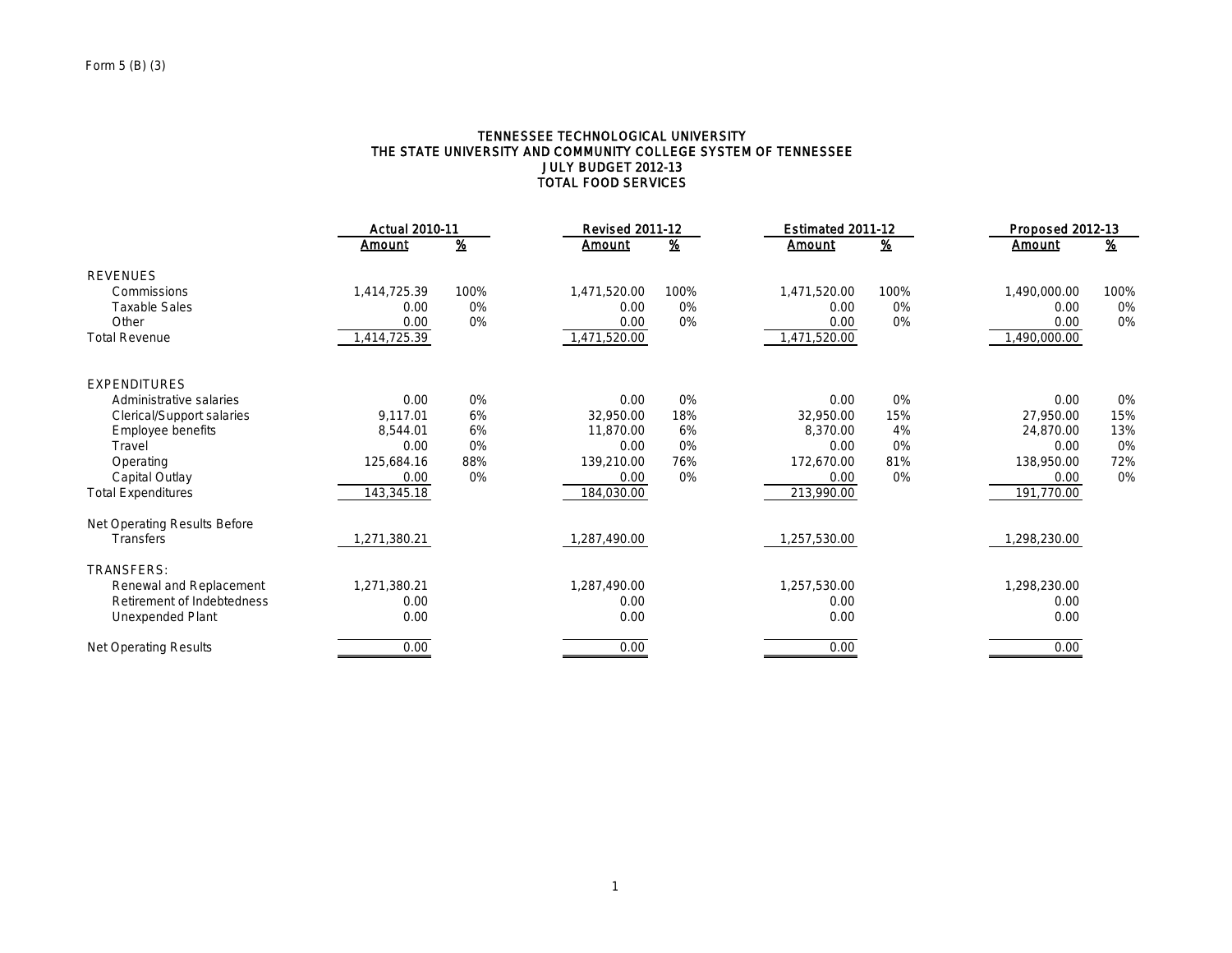### TENNESSEE TECHNOLOGICAL UNIVERSITY THE STATE UNIVERSITY AND COMMUNITY COLLEGE SYSTEM OF TENNESSEE JULY BUDGET 2012-13 CONTRACTED BOOKSTORE

|                              | <b>Actual 2010-11</b> |                          | <b>Revised 2011-12</b> |          | Estimated 2011-12 |                           | Proposed 2012-13 |                           |
|------------------------------|-----------------------|--------------------------|------------------------|----------|-------------------|---------------------------|------------------|---------------------------|
|                              | <b>Amount</b>         | $\overline{\mathscr{L}}$ | <u>Amount</u>          | <u>%</u> | <b>Amount</b>     | $\underline{\mathcal{H}}$ | <b>Amount</b>    | $\underline{\mathcal{X}}$ |
| <b>REVENUES:</b>             |                       |                          |                        |          |                   |                           |                  |                           |
| Commissions                  | 375,649.25            | 100%                     | 326,800.00             | 100%     | 326,800.00        | 100%                      | 400,000.00       | 100%                      |
| Reimbursements               | 0.00                  | 0%                       | 0.00                   | 0%       | 0.00              | 0%                        | 0.00             | 0%                        |
| <b>Total Revenues</b>        | 375,649.25            |                          | 326,800.00             |          | 326,800.00        |                           | 400,000.00       |                           |
| <b>EXPENDITURES:</b>         |                       |                          |                        |          |                   |                           |                  |                           |
| Administrative salaries      | 0.00                  | 0%                       | 0.00                   | 0%       | 0.00              | 0%                        | 0.00             | 0%                        |
| Clerical/Support salaries    | 0.00                  | 0%                       | 0.00                   | 0%       | 0.00              | 0%                        | 0.00             | 0%                        |
| Employee benefits            | 0.00                  | 0%                       | 0.00                   | 0%       | 0.00              | 0%                        | 0.00             | 0%                        |
| Travel                       | 2,601.62              | 7%                       | 0.00                   | 0%       | 250.00            | 1%                        | 250.00           | 1%                        |
| Operating                    | 34,954.53             | 93%                      | 46,740.00              | 100%     | 41,880.00         | 99%                       | 41,380.00        | 99%                       |
| Capital Outlay               | 0.00                  | 0%                       | 0.00                   | 0%       | 0.00              | 0%                        | 0.00             | 0%                        |
| <b>Total Expenditures</b>    | 37,556.15             |                          | 46,740.00              |          | 42,130.00         |                           | 41,630.00        |                           |
| Net Operating Results Before |                       |                          |                        |          |                   |                           |                  |                           |
| <b>Transfers</b>             | 338,093.10            |                          | 280,060.00             |          | 284,670.00        |                           | 358,370.00       |                           |
| TRANSFERS:                   |                       |                          |                        |          |                   |                           |                  |                           |
| Renewal and Replacement      | 338,093.10            |                          | 280,060.00             |          | 284,670.00        |                           | 358,370.00       |                           |
| Retirement of Indebtedness   | 0.00                  |                          | 0.00                   |          | 0.00              |                           | 0.00             |                           |
| Unexpended Plant             | 0.00                  |                          | 0.00                   |          | 0.00              |                           | 0.00             |                           |
| <b>Net Operating Results</b> | 0.00                  |                          | 0.00                   |          | 0.00              |                           | 0.00             |                           |

For contracted bookstores, please provide:

Vendor name Barnes & Noble<br>
Length and terms of contract Five (5) years wi<br>
Commission provision and accounting methodology Commissions of

Length and terms of contract Five (5) years with a five (5) year renewal; July 1, 2012 up to June 30, 2022 Commission provision and accounting methodology Commissions of 13.5% - 14.5% based on sales of \$3M.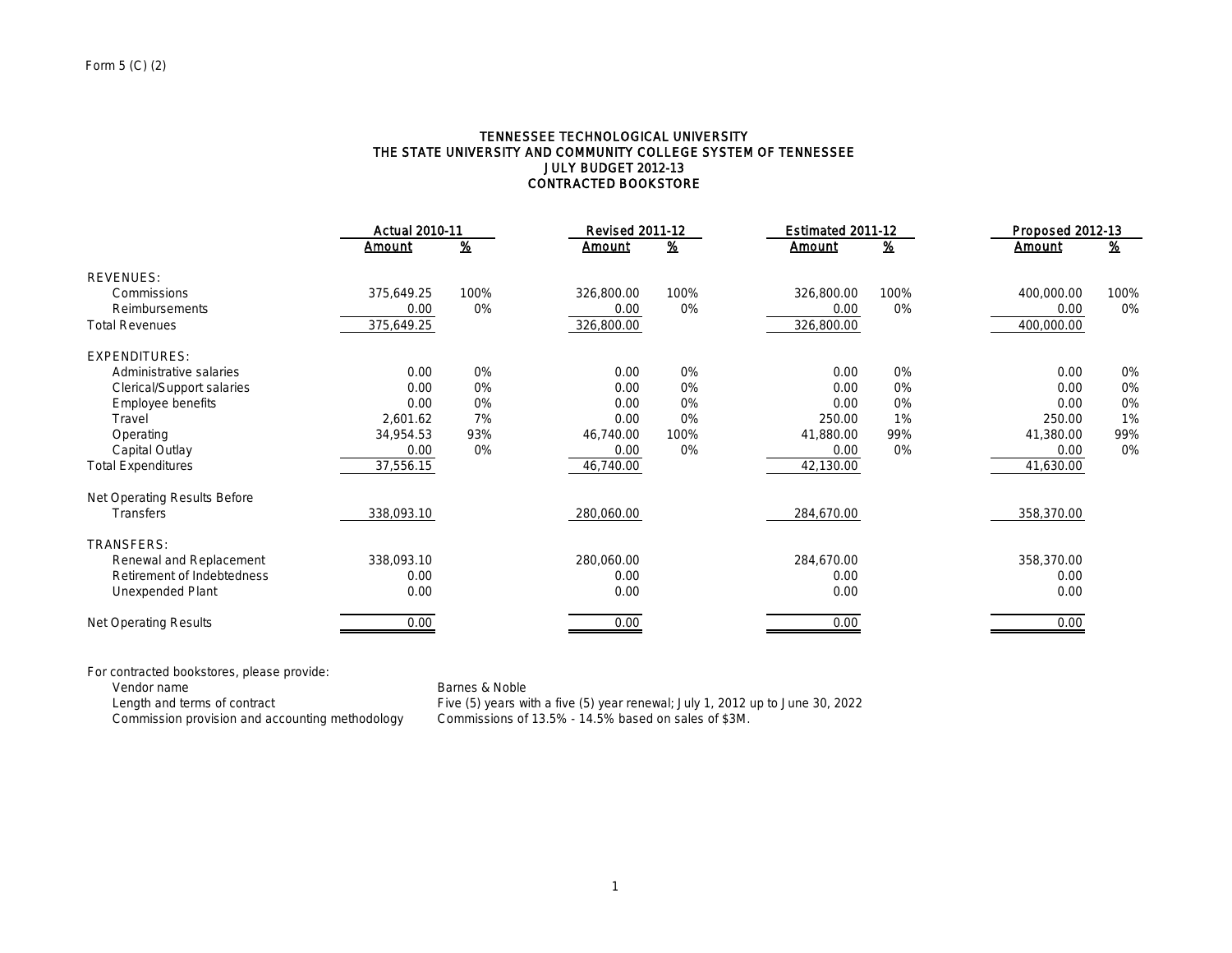#### HOUSING INFORMATION JULY BUDGET 2012-13 TENNESSEE TECHNOLOGICAL UNIVERSITY

| А. | Number of spaces projected for 2012-13                      | 2,482   |
|----|-------------------------------------------------------------|---------|
| В. | Dormitory                                                   |         |
|    | Room Rate Per Term Based On:                                |         |
|    | 1 Double Occupancy                                          | \$1,990 |
|    | 2 Single Occupancy                                          | \$2,050 |
|    | 3 Telephone Charge                                          | \$0     |
|    | 4 Air Conditioning Charge                                   | \$0     |
|    | 5 Maximum Rate                                              |         |
|    | Regular Residence Hall - Double as Single Occupancy         | \$2.550 |
|    | New Residence Halls - Double Occupancy                      | \$3,175 |
|    | New Residence Halls - Traditional Single Occupancy          | \$3,550 |
| C  | New Residence Halls - Double as Single Occupancy            | \$3,925 |
|    | Engineering Residence Hall - Double Occupancy               | \$2,090 |
|    | Engineering Residence Hall - Double as Single Occupancy     | \$2,650 |
|    | Engineering Residence Hall - Traditional Single             | \$2,150 |
|    | Business Residence Hall - Double Occupancy                  | \$2,090 |
|    | Business Residence Hall - Double as Single Occupancy        | \$2,650 |
|    | Business Residence Hall - Traditional Single Occupancy      | \$2,150 |
|    | Honors Residence Hall - Double Occupancy                    | \$2,065 |
|    | Honors Residence Hall - Double as Single Occupancy          | \$2,625 |
|    | Honors Residence Hall - Traditional Single Occupancy        | \$2,125 |
|    | International Residence Hall - Double Occupancy             | \$2,040 |
| D  | International Residence Hall - Double as Single Occupancy   | \$2,600 |
|    | International Residence Hall - Traditional Single Occupancy | \$2,100 |
|    | 6 Other Charge (describe)                                   |         |
|    | Average monthly rate of other rentals                       |         |
|    | Apartments                                                  |         |
|    | Room Rate Per Term Based On:                                |         |
|    | 1 Efficiency                                                | \$0     |
|    | 2 One bedroom - unrenovated                                 | \$365   |
|    | One bedroom - renovated                                     | \$650   |
|    | 3 Two bedroom - unrenovated                                 | \$430   |
|    | Two bedroom - renovated                                     | \$710   |
|    | 4 Two bedroom/two bath                                      | \$900   |
|    | 5 Telephone Charge                                          | \$0     |
|    | 6 Air Conditioning Charge                                   | \$0     |
|    | 7 Other Charge (describe)                                   |         |

## Occupancy Utilization

| Term:       | Capacity | Occupancy | Utilization |
|-------------|----------|-----------|-------------|
| Fall 2010   | 2.515    | 2.489     | 98.97%      |
| Spring 2011 | 2.515    | 2.273     | 90.38%      |
| Fall 2011   | 2.539    | 2.429     | 95.67%      |
| Spring 2012 | 2.538    | 2.229     | 87.83%      |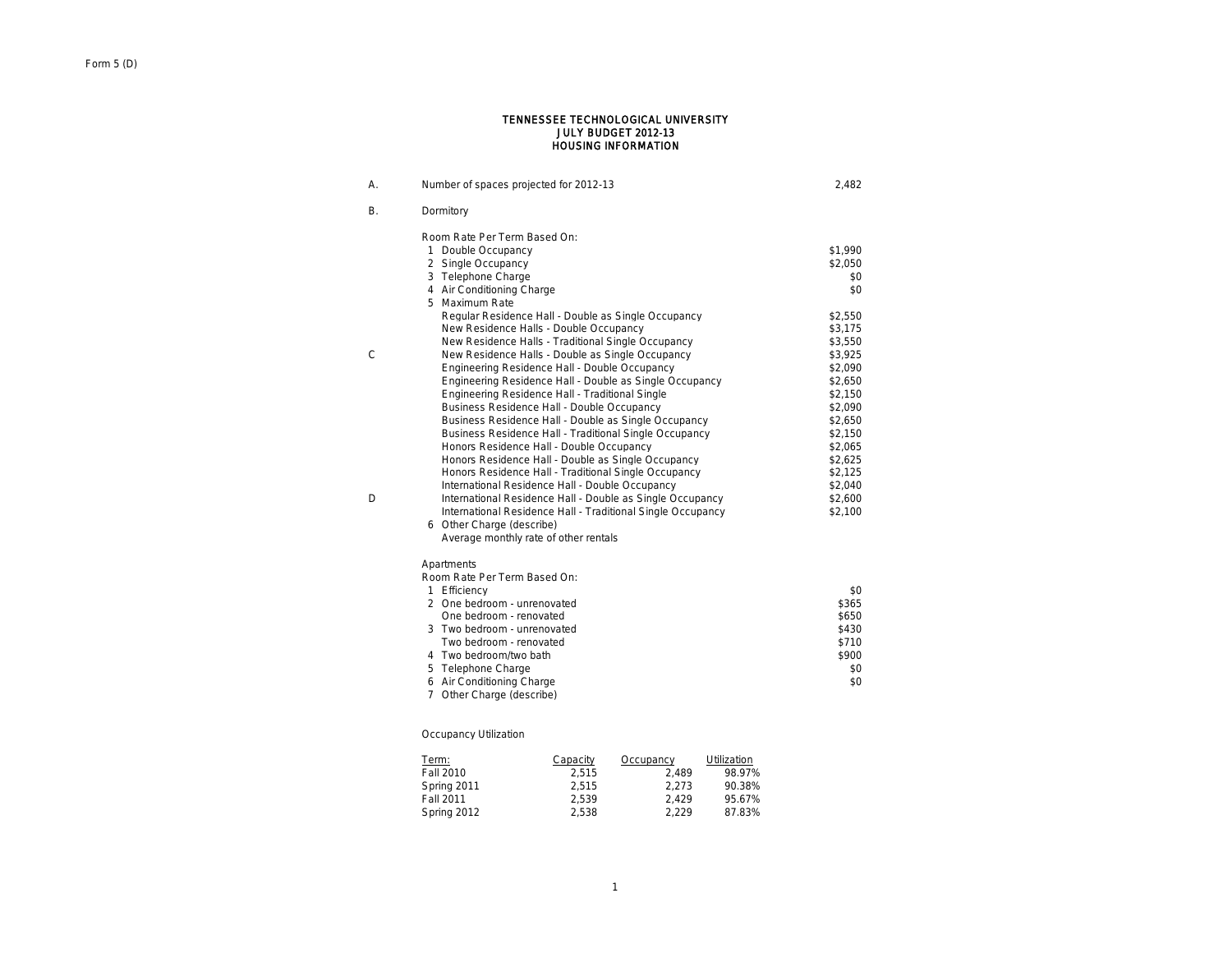## TENNESSEE TECHNOLOGICAL UNIVERSITY THE STATE UNIVERSITY AND COMMUNITY COLLEGE SYSTEM OF TENNESSEE JULY BUDGET 2012-13 TOTAL HOUSING

|                              |               | <b>Actual 2010-11</b>   |               | <b>Revised 2011-12</b>  |               | Estimated 2011-12         |               | Proposed 2012-13 |  |
|------------------------------|---------------|-------------------------|---------------|-------------------------|---------------|---------------------------|---------------|------------------|--|
|                              | Amount        | $\overline{\mathbf{8}}$ | <u>Amount</u> | $\overline{\mathbf{z}}$ | <u>Amount</u> | $\underline{\mathbf{\%}}$ | Amount        | <u>%</u>         |  |
| <b>REVENUES:</b>             |               |                         |               |                         |               |                           |               |                  |  |
| <b>Rental Revenue</b>        | 10,531,391.24 | 98%                     | 10,509,600.00 | 98%                     | 10,651,600.00 | 98%                       | 10,509,210.00 | 98%              |  |
| <b>Other Revenue</b>         | 202,368.86    | 2%                      | 210,300.00    | 2%                      | 193,400.00    | 2%                        | 180,000.00    | 2%               |  |
| <b>Total Revenues</b>        | 10,733,760.10 |                         | 10,719,900.00 |                         | 10,845,000.00 |                           | 10,689,210.00 |                  |  |
| <b>EXPENDITURES:</b>         |               |                         |               |                         |               |                           |               |                  |  |
| Administrative salaries      | 69,470.00     | 1%                      | 600.00        | 0%                      | 600.00        | 0%                        | 0.00          | 0%               |  |
| Clerical/Support salaries    | 1,564,101.61  | 31%                     | 1,912,410.00  | 33%                     | 2,031,890.00  | 33%                       | 1,488,810.00  | 30%              |  |
| <b>Employee benefits</b>     | 630,180.77    | 13%                     | 657,700.00    | 11%                     | 734,270.00    | 12%                       | 474,560.00    | 10%              |  |
| Travel                       | 7,288.81      | 0%                      | 5,500.00      | 0%                      | 6,140.00      | 0%                        | 5,500.00      | 0%               |  |
| Operating                    | 2,746,202.73  | 55%                     | 3,156,520.00  | 55%                     | 3,343,180.00  | 55%                       | 2,982,820.00  | 60%              |  |
| Equipment                    | 0.00          | 0%                      | 0.00          | 0%                      | 0.00          | 0%                        | 0.00          | 0%               |  |
| <b>Total Expenditures</b>    | 5,017,243.92  |                         | 5,732,730.00  |                         | 6,116,080.00  |                           | 4,951,690.00  |                  |  |
| Net Operating Results Before |               |                         |               |                         |               |                           |               |                  |  |
| <b>Transfers</b>             | 5,716,516.18  |                         | 4,987,170.00  |                         | 4,728,920.00  |                           | 5,737,520.00  |                  |  |
| TRANSFERS:                   |               |                         |               |                         |               |                           |               |                  |  |
| Renewal and Replacement      | 3,857,494.51  |                         | 2,189,520.00  |                         | 1,931,270.00  |                           | 3,051,310.00  |                  |  |
| Retirement of Indebtedness   | 1,859,021.67  |                         | 2,797,650.00  |                         | 2,797,650.00  |                           | 2,686,210.00  |                  |  |
| Unexpended Plant             | 0.00          |                         | 0.00          |                         | 0.00          |                           |               |                  |  |
| <b>Net Operating Results</b> | 0.00          |                         | 0.00          |                         | 0.00          |                           | 0.00          |                  |  |
|                              |               |                         |               |                         |               |                           |               |                  |  |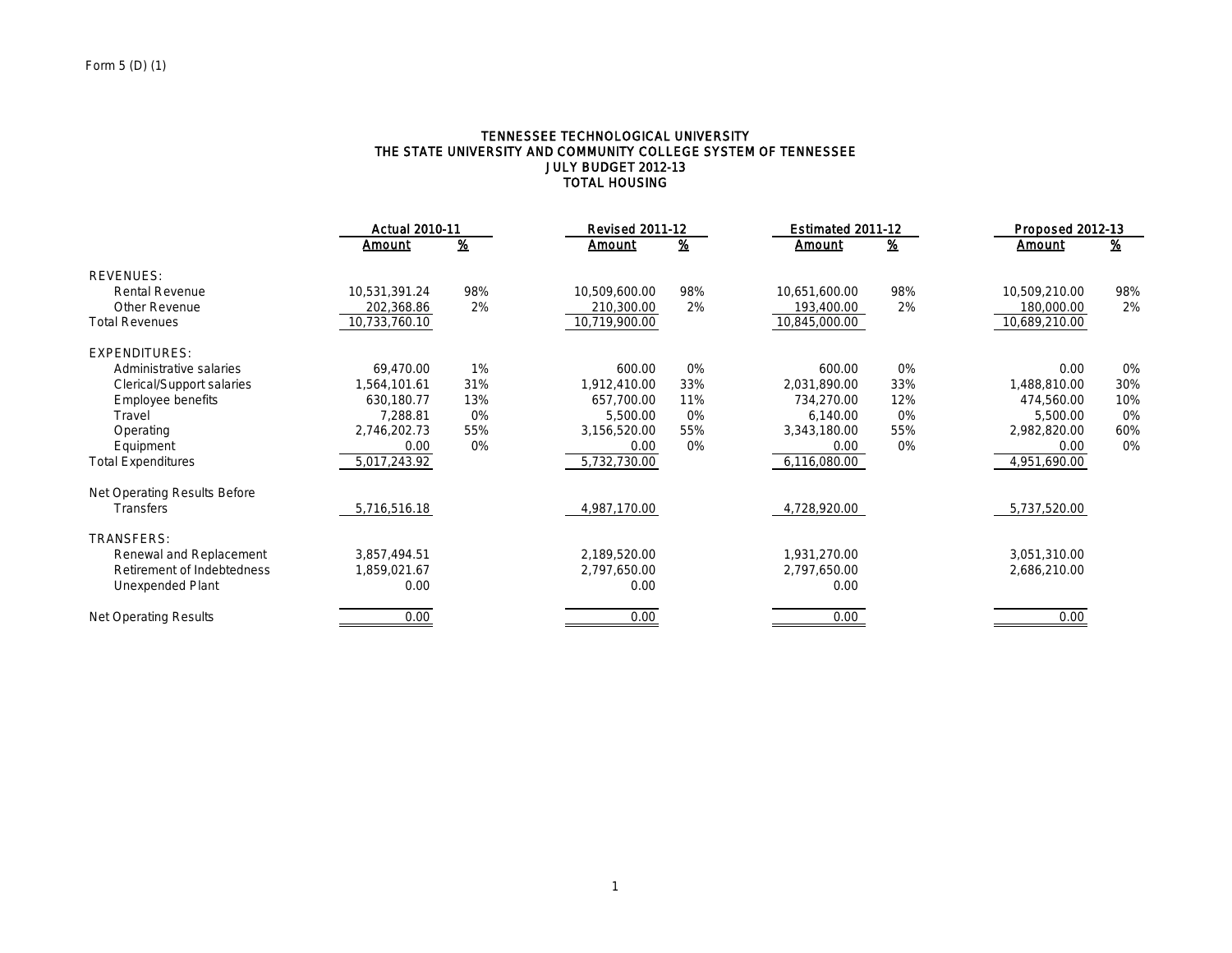#### TENNESSEE TECHNOLOGICAL UNIVERSITY JULY BUDGET 2012-13 SUMMARY BY UNIT - R & R AND CONTINGENCY ALLOCATION COMPUTATIONS ESTIMATED BUDGET 2011-12

|                               | Actual<br><b>Fund Balance</b><br>7/1/11 | <b>Revenues</b> | Cost of<br><b>Goods Sold</b> | <b>Gross Margin</b> | Other<br><b>Expenditures</b> | <b>Transfers</b> | Profit/(Loss)            | Estimated<br><b>Ending Fund Bal</b><br>6/30/12 |
|-------------------------------|-----------------------------------------|-----------------|------------------------------|---------------------|------------------------------|------------------|--------------------------|------------------------------------------------|
| <b>Auxiliary Enterprises:</b> |                                         |                 |                              |                     |                              |                  |                          |                                                |
| Bookstore                     | 94,396.00                               | 326,800.00      |                              | 326,800.00          | 42,130.00                    | 284,670.00       |                          | 94,396.00                                      |
| <b>Dining Services</b>        | 138,209.00                              | 1,471,520.00    |                              | 1,471,520.00        | 213,990.00                   | 1,257,530.00     | $\sim$                   | 138,209.00                                     |
| Housing                       | 300,139.00                              | 10,845,000.00   |                              | 10,845,000.00       | 6,116,080.00                 | 4,728,920.00     | $\tilde{\phantom{a}}$    | 300,139.00                                     |
| Other:                        |                                         |                 |                              |                     |                              |                  |                          |                                                |
| Post Office                   | 3,070.00                                | 347,880.00      |                              | 347,880.00          | 248,790.00                   | 99,090.00        |                          | 3,070.00                                       |
| Vending                       | 37,890.00                               | 117,000.00      |                              | 117,000.00          | 50,380.00                    | 66,620.00        | $\overline{\phantom{a}}$ | 37,890.00                                      |
| University Fit & Rec Ctr      | 20,720.00                               | 973,800.00      | 500.00                       | 973,300.00          | 892,152.00                   | 81,148.00        |                          | 20,720.00                                      |
| Craft Center:                 |                                         |                 |                              |                     |                              |                  |                          |                                                |
| Gallery                       | 59,790.00                               | 153,320.00      | 85,000.00                    | 68,320.00           | 68,320.00                    |                  |                          | 59,790.00                                      |
| Housing                       | 83,937.00                               | 90,000.00       |                              | 90,000.00           | 69,076.00                    | 20,924.00        |                          | 83,937.00                                      |
| <b>Food Services</b>          |                                         | 2,400.00        |                              | 2,400.00            | 2,100.00                     | 300.00           |                          |                                                |
| <b>Total</b>                  | 738,151.00                              | 14,327,720.00   | 85,500.00                    | 14,242,220.00       | 7,703,018.00                 | 6,539,202.00     | 0.00                     | 738,151.00                                     |

#### Contingency Allocation:

| 5% of Revenue | 716.386.00 |
|---------------|------------|
| Per Budget    | 716.400.00 |
| Difference*   | (14.00)    |

#### R & R Transfer:

| 5% of Gross Margin | 712.111.00     |
|--------------------|----------------|
| Per Budget         | 3,741,552.00   |
| Difference*        | (3,029,441.00) |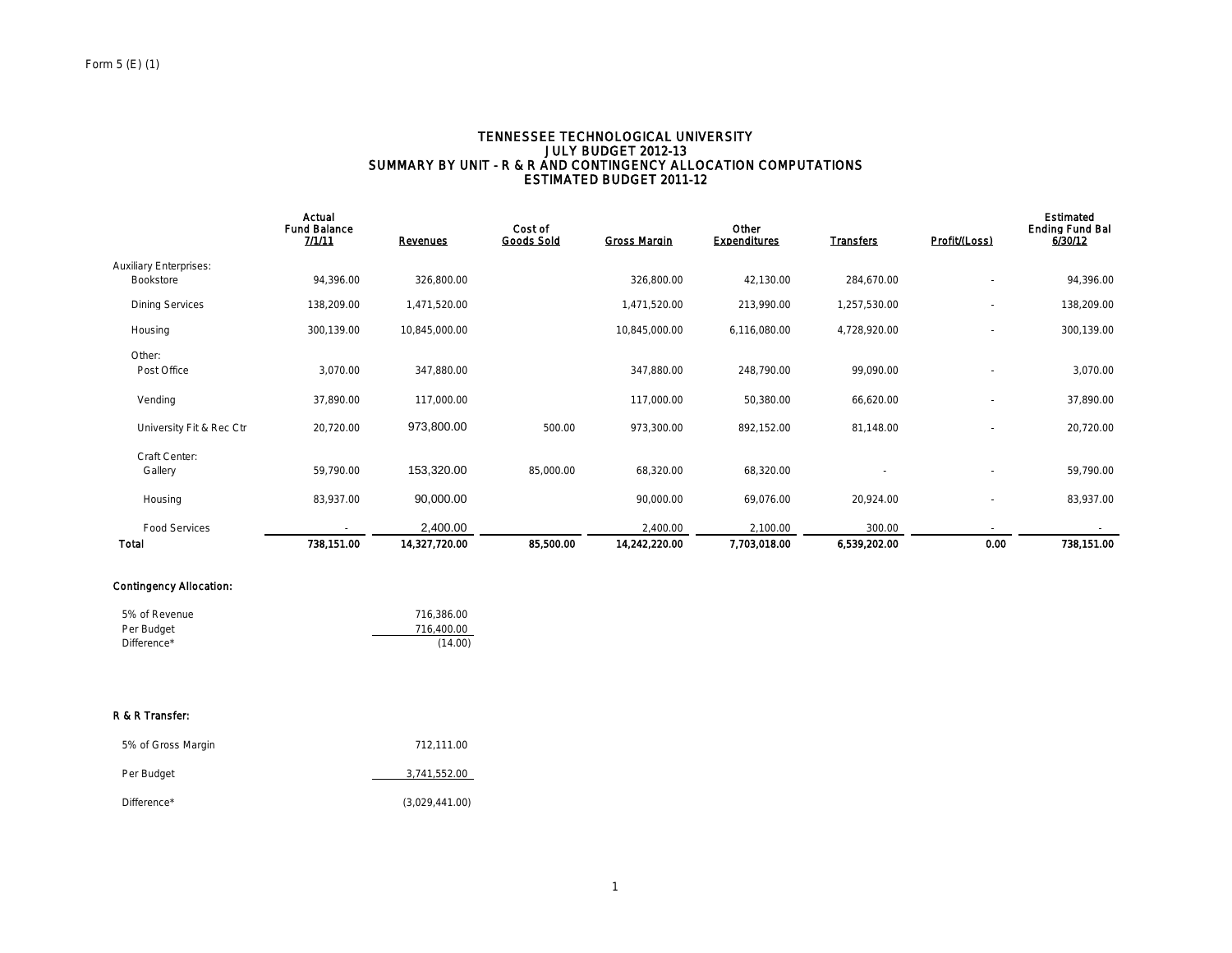#### TENNESSEE TECHNOLOGICAL UNIVERSITY JULY BUDGET 2012-13 SUMMARY BY UNIT - R & R AND CONTINGENCY ALLOCATION COMPUTATIONS PROPOSED BUDGET 2012-13

|                               | Actual<br><b>Fund Balance</b><br>7/1/12 | <b>Revenues</b> | Cost of<br><b>Goods Sold</b> | <b>Gross Margin</b> | Other<br><b>Expenditures</b> | <b>Transfers</b> | Profit/(Loss)            | Estimated<br><b>Ending Fund Bal</b><br>6/30/13 |
|-------------------------------|-----------------------------------------|-----------------|------------------------------|---------------------|------------------------------|------------------|--------------------------|------------------------------------------------|
| <b>Auxiliary Enterprises:</b> |                                         |                 |                              |                     |                              |                  |                          |                                                |
| <b>Bookstore</b>              | 94,396.00                               | 400,000.00      |                              | 400,000.00          | 19,110.00                    | 380,890.00       |                          | 94,396.00                                      |
| <b>Dining Services</b>        | 138,209.00                              | 1,490,000.00    |                              | 1,490,000.00        | 93,240.00                    | 1,396,760.00     | ٠                        | 138,209.00                                     |
| Housing                       | 300,139.00                              | 10,689,210.00   |                              | 10,689,210.00       | 3,276,590.00                 | 7,412,620.00     | $\overline{\phantom{a}}$ | 300,139.00                                     |
| Other:                        |                                         |                 |                              |                     |                              |                  |                          |                                                |
| Post Office                   | 3,070.00                                | 341,700.00      |                              | 341,700.00          | 214,780.00                   | 126,920.00       |                          | 3,070.00                                       |
| Vending                       | 37,890.00                               | 117,000.00      |                              | 117,000.00          | 17,920.00                    | 99,080.00        | $\sim$                   | 37,890.00                                      |
| University Fit & Rec Ctr      | 20,720.00                               | 1,198,500.00    | 500.00                       | 1,198,000.00        | 609,098.00                   | 588,902.00       | ٠                        | 20,720.00                                      |
| Craft Center:                 |                                         |                 |                              |                     |                              |                  |                          |                                                |
| Gallery                       | 59,790.00                               | 153,320.00      | 85,000.00                    | 68,320.00           | 48,566.00                    | 21,890.00        | (2, 136.00)              | 57,654.00                                      |
| Housing                       | 83,937.00                               | 90,000.00       |                              | 90,000.00           | 2,540.00                     | 85,324.00        | 2,136.00                 | 86,073.00                                      |
| <b>Food Services</b>          |                                         | 2,400.00        |                              | 2,400.00            | 2,100.00                     | 300.00           | $\sim$                   |                                                |
| Total                         | 738,151.00                              | 14,482,130.00   | 85,500.00                    | 14,396,630.00       | 4,283,944.00                 | 10,112,686.00    | $\blacksquare$           | 738,151.00                                     |

## Contingency Allocation:

| 5% of Revenue | 724.106.50 |
|---------------|------------|
| Per Budget    | 724.110.00 |
| Difference*   | (3.50)     |

#### R & R Transfer:

| 5% of Gross Margin | 719.831.50     |
|--------------------|----------------|
| Per Budget         | 5,187,116.00   |
| Difference*        | (4,467,284.50) |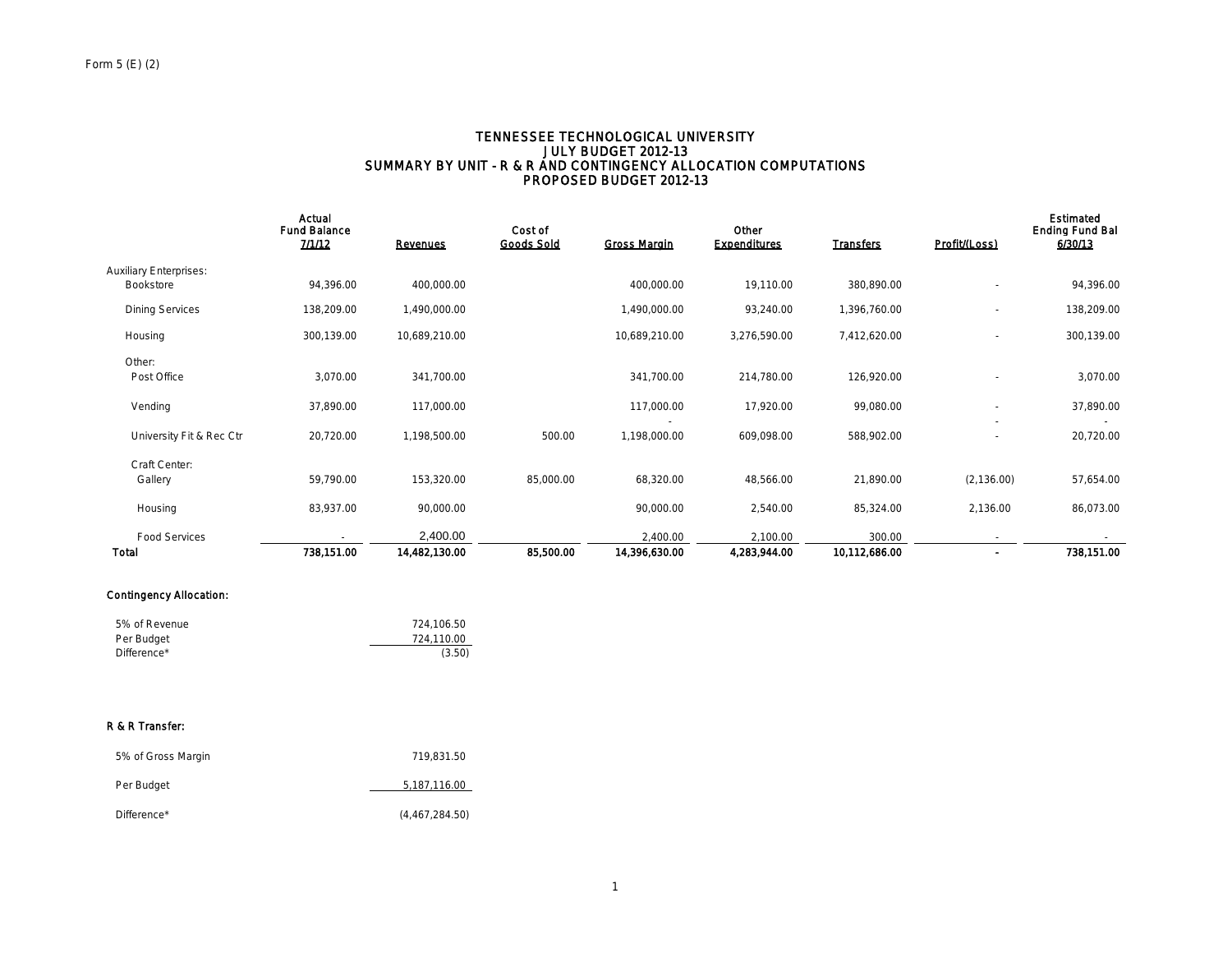## TENNESSEE TECHNOLOGICAL UNIVERSITY THE STATE UNIVERSITY AND COMMUNITY COLLEGE SYSTEM OF TENNESSEE July Budget 2012-13

## POSITIONS TRANSFERRED FROM RESTRICTED ACCOUNTS TO UNRESTRICTED ACCOUNTS

|       |         | Old Account      |          | <b>New Account</b> |         |                  |          |  |  |
|-------|---------|------------------|----------|--------------------|---------|------------------|----------|--|--|
|       | Account |                  | Position |                    | Account |                  | Position |  |  |
| Title | Code    | Program/Org Code | No.      | Title              | Code    | Program/Org Code | No.      |  |  |
| None  |         |                  |          |                    |         |                  |          |  |  |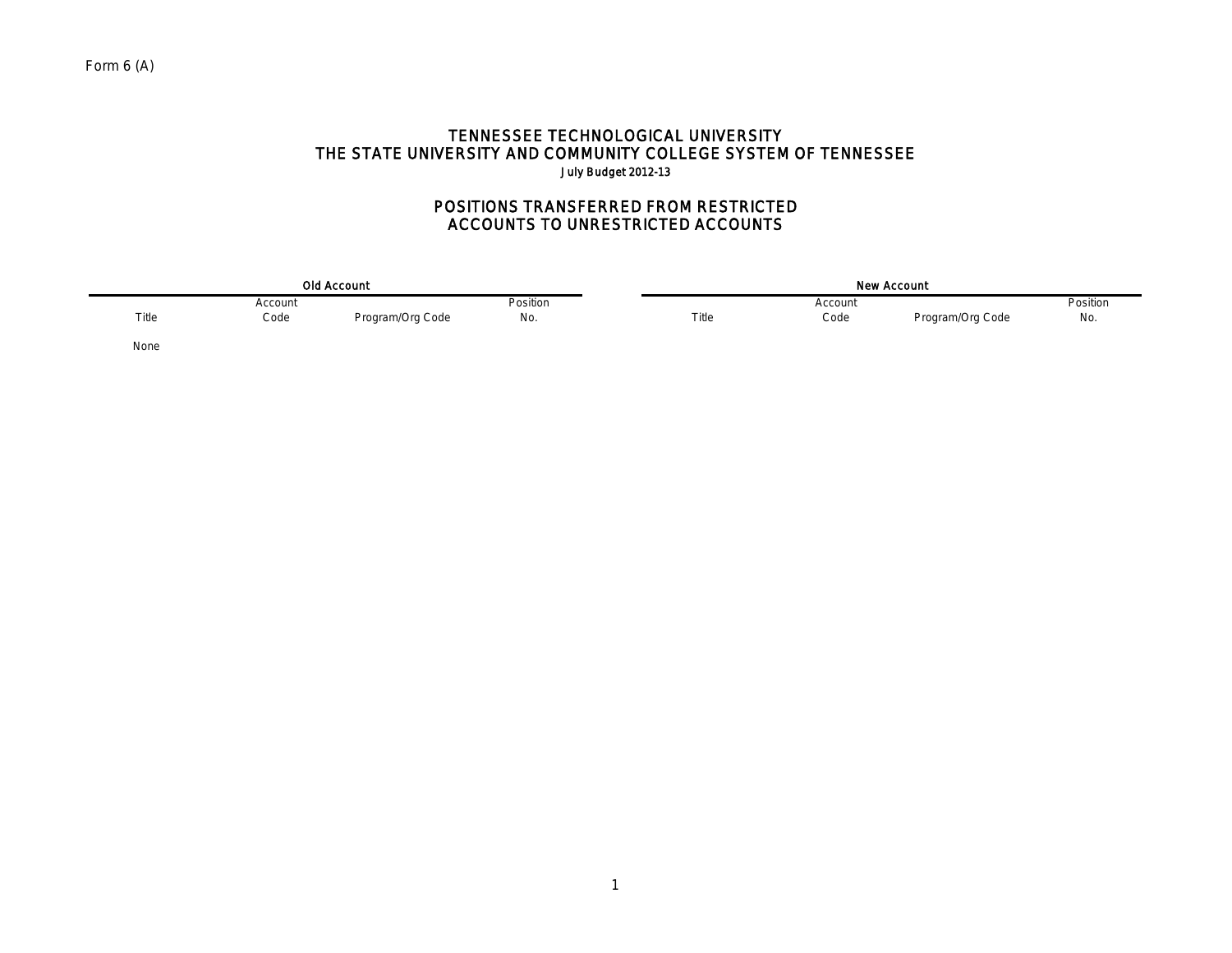# TENNESSEE TECHNOLOGICAL UNIVERSITY TBR PERSONNEL BUDGET POSITION COUNT UNRESTRICTED E & G REGULAR FULL-TIME POSITIONS AUXILIARIES EXCLUDED

|                     | 1/111 | 10/31/11 | 7/1/12 | <b>DIFFERENCE</b><br>(+/-) 10/11 TO 7/12 | <b>DIFFERENCE</b><br>(+/-) 7/11 TO 7/12 |
|---------------------|-------|----------|--------|------------------------------------------|-----------------------------------------|
| <b>FACULTY</b>      | 406   | 408      | 412    | 4                                        |                                         |
| <b>ADM</b>          | 41    | 27       | 27     | $\mathbf 0$                              | $-14$                                   |
| MAINT/TECH/SUPP     | 358   | 360      | 316    | $-44$                                    | $-42$                                   |
| <b>PROF SUPPORT</b> | 208   | 230      | 235    | 5                                        | 27                                      |
| <b>TOTAL</b>        | 1013  | 1025     | 990    | $-35$                                    | $-23$                                   |
|                     |       |          |        |                                          |                                         |

#### NEW POSITIONS

| --------            | <b>POSITION TITLE</b>      | <b>DEPARTMENT</b>      | <b>FUND</b>  | <b>FUNCTIONAL</b><br>AREA | SALARY | <b>JUSTIFICATION</b>            |
|---------------------|----------------------------|------------------------|--------------|---------------------------|--------|---------------------------------|
| <b>FACULTY</b>      | Assistant Professor        | Nursina                | Unrestricted | Instruction               | 52000  | Enrollment growth               |
|                     | <b>Assistant Professor</b> | Nursing                | Unrestricted | Instruction               | 52000  | Enrollment growth               |
|                     | <b>Assistant Professor</b> | Nursing                | Unrestricted | Instruction               | 52000  | Enrollment growth               |
|                     | <b>Assistant Professor</b> | <b>Environ Studies</b> | Unrestricted | Instruction               | 54000  | New program                     |
|                     | <b>Assistant Professor</b> | Earth Sciences         | Unrestricted | Instruction               | 55000  | Enrollment growth               |
| <b>ADM</b>          |                            |                        |              |                           |        |                                 |
| MAINT/TECH/SUPP     | Admin Assoc 3              | Art                    | Unrestricted | Instruction               | 25000  | New Dept. xfer from PT position |
|                     | Admin Assoc 3              | <b>SACF Engin Stu</b>  | Unrestricted | Instruction               | 21600  | Engineering Success Ctr - new   |
|                     | Fin Assoc 3                | <b>STEM</b>            | Unrestricted | <b>Public Service</b>     | 23860  | Growth of program               |
|                     | Admin Assoc 3              | Int'l Student Aff      | Unrestricted | <b>Student Services</b>   | 21600  | Growth of program               |
|                     | Acad Sup A 3               | Admissions             | Unrestricted | <b>Student Services</b>   | 21600  | Admissions growth               |
| <b>PROF SUPPORT</b> | Coordinator                | <b>SACF Education</b>  | Unrestricted | Instruction               | 50000  | Ready2Teach Program             |
|                     | Coordinator                | <b>SACF Education</b>  | Unrestricted | Instruction               | 50000  | Ready2Teach Program             |
|                     | Director                   | <b>SACF Engin Stu</b>  | Unrestricted | Instruction               | 50190  | Engineering Success Ctr - new   |
|                     | Coordinator                | Service Learn Ctr      | Unrestricted | <b>Public Service</b>     | 32160  | Growth of Program               |
|                     | Director                   | Com & Marketing        | Unrestricted | Institutional Sup         | 49270  | Website Support                 |
|                     | Manager                    | VP for Plan & Fin      | Unrestricted | Institutional Sup         | 50000  | Data Security                   |

#### DELETED POSITIONS

|                 | <b>POSITION TITLE</b>                                                                                | DEPARTMENT                                                                                  | <b>FUND</b>                                                                  | <b>FUNCTIONAL</b><br>AREA                                            | SALARY                                      |                                  | <b>JUSTIFICATION</b>                                                                                                                                                                                                        |
|-----------------|------------------------------------------------------------------------------------------------------|---------------------------------------------------------------------------------------------|------------------------------------------------------------------------------|----------------------------------------------------------------------|---------------------------------------------|----------------------------------|-----------------------------------------------------------------------------------------------------------------------------------------------------------------------------------------------------------------------------|
| <b>FACULTY</b>  | Instructor                                                                                           | Interdisciplinary St                                                                        | Unrestricted                                                                 | Instruction                                                          | 53050                                       |                                  | Specific Term Appointment Ended                                                                                                                                                                                             |
| <b>ADM</b>      |                                                                                                      |                                                                                             |                                                                              |                                                                      |                                             |                                  |                                                                                                                                                                                                                             |
| MAINT/TECH/SUPP | Acad Sup A 3<br>Facilities Assoc 1<br>Facilities Assoc 2<br>Facilities Assoc 3<br>Facilities Assoc 8 | Dean, Arts & Sci<br><b>Cust Services</b><br>Cust Services<br>Cust Services<br>Sust Services | Unrestricted<br>Unrestricted<br>Unrestricted<br>Unrestricted<br>Unrestricted | Academic Sup<br>Operations<br>Operations<br>Operations<br>Operations | 24590<br>164770<br>516900<br>79600<br>96240 | total<br>total<br>total<br>total | From FT to PT<br>Outsourcing of Custodial Services - 11 positions<br>Outsourcing of Custodial Services - 31 positions<br>Outsourcing of Custodial Services - 4 positions<br>Outsourcing of Custodial Serivces - 3 positions |

#### PROF SUPPORT

#### RECONCILIATION OF POSITION CHANGES FROM 10/11 TO 7/12

|                                                   |         |       | Maint/Tech |              |
|---------------------------------------------------|---------|-------|------------|--------------|
|                                                   | Faculty | Admin | Support    | Prof Support |
| New Positions Listed Above                        |         |       |            |              |
| Deleted Positions Listed Above                    |         |       | $-50$      |              |
| Transfer Position from Restricted to Unrestricted |         |       |            |              |
| Transfer between object codes                     |         |       |            |              |
|                                                   |         |       |            |              |
| <b>TOTAL</b>                                      |         |       | $-44$      |              |
|                                                   |         |       |            |              |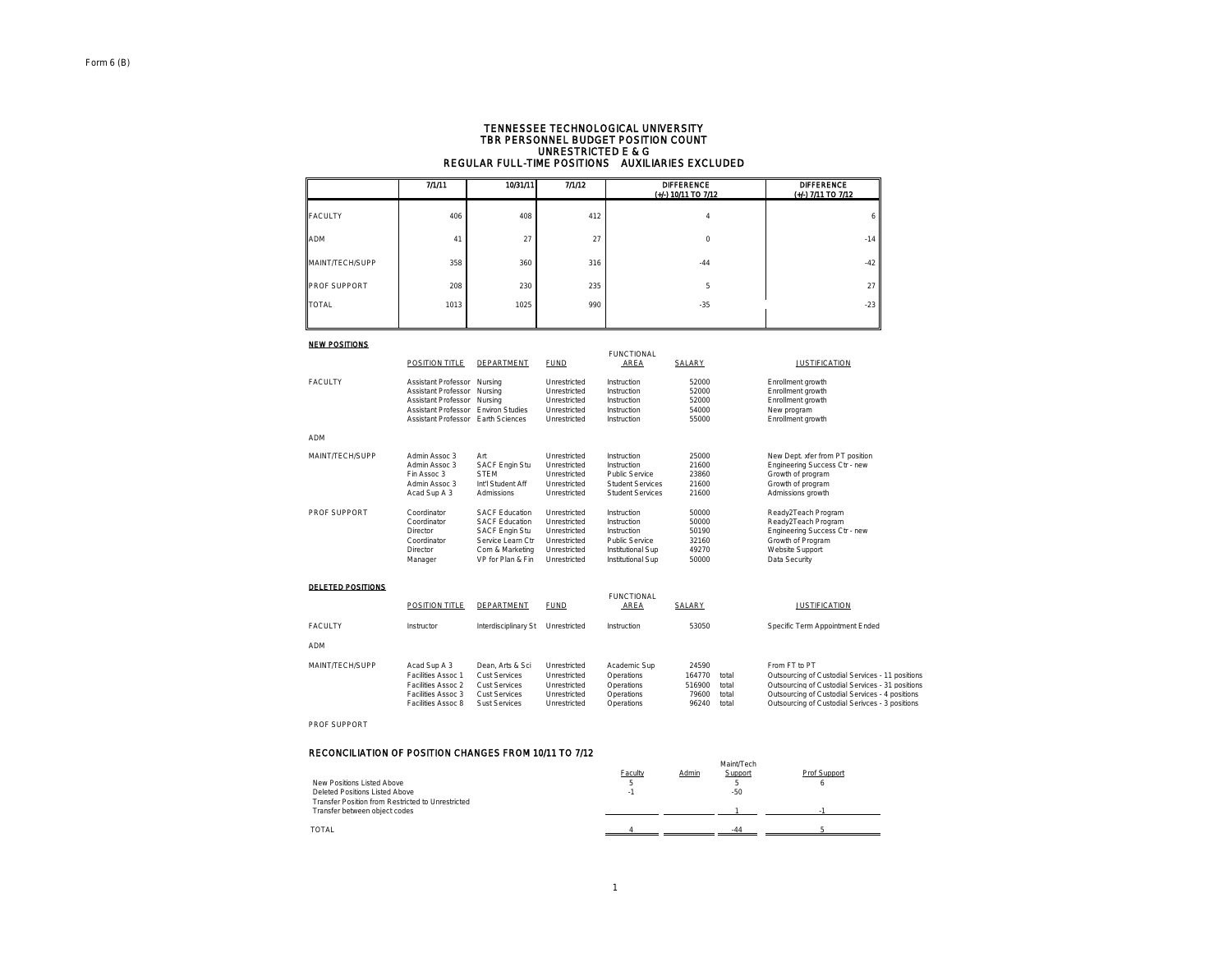## TENNESSEE TECHNOLOGICAL UNIVERSITY THE STATE UNIVERSITY AND COMMUNITY COLLEGE SYSTEM OF TENNESSEE July Budget 2012-13

# BENEFITS SCHEDULE

|                        |                              |                   |           | 2012-13                   | <b>Annual Rental</b> |            | Payment of              |                       |           |
|------------------------|------------------------------|-------------------|-----------|---------------------------|----------------------|------------|-------------------------|-----------------------|-----------|
| Name                   | <b>Title</b>                 | 2012-13<br>Salary | Longevity | <b>Expense</b><br>Account | Value of<br>House    | Car<br>Y/N | <b>Club Dues</b><br>Y/N | Other<br>Compensation | Total     |
| Mezime, Ronald         | Coordinator                  | 28680             | 400       | $\mathbf 0$               | 4380(a)              | N          | N                       | $\Omega$              | 33460     |
| Buchanan, Melvin       | <b>Assistant Coordinator</b> | 21780             | 300       | $\Omega$                  | 3720                 | N          | N                       | $\Omega$              | 25800     |
| McCowan, Caitlin       | <b>Assistant Coordinator</b> | 21170             | $\Omega$  | $\Omega$                  | 3720                 | N          | N                       | $\Omega$              | 24890     |
| Nichols, Arthur        | <b>Assistant Coordinator</b> | 21600             | $\Omega$  | $\Omega$                  | 3720                 | N          | N                       | $\Omega$              | 25320     |
| Hunt, Erica            | <b>Assistant Coordinator</b> | 21050             |           | $\Omega$                  | 3720                 | N          | N                       |                       | 24770     |
| Berry, Janice          | <b>Assistant Coordinator</b> | 21170             |           | $\Omega$                  | 3720                 | N          | N                       |                       | 24890     |
| McCowan, Priscilla     | <b>Assistant Coordinator</b> | 19420             |           | $\Omega$                  | 3720                 |            |                         |                       | 23140     |
| <b>Student Workers</b> | <b>Hall Director</b>         | 4500-5500(b)      |           | $\Omega$                  | 900-1100 (c)         | N          | N                       |                       | 5400-6600 |
| Houser, Amanda         | Assistant Manager            | 41340             | 700       | $\Omega$                  | 3000                 | N          | N                       |                       | 45040     |
| Vacant                 | <b>Assistant Manager</b>     | 42040             |           | $\Omega$                  | 6000                 | N          | N                       |                       | 48040     |
| TBA                    | President                    | TBD               |           | 5000                      | 7200                 | N          | N                       |                       | TBD       |
| Brown, L. Watson       | <b>Head Coach</b>            | 153830            | 800       | 0                         |                      | Y(d)       | N                       |                       | 154630    |
| Taylor, William Howard | <b>Assistant Coach 2</b>     | 81630             | 1500      | $\Omega$                  |                      | Y(d)       | N                       |                       | 83130     |
| Wilson, Mark           | <b>Athletics Director</b>    | 135800            | 800       | $\Omega$                  |                      | Y(d)       | N                       |                       | 136600    |
| Brisco, Bryce          | Artist                       | 1620              |           |                           | 5400                 | N          | N                       | 24420 (e)             | 31440     |
| Tien, Linda            | Artist                       | 1620              |           |                           | 5400                 | N          | N                       | 24420 (e)             | 31440     |
| Gosssett, John         | Artist                       | 2000              |           |                           | 5400                 | N          | N                       | 24420 (e)             | 31820     |
| Ross, Amanda           | Artist                       | 1620              |           |                           | 5400                 | N          | N                       | 24420 (e)             | 31400     |
| York, Jason            | Artist                       | 2000              |           |                           | 5400                 | N          | N                       | 24420 (e)             | 31820     |
| Cully, Carter          | Artist                       | 1620              |           |                           | 5400                 | N          | N                       | 24420 (e)             | 31440     |

(a) Based on 2 bedroom apartment with utilities and local phone service paid by the university.

(b) Rate ranges with increasing experience

(c) Based on 1 bedroom apartment with utilities paid by the university

(d) Vehicle provided directly by auto dealer

(e) The value of out of state tuition, studio fee and other student fees.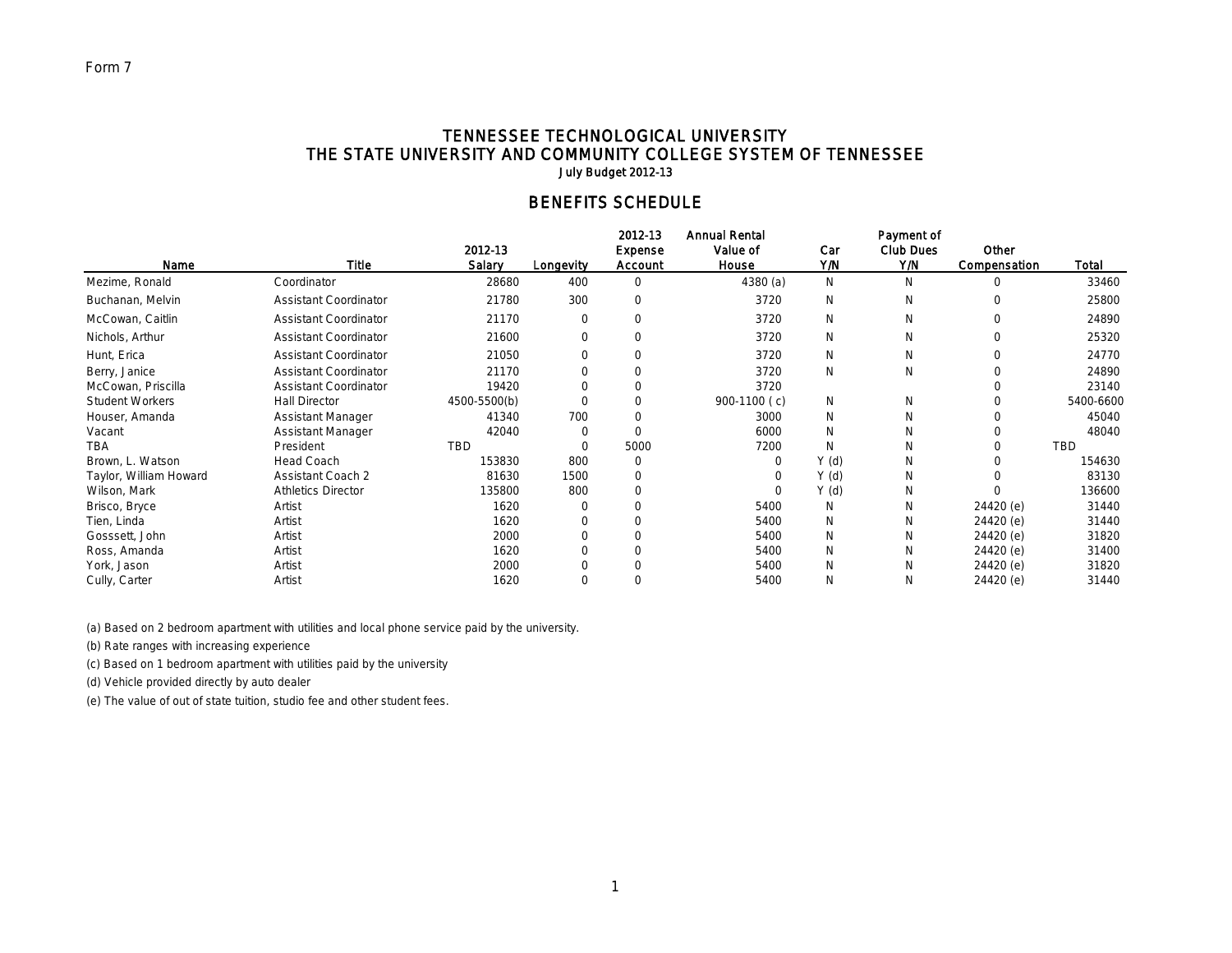#### TENNESSEE TECHNOLOGICAL UNIVERSITY ANALYSIS OF NON-CREDIT INSTRUCTION JULY BUDGET 2012-13

## I. ANALYSIS OF NON-CREDIT INSTRUCTION FEES

| Α.<br>1.  | <b>Instructional Costs</b> |                                                                                                            |            |
|-----------|----------------------------|------------------------------------------------------------------------------------------------------------|------------|
|           |                            | <b>Total Instructional Salaries</b>                                                                        | 31,110.00  |
|           | 2.                         | <b>Total Contracted Service</b>                                                                            |            |
|           |                            | <b>Total Instructional Costs</b>                                                                           | 31,110.00  |
| <b>B.</b> |                            | 125% of Instructional Costs                                                                                | 38,887.50  |
| C.        |                            | <b>Non-credit Instruction Fee Revenue</b><br>(should agree with Total Revenue presented<br>in Section II.) | 127,000.00 |
| D.        |                            | Revenue Over/(Under)* 125% of Instructional Costs                                                          | 88.112.50  |

\*Explanation should be provided if Revenue is less that 125% of Instructional Costs.

## II. SCHEDULE OF NON-CREDIT INSTRUCTION REVENUES AND EXPENDITURES

|                             | <b>CEU Ext</b><br>Education<br>Org 180001<br>Prog 100 | CEU ED<br>Non-Credit<br>Org 181000<br>Prog 100 | <b>CEU Ext</b><br>Education<br>Org 181001<br>Prog 200 | CEU ED<br>Non-Credit<br>Org 181002<br>Prog 200 | Total      |
|-----------------------------|-------------------------------------------------------|------------------------------------------------|-------------------------------------------------------|------------------------------------------------|------------|
| A. Revenues                 |                                                       |                                                |                                                       |                                                |            |
| Non-credit Instruction Fees | 100,000.00                                            | 27,000.00                                      |                                                       |                                                | 127,000.00 |
| <b>B.</b> Expenditures      |                                                       |                                                |                                                       |                                                |            |
| Salaries-Professional       |                                                       |                                                | 47,000.00                                             | 28,130.00                                      | 75,130.00  |
| Salaries-Instructional      |                                                       |                                                | 9,110.00                                              | 22,000.00                                      | 31,110.00  |
| Salaries-Other              |                                                       |                                                | 28,560.00                                             | 1,700.00                                       | 30,260.00  |
| <b>Contractual Services</b> |                                                       |                                                |                                                       |                                                |            |
| <b>Benefits</b>             |                                                       |                                                | 35,760.00                                             | 30,610.00                                      |            |
| Equipment                   |                                                       |                                                |                                                       |                                                |            |
| Travel                      |                                                       |                                                | 600.00                                                | 200.00                                         | 800.00     |
| <b>Operating Expenses</b>   |                                                       |                                                | 39,990.00                                             | 3,980.00                                       | 43,970.00  |
| <b>Total Expenditures</b>   |                                                       |                                                | 161,020.00                                            | 86,620.00                                      | 181,270.00 |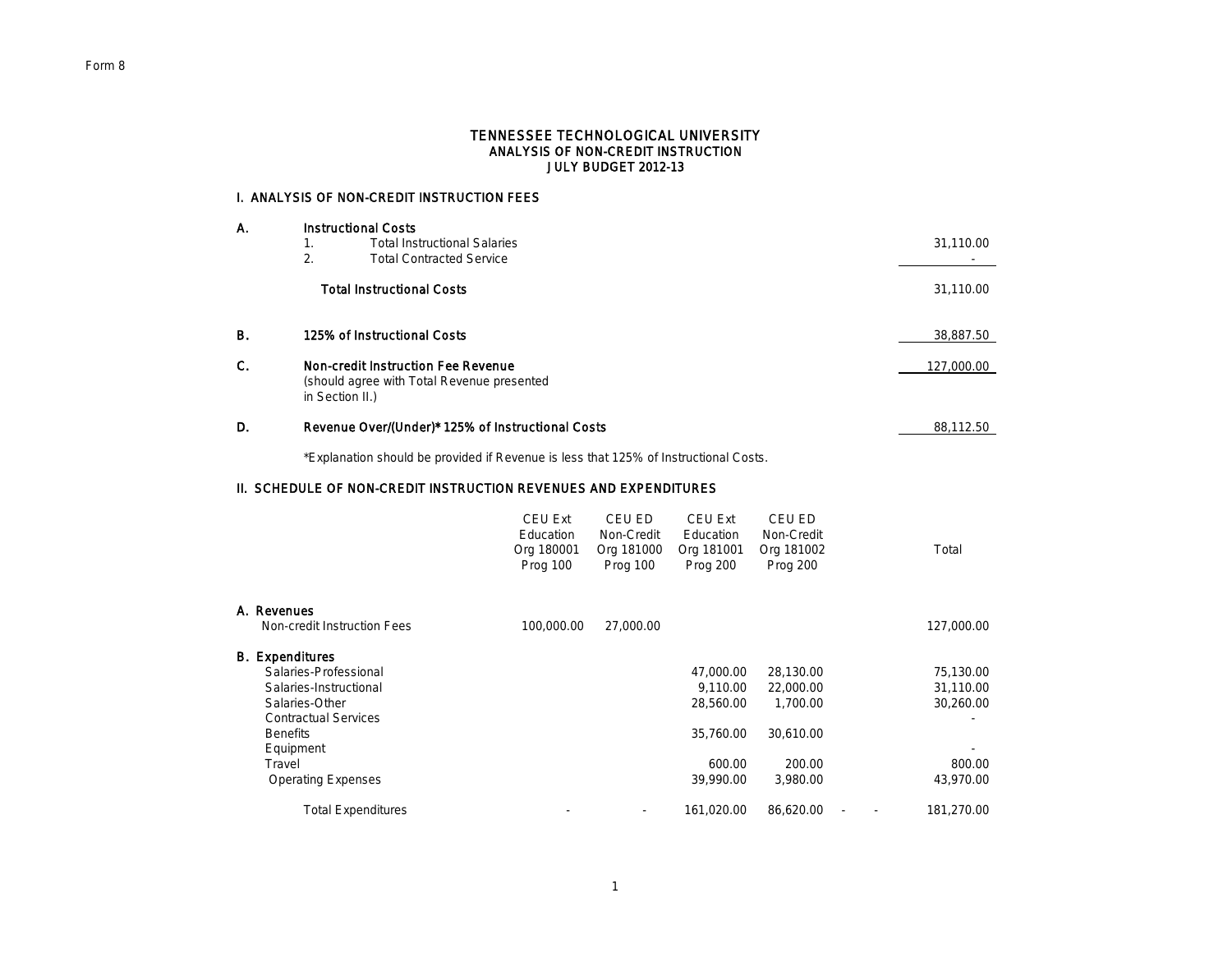#### CENTERS OF EXCELLENCE/EMPHASIS TENNESSEE TECHNOLOGICAL UNIVERSITY ESTIMATED BUDGET 2011-12

| <b>Restricted Revenue</b>      | State<br>Appropriation | Carryforward | Other<br>(Describe) | Total                         |                |            |              |
|--------------------------------|------------------------|--------------|---------------------|-------------------------------|----------------|------------|--------------|
| Manufacturing                  | 1.460.000.00           | 203.844.21   |                     | 1.663.844.21                  |                |            |              |
| <b>Water Resources</b>         | 1.145.400.00           | 91.285.97    |                     | 1.236.685.97                  |                |            |              |
| <b>Electric Power</b>          | 866.000.00             | 439.705.48   |                     | 1.305.705.48                  |                |            |              |
|                                |                        |              |                     |                               |                |            |              |
| Total                          | 3,471,400.00           | 734,835.66   |                     | 4,206,235.66                  |                |            |              |
|                                |                        |              |                     |                               |                |            |              |
|                                |                        |              |                     | <b>Amount of Expenditures</b> |                |            |              |
| <b>Restricted Expenditures</b> | <b>Salaries</b>        | Longevity    | <b>Benefits</b>     | <b>Travel</b>                 | Operating Exp. | Equipment  | <b>Total</b> |
| Manufacturing                  | 1.094.860.00           | 26.600.00    | 291.200.00          | 32.730.00                     | 182.454.21     | 36.000.00  | 1.663.844.21 |
| <b>Water Resources</b>         | 746.630.00             | 19.800.00    | 205.353.00          | 14.000.00                     | 115.196.97     | 135.706.00 | 1.236.685.97 |
| <b>Electric Power</b>          | 446,583.40             | 6,100.00     | 84,057.75           | 11,742.39                     | 167,526.17     | 37,417.59  | 753,427.30   |
| Total                          | 2.288.073.40           | 52.500.00    | 580.610.75          | 58.472.39                     | 465.177.35     | 209.123.59 | 3.653.957.48 |

|    |                        |                                  | $0.11$ councided L or $\sigma$                |                                    | outstac oout co                                    |                           |                                       |
|----|------------------------|----------------------------------|-----------------------------------------------|------------------------------------|----------------------------------------------------|---------------------------|---------------------------------------|
| Ш. | <b>Matching Funds</b>  | Expense<br>Function*             | Program/Org Code                              | Amount                             | <b>Name</b>                                        | Amount                    | Total                                 |
|    | Manufacturing          | Research<br>Research<br>Research | 250/139029<br>250/139011<br>250/138414 172005 | 52.020.00<br>30.420.00<br>5.000.00 | Grants/Contracts<br>Gifts                          | 832.338.00<br>38,000.00   | 884.358.00<br>68.420.00<br>5.000.00   |
|    | <b>Water Resources</b> | Research<br>Research<br>Research | 250/139429<br>250/139411<br>250/160014        | 16.090.00<br>1.180.00<br>5.000.00  | Grants/Contracts<br>Analytical & Comp.<br>Services | 1.102.008.00<br>80.730.00 | 1.118.098.00<br>81.910.00<br>5.000.00 |
|    | <b>Electric Power</b>  | Research<br>Research             | 250/139229<br>250/139211                      | 19.800.00<br>5.580.00              | Grants/Contracts<br>Gifts                          | 781.824.00<br>5300        | 801.624.00<br>10.880.00               |
|    | Total                  |                                  |                                               | 135.090.00                         |                                                    | 2.840.200.00              | 2.975.290.00                          |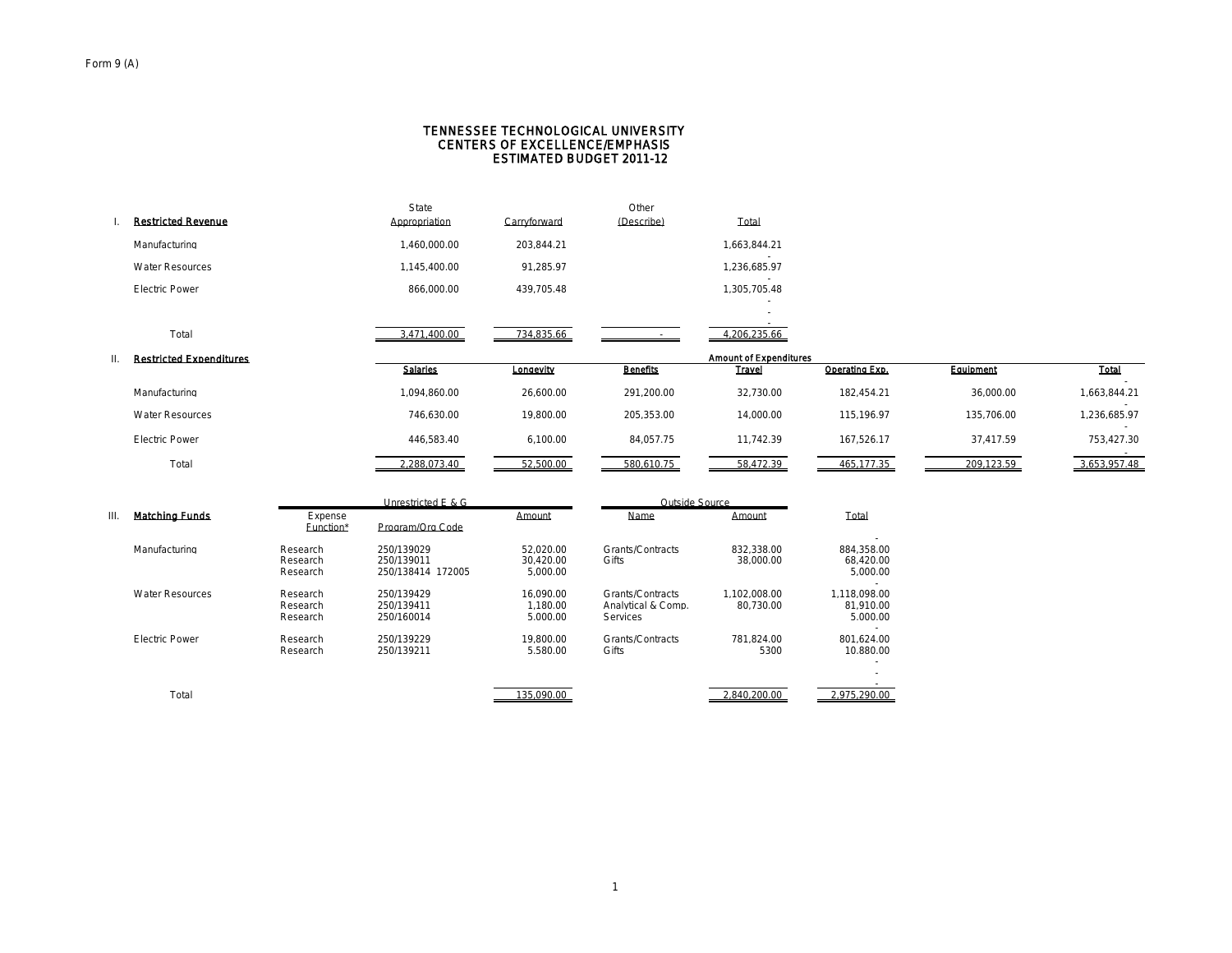#### CENTERS OF EXCELLENCE/EMPHASIS TENNESSEE TECHNOLOGICAL UNIVERSITY PROPOSED BUDGET 2012-13

|                           | State         |                          | Other      |                                          |  |
|---------------------------|---------------|--------------------------|------------|------------------------------------------|--|
| <b>Restricted Revenue</b> | Appropriation | Carryforward             | (Describe) | Total                                    |  |
| Manufacturing             | 1.482.900.00  | $\overline{\phantom{a}}$ |            | 1.482.900.00                             |  |
| <b>Water Resources</b>    | 1.161.300.00  |                          |            | 1.161.300.00<br>$\overline{\phantom{a}}$ |  |
| <b>Electric Power</b>     | 880.700.00    | 552.278.18               |            | 1.432.978.18                             |  |
|                           |               |                          |            | ۰.<br>$\overline{\phantom{a}}$           |  |
| Total                     | 3,524,900.00  | 552,278.18               |            | 4.077.178.18                             |  |

| <b>Restricted Expenditures</b> | <b>Amount of Expenditures</b> |           |                 |               |                |            |              |
|--------------------------------|-------------------------------|-----------|-----------------|---------------|----------------|------------|--------------|
|                                | <b>Salarles</b>               | Longevity | <b>Benefits</b> | <b>Travel</b> | Operating Exp. | Equipment  | <b>Total</b> |
| Manufacturing                  | 1.110.560.00                  | 22.200.00 | 225.000.00      | 5.000.00      | 120.140.00     |            | .482.900.00  |
| <b>Water Resources</b>         | 810.178.00                    | 20,800.00 | 228.000.00      | 10.000.00     | 92.322.00      |            | .161.300.00  |
| <b>Electric Power</b>          | 805.650.00                    | 6.500.00  | 193.550.00      | 48,258.00     | 279.020.18     | 100,000.00 | ,432,978.18  |
| Total                          | 2.726.388.00                  | 49.500.00 | 646.550.00      | 63.258.00     | 491.482.18     | 100.000.00 | 4.077.178.18 |

|      | <b>Matching Funds</b>  | Unrestricted E & G               |                                                      |                                     | Outside Source                                            |                            |                                                                    |  |
|------|------------------------|----------------------------------|------------------------------------------------------|-------------------------------------|-----------------------------------------------------------|----------------------------|--------------------------------------------------------------------|--|
| III. |                        | Expense<br>Function*             | Program/Org Code                                     | Amount                              | Name                                                      | Amount                     | Total                                                              |  |
|      | Manufacturing          | Research<br>Research<br>Research | 250/139029<br>250/139011 172005<br>250/138414 172005 | 60.440.00<br>30.000.00<br>10,000.00 | Grants/Contracts                                          | 1.500.000.00               | .560.440.00<br>30,000,00<br>10,000,00                              |  |
|      | <b>Water Resources</b> | Research<br>Research             | 250/139429<br>250/160014 172005                      | 5.730.00<br>5.000.00                | Grants/Contracts<br>Analytical & Comp.<br><b>Services</b> | 2.140.000.00<br>100.000.00 | 2.145.730.00<br>105.000.00                                         |  |
|      | <b>Electric Power</b>  | Research                         | 250/139229                                           | 110.00                              | Grants/Contracts                                          | 440.350.00                 | 440.460.00<br>$\overline{\phantom{a}}$<br>$\overline{\phantom{a}}$ |  |
|      | Total                  |                                  |                                                      | 111.280.00                          |                                                           | 4.180.350.00               | 4.291.630.00                                                       |  |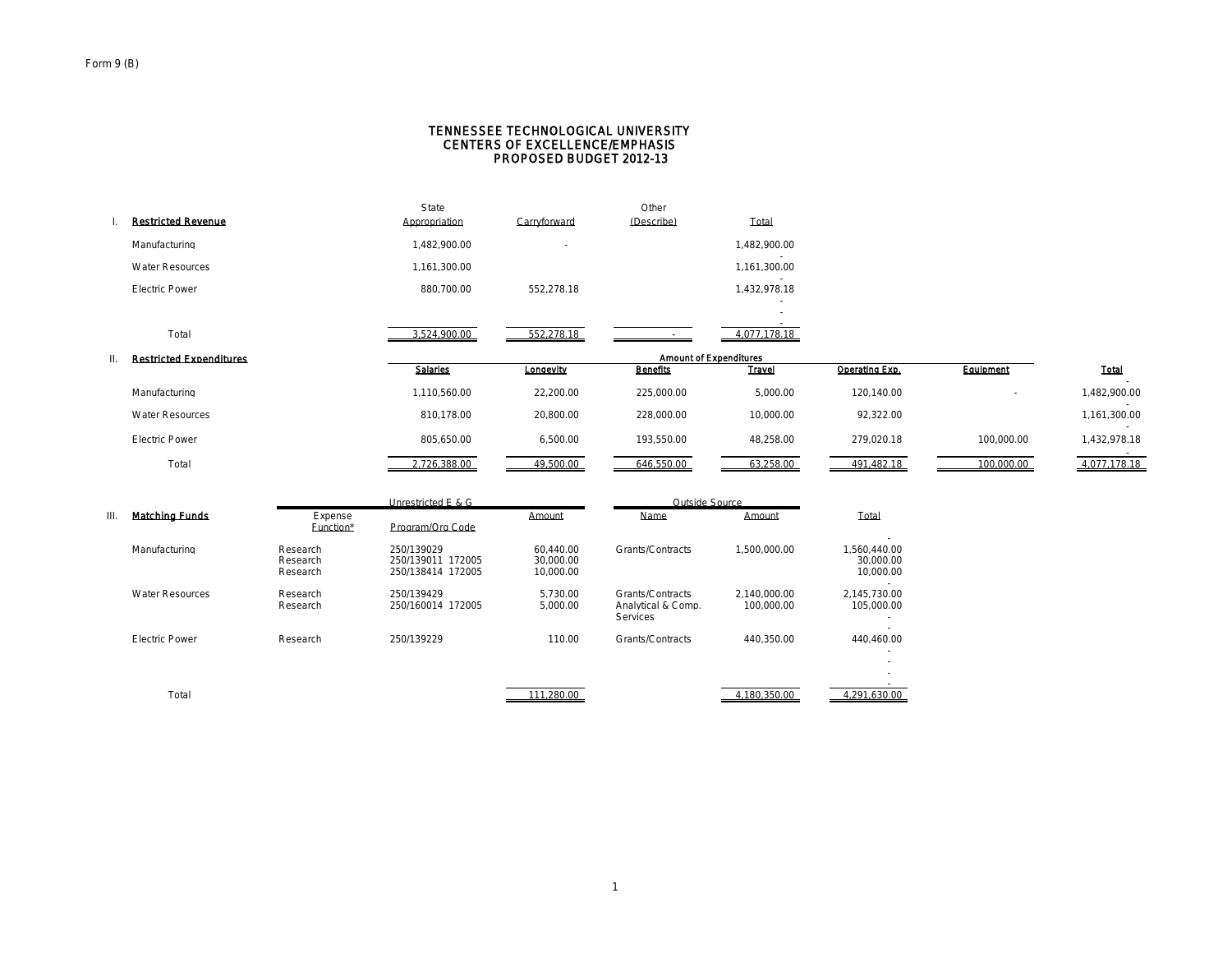# TENNESSEE TECHNOLOGICAL UNIVERSITY BASIC MAINTENANCE AND OPERATION EXPENDITURE CALCULATION JULY BUDGET 2012-13

|                                   |                                           | <b>ESTIMATED</b> | <b>PROPOSED</b> |
|-----------------------------------|-------------------------------------------|------------------|-----------------|
| <b>Total M&amp;O Expenditures</b> |                                           | 13,347,900.00    | 11,484,100.00   |
| Less:                             | E & G Utilitie (enter as negative amount) | (4,653,810.00)   | (4,793,200.00)  |
|                                   | Staff Benefits (enter as negative amount) | (1,894,460.00)   | (1,366,790.00)  |
|                                   | (enter as negative amount)<br>Longevity   | (145,800.00)     | (94,800.00)     |
| Plus:                             | Extraordinary Maintenance Transfer        | 90,000.00        | 90,000.00       |
| Net Basic M & O Expenditures      |                                           | 6,743,830.00     | 5,319,310.00    |
| Basic M & O Funded Amount         |                                           | 3,046,400.00     | 3,232,400.00    |
| Actual % of Funded Amount         |                                           | 221%             | 165%            |

Estimated M&O % Funded went up in Estimated because of the custodial buyout and reduction in force plan that added approximately \$652,000 Estimated expenditures. Revised was 195%.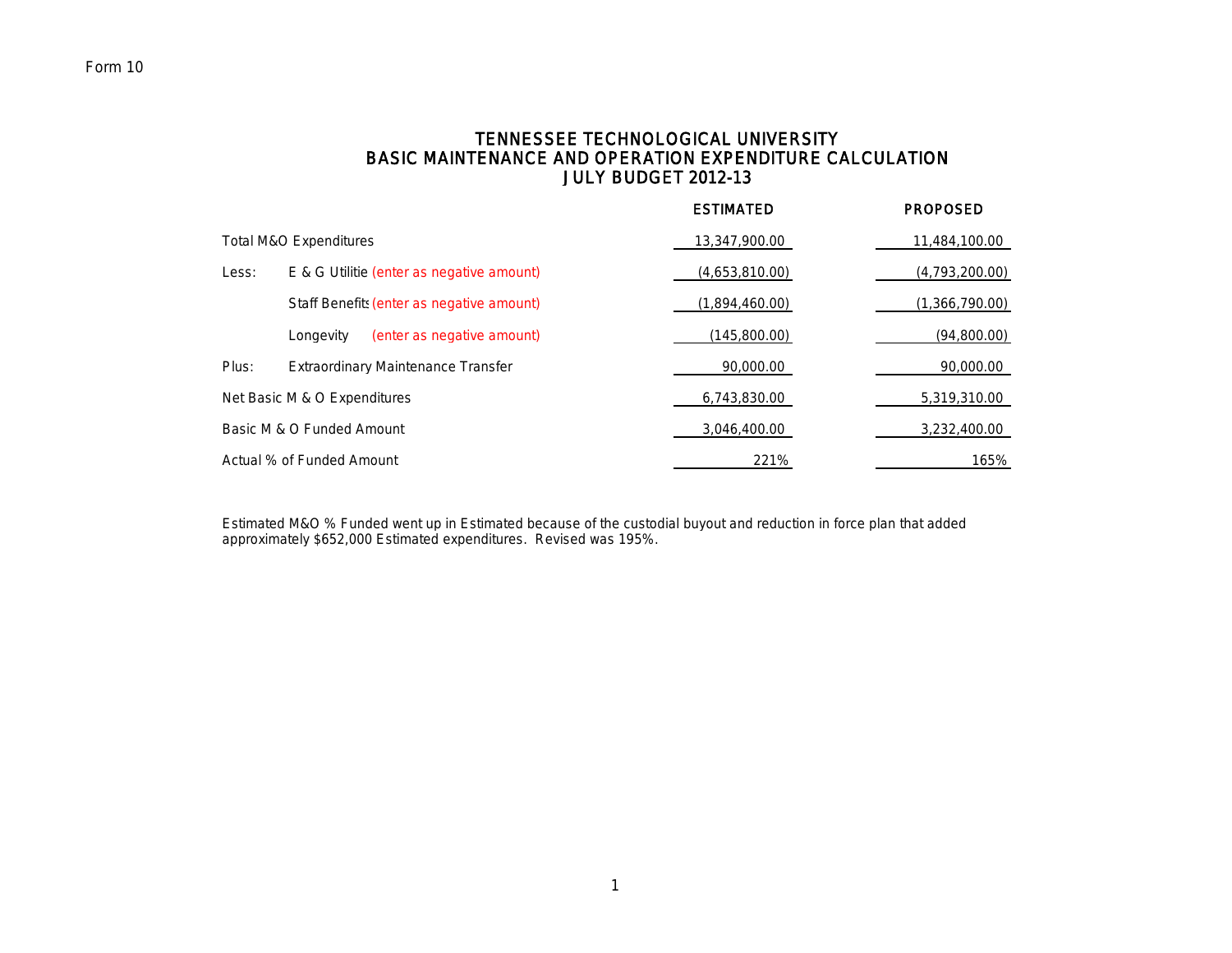## **BUSINESS SPECIALIZED ACADEMIC FEE REPORTING FORM** TENNESSEE TECHNOLOGICAL UNIVERSITY ESTIMATED BUDGET 2011-12

|                          | <b>Base Budget</b> | <b>Academic Fee</b><br><b>Enhancements</b> | <b>Total Budget</b> |
|--------------------------|--------------------|--------------------------------------------|---------------------|
|                          |                    |                                            |                     |
| <b>Salaries</b>          | 3,531,606.00       | 458,207.00                                 | 3,989,813.00        |
| <b>Employee Benefits</b> | 1,103,910.00       | 78,050.00                                  | 1,181,960.00        |
| Travel                   | 32,750.00          | 51,700.00                                  | 84,450.00           |
| <b>Operating Expense</b> | 416,310.00         | 249,210.00                                 | 665,520.00          |
| <b>Capital Outlay</b>    |                    | 15,280.00                                  | 15,280.00           |
| Total                    | 5,084,576.00       | 852,447.00                                 | 5,937,023.00        |

#### Narrative:

Academic enhancement fees are being used for faculty/staff compensation, travel, departmental support and program support.

## Certification:

 I certify that the specialized academic fees collected were used to enhance, not supplant, the budget of the designated academic program.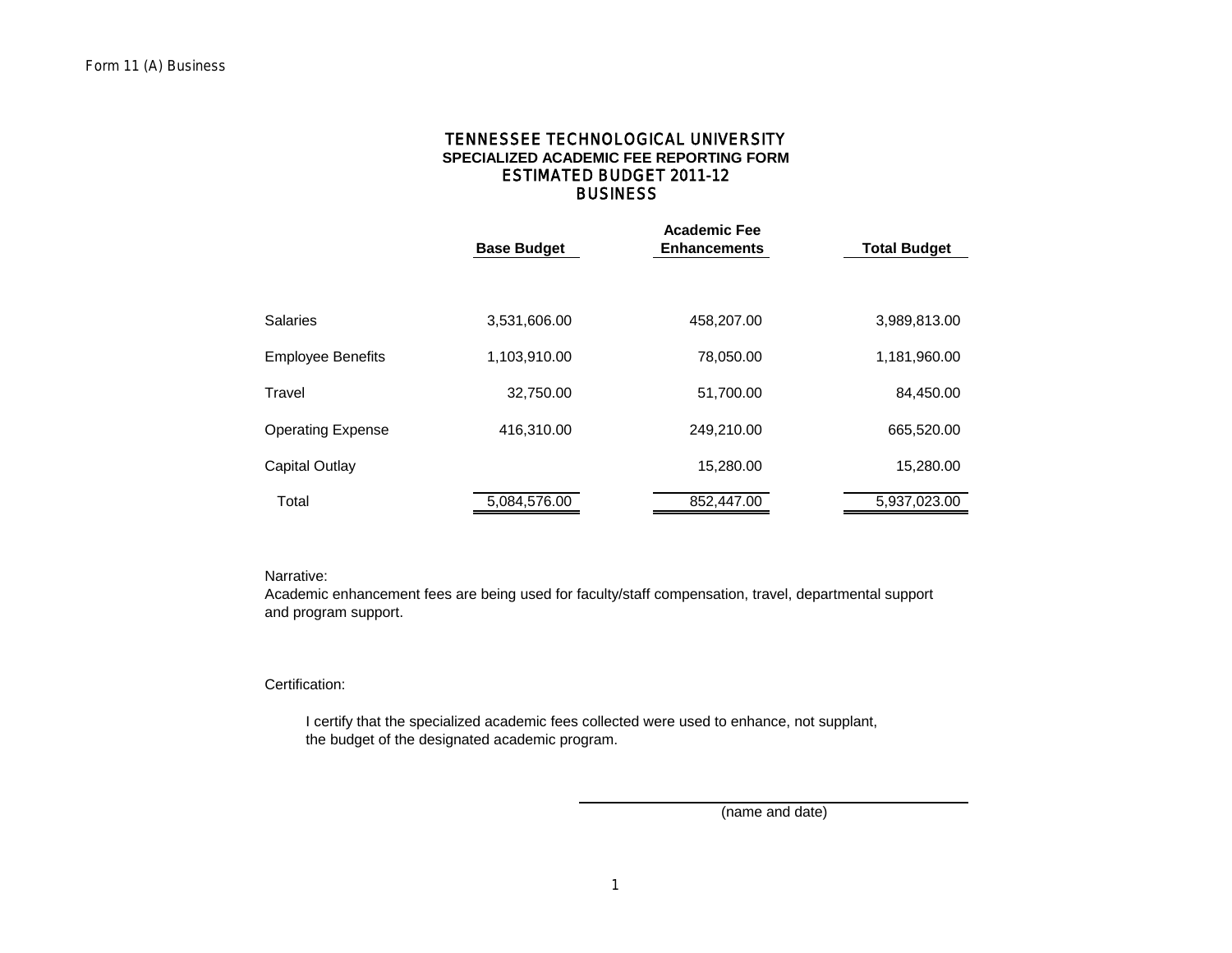## ENGINEERING TENNESSEE TECHNOLOGICAL UNIVERSITY **SPECIALIZED ACADEMIC FEE REPORTING FORM** ESTIMATED BUDGET 2011-12

|                          |                    | <b>Academic Fee</b> |                     |  |  |
|--------------------------|--------------------|---------------------|---------------------|--|--|
|                          | <b>Base Budget</b> | <b>Enhancements</b> | <b>Total Budget</b> |  |  |
|                          |                    |                     |                     |  |  |
| <b>Salaries</b>          | 7,289,913.00       | 221,090.00          | 7,511,003.00        |  |  |
| <b>Employee Benefits</b> | 2,385,130.00       | 25,030.00           | 2,410,160.00        |  |  |
| Travel                   | 19,750.00          | 36,080.00           | 55,830.00           |  |  |
| <b>Operating Expense</b> | 641,445.00         | 530,280.00          | 1,171,725.00        |  |  |
| <b>Capital Outlay</b>    | 91,550.00          | 217,650.00          | 309,200.00          |  |  |
| Total                    | 10,427,788.00      | 1,030,130.00        | 11,457,918.00       |  |  |

Narrative:

Academic fee enhancments are being used to acquire laboratory equipment, to refurbish facilities and to develop and maintain a quality engineering faculty.

Certification:

 I certify that the specialized academic fees collected were used to enhance, not supplant, the budget of the designated academic program.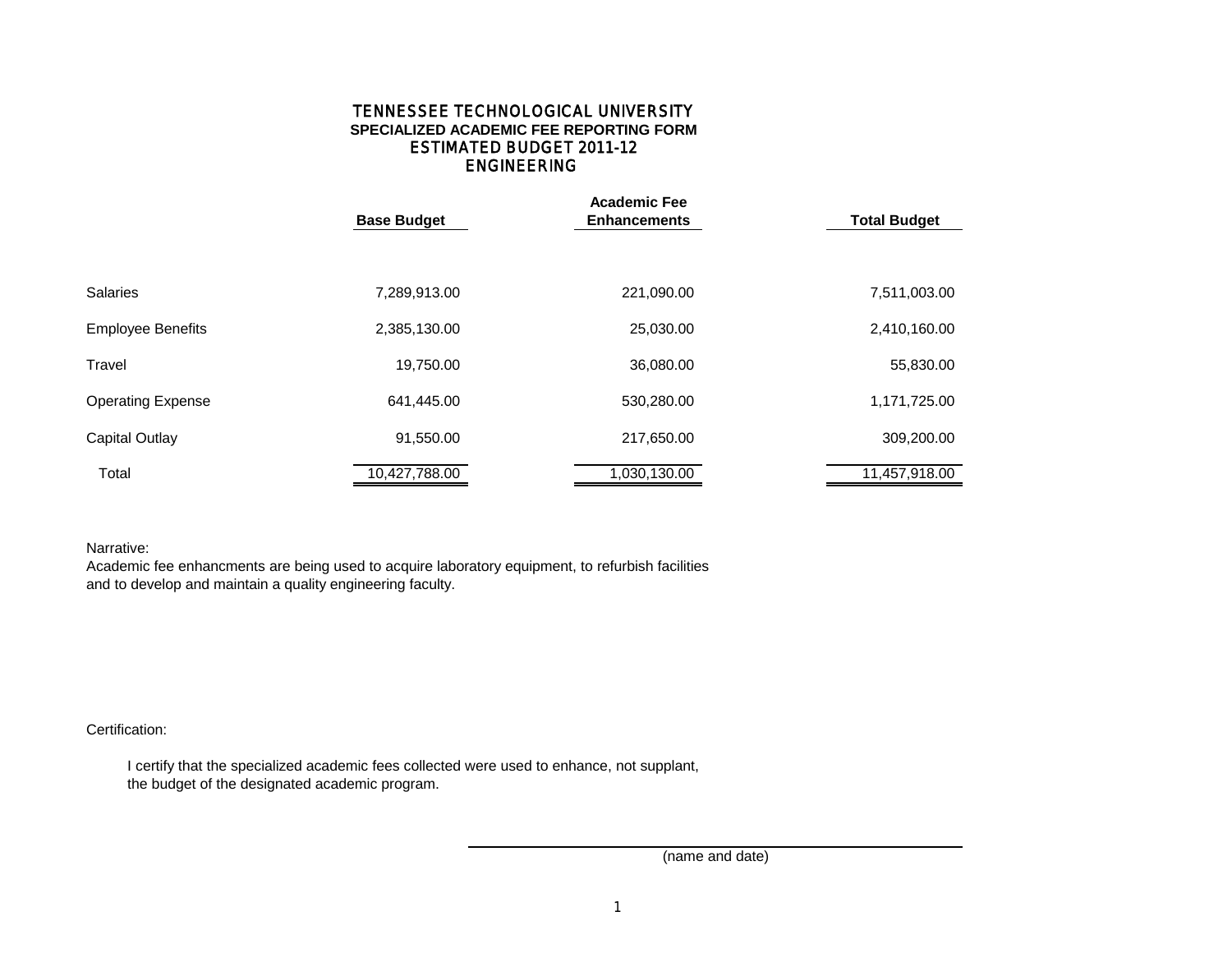## NURSING TENNESSEE TECHNOLOGICAL UNIVERSITY **SPECIALIZED ACADEMIC FEE REPORTING FORM** ESTIMATED BUDGET 2011-12

|                          | <b>Base Budget</b> | <b>Academic Fee</b><br><b>Enhancements</b> | <b>Total Budget</b> |  |  |
|--------------------------|--------------------|--------------------------------------------|---------------------|--|--|
|                          |                    |                                            |                     |  |  |
| <b>Salaries</b>          | 1,014,711.00       | 136,480.00                                 | 1,151,191.00        |  |  |
| <b>Employee Benefits</b> | 353,640.00         | 23,020.00                                  | 376,660.00          |  |  |
| Travel                   | 29,970.00          |                                            | 29,970.00           |  |  |
| <b>Operating Expense</b> | 67,640.00          |                                            | 67,640.00           |  |  |
| <b>Capital Outlay</b>    | 9,450.00           |                                            | 9,450.00            |  |  |
| Total                    | 1,475,411.00       | 159,500.00                                 | 1,634,911.00        |  |  |

Narrative:

Academic fees are currently being used to provide stipends and salary increases for faculty. Future needs may address financial support for continuing education for faculty and for updating equipment or software needed by Nursing.

Certification:

 I certify that the specialized academic fees collected were used to enhance, not supplant, the budget of the designated academic program.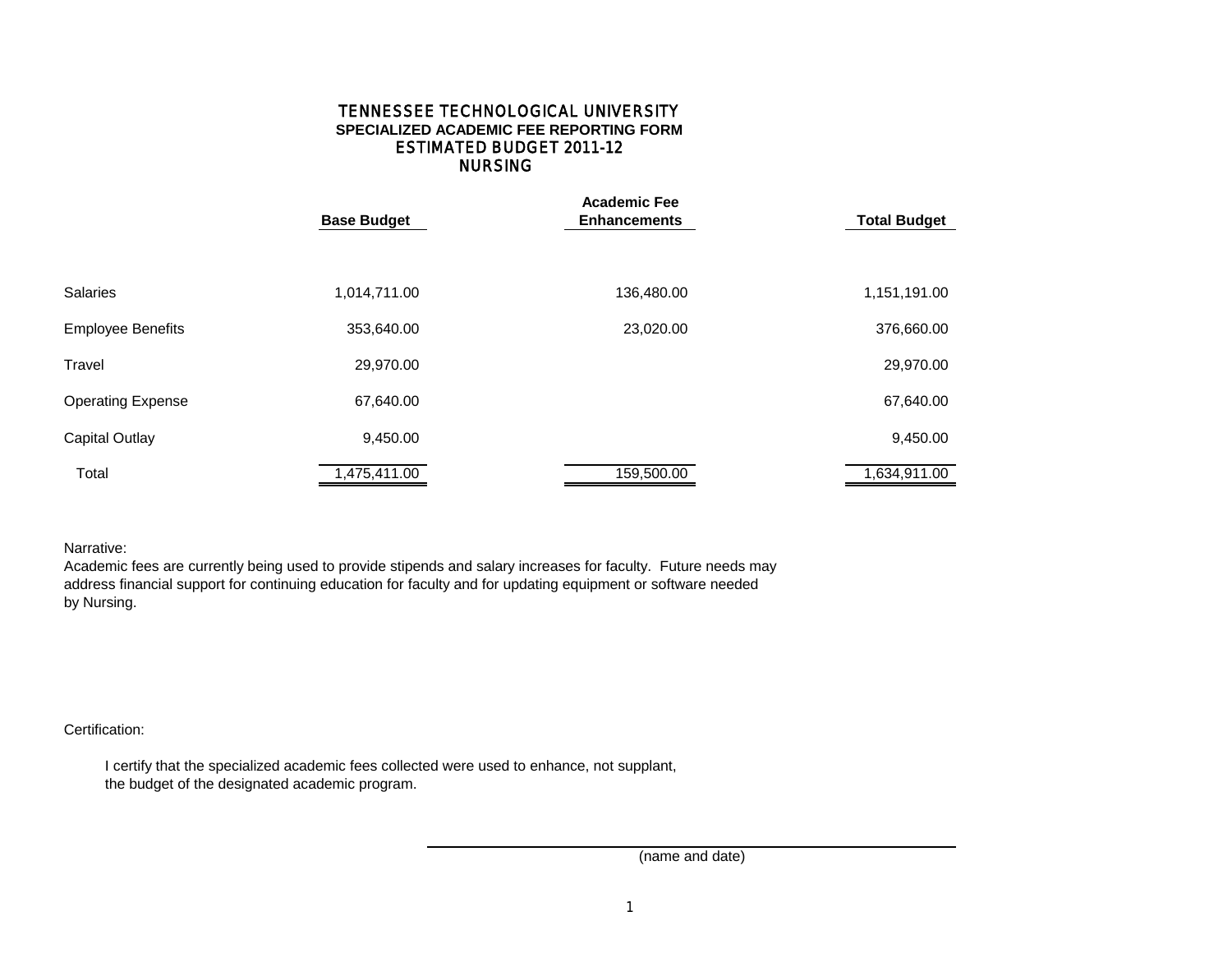## **BUSINESS SPECIALIZED ACADEMIC FEE REPORTING FORM** TENNESSEE TECHNOLOGICAL UNIVERSITY PROPOSED BUDGET 2012-13

|                          | <b>Base Budget</b> | <b>Academic Fee</b><br><b>Enhancements</b> | <b>Total Budget</b> |
|--------------------------|--------------------|--------------------------------------------|---------------------|
|                          |                    |                                            |                     |
| Salaries                 | 3,878,316.00       | 354,408.00                                 | 4,232,724.00        |
| <b>Employee Benefits</b> | 1,177,890.00       | 78,050.00                                  | 1,255,940.00        |
| Travel                   |                    | 25,000.00                                  | 25,000.00           |
| Operating Expense        | 262,550.00         | 170,530.00                                 | 433,080.00          |
| Capital Outlay           |                    |                                            |                     |
| Total                    | 5,318,756.00       | 627,988.00                                 | 5,946,744.00        |

Narrative:

Academic enhancment fees are being used for faculty/staff compensation, travel and departmental support and program support.

Certification:

 I certify that the specialized academic fees collected were used to enhance, not supplant, the budget of the designated academic program.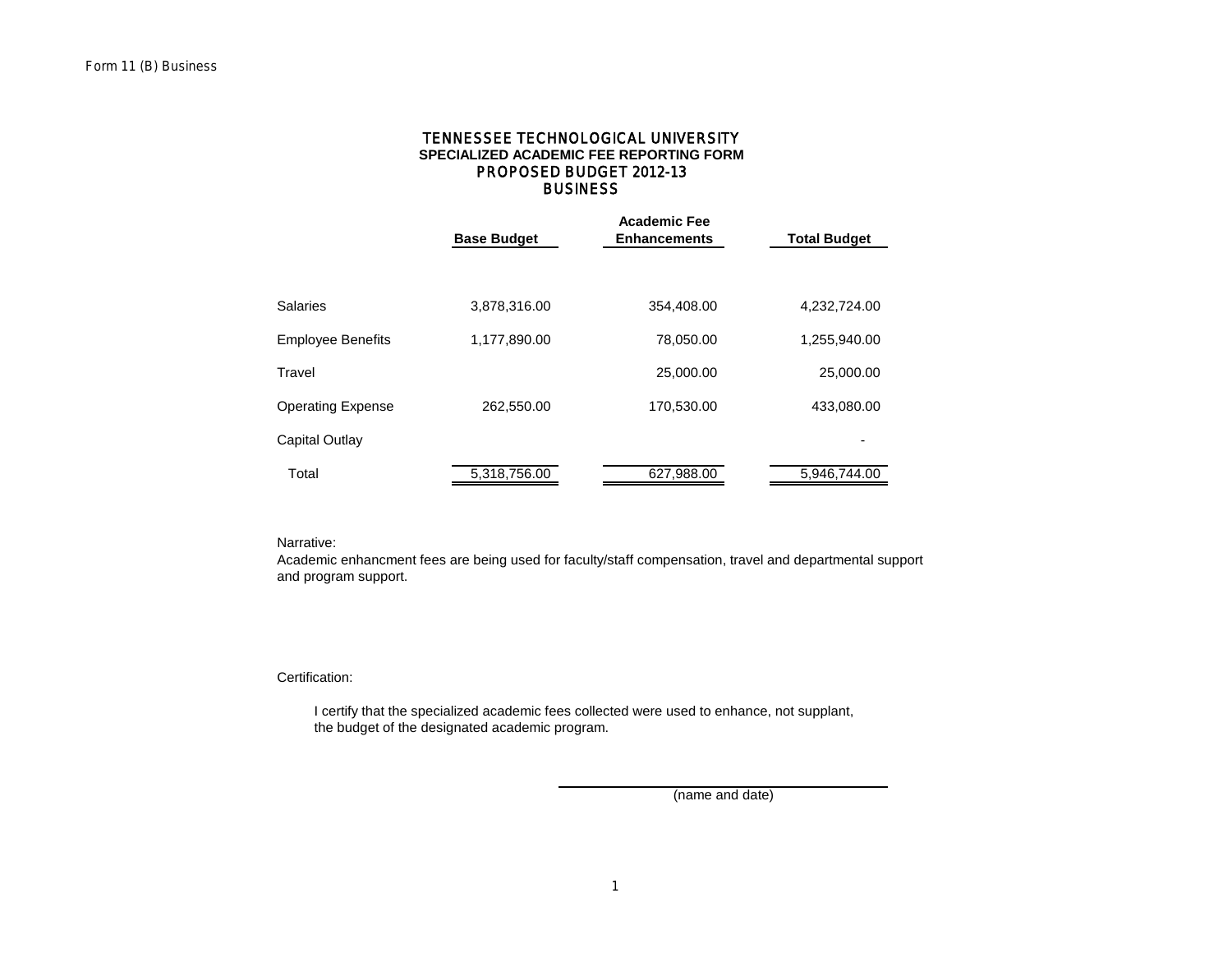## **EDUCATION** TENNESSEE TECHNOLOGICAL UNIVERSITY **SPECIALIZED ACADEMIC FEE REPORTING FORM** PROPOSED BUDGET 2012-13

|                          | <b>Base Budget</b> | <b>Academic Fee</b><br><b>Enhancements</b> | <b>Total Budget</b> |  |  |
|--------------------------|--------------------|--------------------------------------------|---------------------|--|--|
|                          |                    |                                            |                     |  |  |
| <b>Salaries</b>          | 7,781,191.00       | 182,000.00                                 | 7,963,191.00        |  |  |
| <b>Employee Benefits</b> | 2,606,690.00       | 38,000.00                                  | 2,644,690.00        |  |  |
| Travel                   | 32,230.00          | 60,000.00                                  | 92,230.00           |  |  |
| <b>Operating Expense</b> | 1,089,860.00       | 93,400.00                                  | 1,183,260.00        |  |  |
| Capital Outlay           |                    | 26,600.00                                  | 26,600.00           |  |  |
| Total                    | 11,509,971.00      | 400,000.00                                 | 11,909,971.00       |  |  |

Narrative:

The specialized academic course fee in the College of Education will be used to support the Ready2Teach initiative in the following manner: a) increased stipends for public school mentor teachers who are critical in working with teacher candidates during the residency year; b) financial support for the newly redesigned education program components for teacher candidates and faculty professional development; c) financial support for marketing and recruiting of highly qualified candidates for Ready2Teach; d) financial resources to hire and retain Master Clinicans; and e) financial resources for updating equipment and software needed by Ready2Teach. In addition, there will be a significant increase in expenses for travel to and from local PreK-12 school residency sites.

Certification:

 I certify that the specialized academic fees collected were used to enhance, not supplant, the budget of the designated academic program.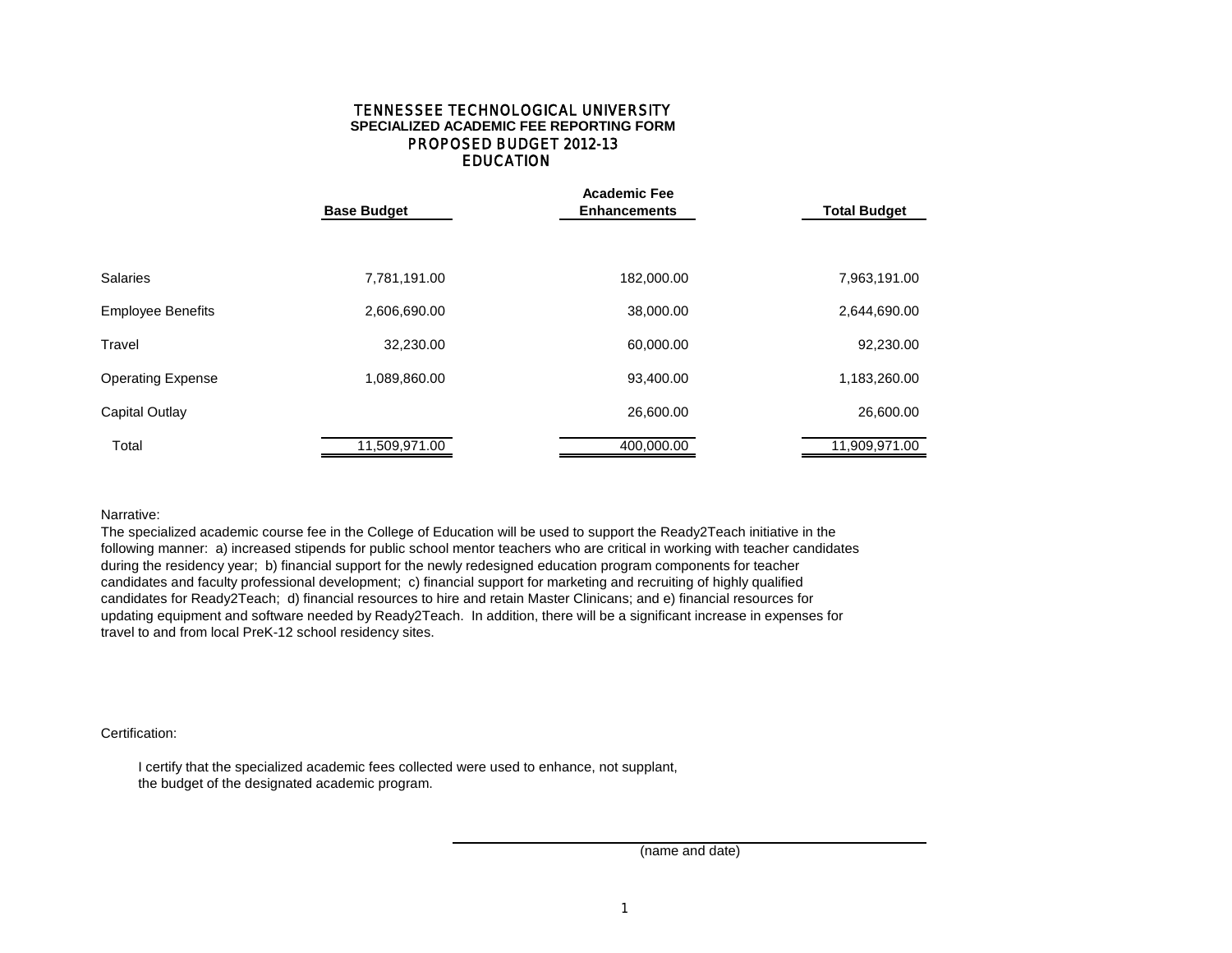# ENGINEERING TENNESSEE TECHNOLOGICAL UNIVERSITY **SPECIALIZED ACADEMIC FEE REPORTING FORM** PROPOSED BUDGET 2012-13

|                          | <b>Base Budget</b> | <b>Academic Fee</b><br><b>Enhancements</b> | <b>Total Budget</b> |  |  |
|--------------------------|--------------------|--------------------------------------------|---------------------|--|--|
|                          |                    |                                            |                     |  |  |
| <b>Salaries</b>          | 7,520,670.00       | 269,090.00                                 | 7,789,760.00        |  |  |
| <b>Employee Benefits</b> | 2,381,750.00       | 40,000.00                                  | 2,421,750.00        |  |  |
| Travel                   | 990.00             | 36,000.00                                  | 36,990.00           |  |  |
| <b>Operating Expense</b> | 276,595.00         | 568,390.00                                 | 844,985.00          |  |  |
| <b>Capital Outlay</b>    |                    |                                            |                     |  |  |
| Total                    | 10,180,005.00      | 913,480.00                                 | 11,093,485.00       |  |  |

# Narrative:

Academic fee enchancements are being used to acquire laboratory equipment, to refurbish facilities and to develop and maintain a quality engineering faculty.

# Certification:

 I certify that the specialized academic fees collected were used to enhance, not supplant, the budget of the designated academic program.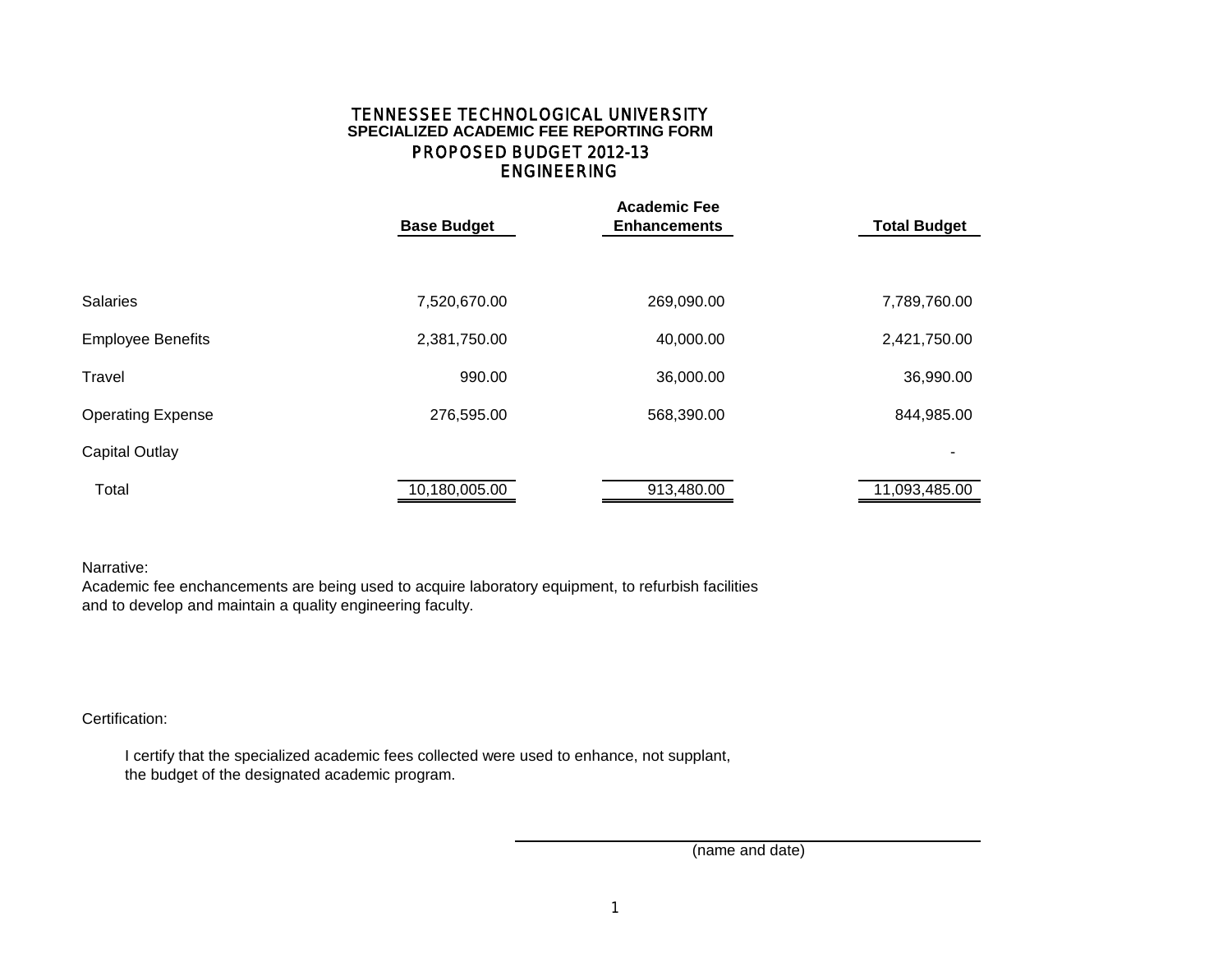## NURSING TENNESSEE TECHNOLOGICAL UNIVERSITY **SPECIALIZED ACADEMIC FEE REPORTING FORM** PROPOSED BUDGET 2012-13

|                          |                    | <b>Academic Fee</b> |                          |  |  |  |
|--------------------------|--------------------|---------------------|--------------------------|--|--|--|
|                          | <b>Base Budget</b> | <b>Enhancements</b> | <b>Total Budget</b>      |  |  |  |
|                          |                    |                     |                          |  |  |  |
|                          |                    |                     |                          |  |  |  |
| <b>Salaries</b>          | 1,181,274.00       | 136,480.00          | 1,317,754.00             |  |  |  |
| <b>Employee Benefits</b> | 353,640.00         | 23,020.00           | 376,660.00               |  |  |  |
|                          |                    |                     |                          |  |  |  |
| Travel                   | 4,690.00           |                     | 4,690.00                 |  |  |  |
| <b>Operating Expense</b> | 68,260.00          | 31,100.00           | 99,360.00                |  |  |  |
| <b>Capital Outlay</b>    |                    |                     | $\overline{\phantom{0}}$ |  |  |  |
| Total                    | 1,607,864.00       | 190,600.00          | 1,798,464.00             |  |  |  |

## Narrative:

Academic fees are currently being used to provide stipends and salary increases for faculty. Future needs may address financial support for continuing education for faculty and for updating equipment or software neeed by Nursing.

## Certification:

 I certify that the specialized academic fees collected were used to enhance, not supplant, the budget of the designated academic program.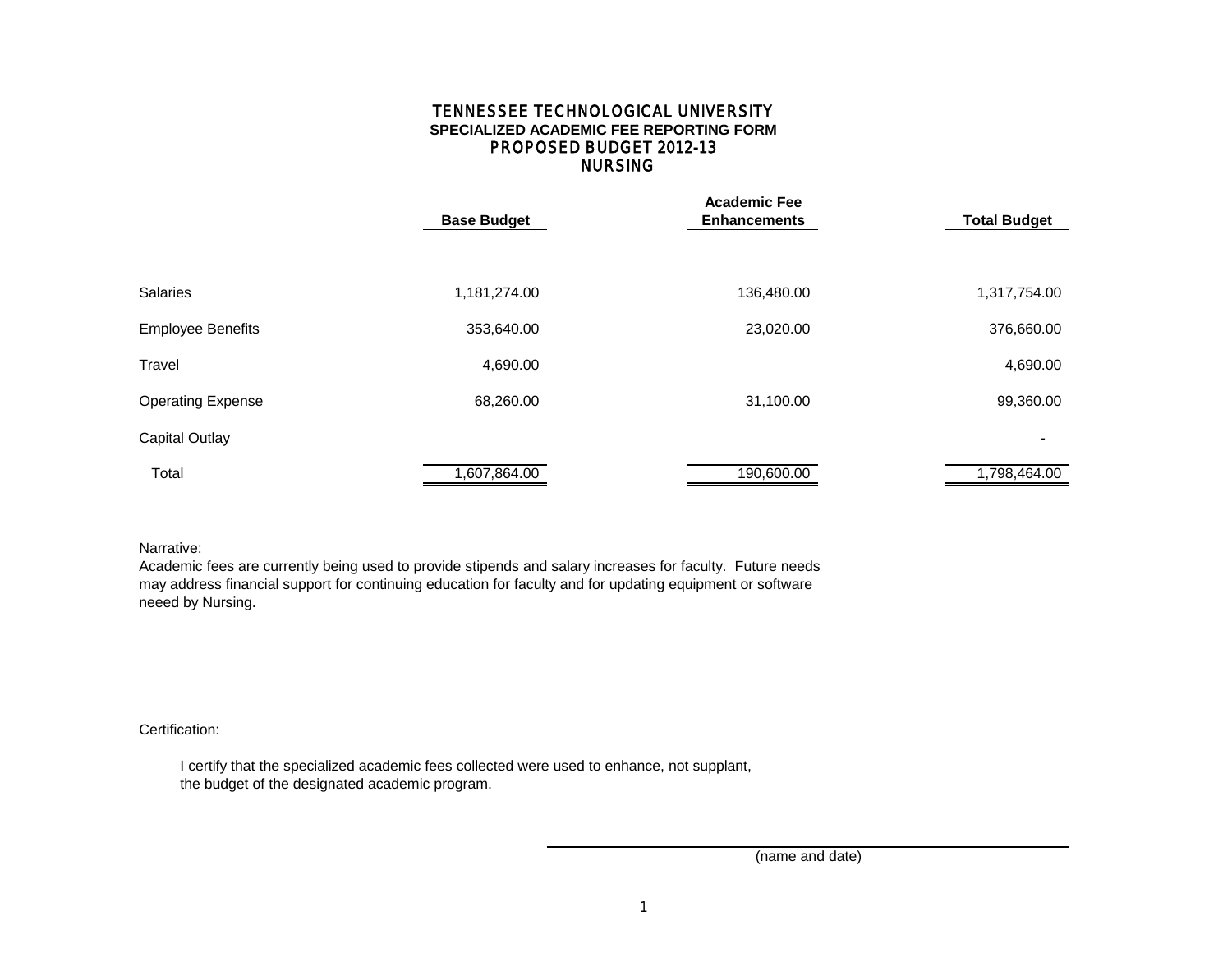# TENNESSEE TECHNOLOGICAL UNIVERSITY ANALYSIS OF CHANGES IN UNEXPENDED PLANT FUNDS ESTIMATED BUDGET 2011-12

|                                     | UNEXPENDED               | CHANGES TO UNEXPENDED FUND BALANCES |              |                          |                         |               |                          | <b>ESTIMATED</b>    |                          |                |
|-------------------------------------|--------------------------|-------------------------------------|--------------|--------------------------|-------------------------|---------------|--------------------------|---------------------|--------------------------|----------------|
|                                     |                          | FUND BALANCE ADDITIONS              |              |                          | FUND BALANCE DEDUCTIONS |               |                          |                     |                          |                |
|                                     | <b>BALANCE</b>           | <b>STATE</b>                        |              | <b>CURRENT FUND</b>      | *OTHER                  | INVESTMENT    |                          |                     |                          | <b>BALANCE</b> |
|                                     | $6 - 30 - 11$            | APPROPRIATION                       | <b>TSSBA</b> | TRANSFERS                | TRANSFERS               | <b>INCOME</b> | *OTHER                   | <b>EXPENDITURES</b> | *OTHER                   | $6 - 30 - 12$  |
| <b>LAND PURCHASES</b>               |                          |                                     |              |                          |                         |               |                          |                     |                          |                |
| Local Funds:                        |                          |                                     |              |                          |                         |               |                          |                     |                          |                |
| <b>West Campus Property</b>         | 1,200,000                |                                     |              |                          |                         |               | $\sim$                   | 105,000             |                          | 1,095,000      |
| <b>Prescott Property</b>            | 2,600,030                |                                     |              |                          |                         |               | 19,970                   | 2,620,000           |                          |                |
| <b>NEW CONSTRUCTION</b>             |                          |                                     |              |                          |                         |               |                          |                     |                          |                |
| Local Funds:                        |                          |                                     |              |                          |                         |               |                          |                     |                          |                |
| Nursing and Health Services Bldg    | 54,597                   |                                     |              |                          |                         |               |                          |                     | $54,597$ (a)             |                |
| <b>STEM Center</b>                  | 687,793                  |                                     |              |                          |                         |               |                          | $\sim$              | 687,793 (b)              |                |
| Athletic Performance Center 110111  | 24,875                   |                                     |              |                          |                         |               |                          | 24,875              | $\overline{a}$           | $\sim$         |
| New Residence Hall 110407           | 27,174                   |                                     |              |                          |                         |               |                          | 27,174              |                          |                |
|                                     |                          |                                     |              |                          |                         |               |                          |                     |                          |                |
| <b>MAJOR RENOVATIONS</b>            |                          |                                     |              |                          |                         |               |                          |                     |                          |                |
| Local Funds:                        |                          |                                     |              |                          |                         |               |                          |                     |                          |                |
| 110107 Campus Wide Elevators        | 327,995                  |                                     |              |                          |                         |               |                          | 327,995             |                          |                |
| Johnson Hall Classroom 401 Renov    | 11,855                   |                                     |              |                          |                         |               | (11, 855)                |                     |                          |                |
| IT Infrastructure Upgrade           | 1,545,482                |                                     |              |                          |                         |               | (466, 250)               | 1,045,482           |                          | 33,750         |
| IT Infrastructure Construction      | 305,690                  |                                     |              |                          |                         |               | $\blacksquare$           | 305,690             |                          | $\sim$         |
| IT Infrastructure Imagining         | 300,000                  |                                     |              |                          |                         |               | $\sim$                   | 300,000             |                          |                |
| IT Infrastructure Library Commons   | 1,129,163                |                                     |              |                          |                         |               |                          | 1,129,163           |                          |                |
| 110109 Several Buildings Roof Repl  | $\sim$                   |                                     |              |                          |                         |               |                          | $\sim$              |                          |                |
| 110204 Central Cooling Deficiency   | 1,574,405                |                                     |              |                          |                         |               |                          | 483,983             |                          | 1,090,422      |
| 110310 Several Building Upgrades    | 1,683,412                |                                     |              |                          |                         |               |                          | 1,683,412           |                          |                |
| 110309 TV Student Apt Renovation    | 1,327,625                |                                     |              | $\overline{\phantom{a}}$ | $1,000,000$ (c)         |               |                          | 2,327,625           |                          |                |
| 110111 Athletic Perf Center Parking | 420,000                  |                                     |              | $\sim$                   | $160,000$ (d)           |               |                          | 100,000             |                          | 480,000        |
| 110211 Southwest Hall Reno (RH)     | 1,295,310                |                                     |              | 774,690                  |                         |               |                          | 1,000,000           | $\overline{\phantom{a}}$ | 1,070,000      |
| 110311 Res Hall Mechanical Upgrade  | $\sim$                   |                                     |              | $\overline{a}$           | 2,250,000 (c)           |               | $\sim$                   | 550,000             | $\tilde{\phantom{a}}$    | 1,700,000      |
| 110411 Living Learning Villages     |                          |                                     |              |                          | $1,250,000$ (c)         |               |                          | 700,000             | $\overline{\phantom{a}}$ | 550,000        |
| <b>State Appropriations:</b>        |                          |                                     |              |                          |                         |               |                          |                     |                          |                |
| 110210 ADA Modifications            |                          | 265.000                             |              |                          |                         |               |                          | 265,000             |                          |                |
| 110203 Fire Alarm Upgrade           |                          | 304,830                             |              |                          |                         |               |                          | 304,830             |                          |                |
| 110310 Several Building Upgrades    | $\overline{\phantom{a}}$ | 2,900,000                           |              |                          |                         |               |                          | 2,900,000           |                          |                |
| 110406 Waterproofing                |                          | 500.000                             |              |                          |                         |               |                          | 500,000             |                          |                |
| 110110 Craft Center Guardrail Repl  |                          | 280,480                             |              |                          |                         |               | $\sim$                   | 280,480             |                          |                |
| 110109 Several Building Roof Repl   |                          | 300,000                             |              |                          |                         |               |                          | 300,000             |                          |                |
| <b>TSSBA:</b>                       |                          |                                     |              |                          |                         |               |                          |                     |                          |                |
| TV Student Apartment Renov 110309   |                          |                                     | 7,860,540    |                          |                         |               | $\overline{\phantom{a}}$ | 7,860,540           |                          |                |
|                                     |                          |                                     |              |                          |                         |               |                          |                     |                          |                |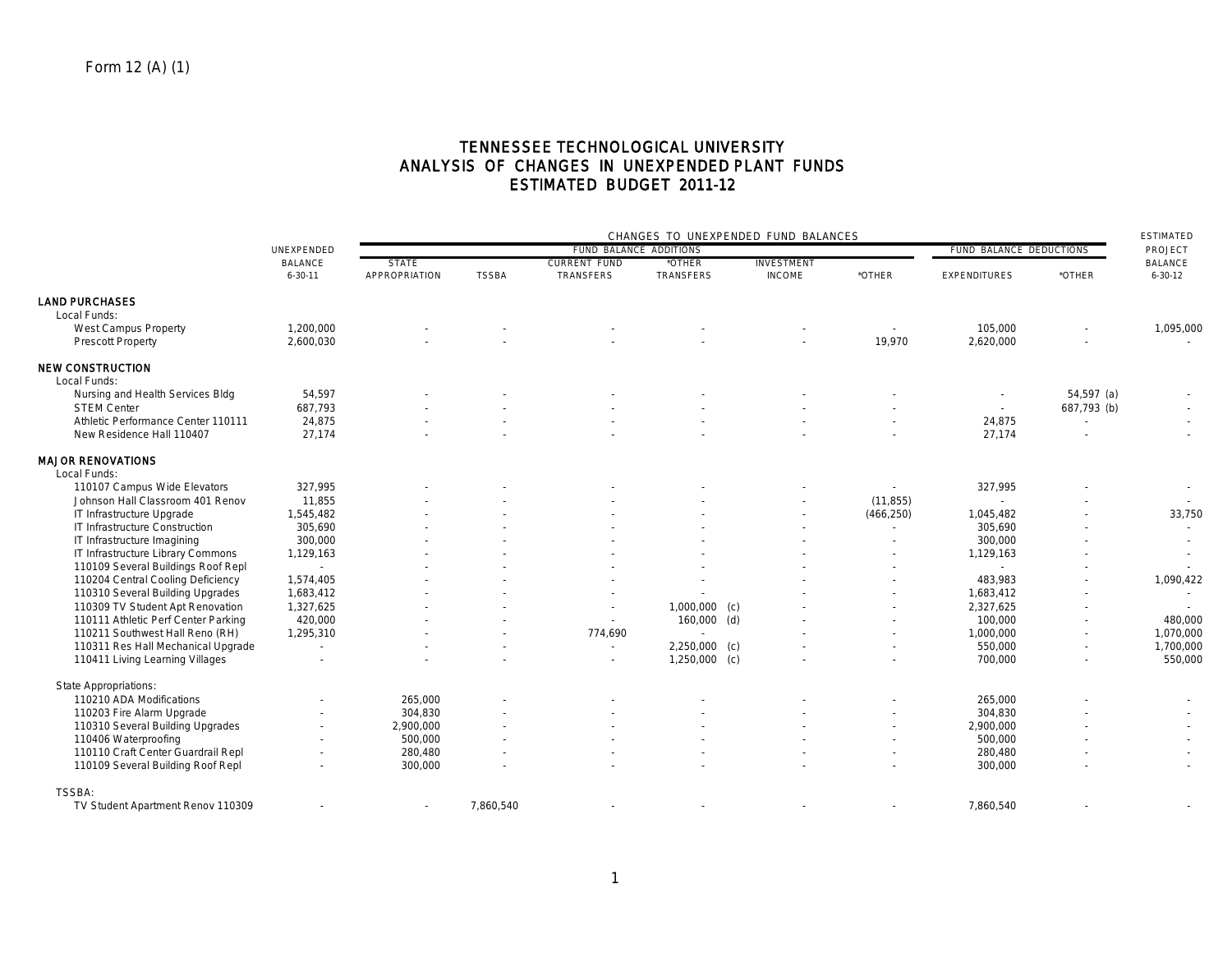## TENNESSEE TECHNOLOGICAL UNIVERSITY ANALYSIS OF CHANGES IN UNEXPENDED PLANT FUNDS ESTIMATED BUDGET 2011-12

#### SPECIAL PROJECTS

Local Funds:

| Parking and Paving                        | 471,483                  |                          | 214,800   |            |                          | 250,000                  |                          | 436,283   |
|-------------------------------------------|--------------------------|--------------------------|-----------|------------|--------------------------|--------------------------|--------------------------|-----------|
| Campus Lighting                           | 659,548                  |                          |           |            |                          | 20,000                   | $\blacksquare$           | 639,548   |
| <b>UC Elevators</b>                       | 500,000                  |                          |           |            |                          | 500,000                  |                          |           |
| Landscaping                               | 49                       |                          |           |            | (49)                     | $\sim$                   |                          |           |
| <b>Library Dining Service Renovations</b> | 300,000                  |                          |           |            |                          | 300,000                  |                          |           |
| Learning Villages Renovation              | 46,000                   |                          |           |            |                          | 46,000                   |                          |           |
| <b>Emergency Doors</b>                    | 10,473                   |                          |           |            | (10, 473)                | $\overline{\phantom{a}}$ |                          |           |
| Pennebaker Auditorium Renovation          | 140,000                  |                          |           |            | $\overline{\phantom{a}}$ | 140,000                  |                          |           |
| Oakley Farmhouse                          | (18,960)                 |                          |           |            | 18,960                   |                          |                          |           |
| Library Commons Furniture                 | 508,636                  |                          | 100,740   |            |                          | 609,376                  |                          |           |
| <b>Library Blinds</b>                     | $\overline{\phantom{a}}$ |                          | 75,000    |            | $\overline{\phantom{a}}$ | 75,000                   |                          |           |
| <b>University Center Blinds</b>           | $\sim$                   |                          | 57,040    |            |                          | 57,040                   |                          |           |
| Various Academic Building Renov           | 1,900,000                |                          | 1,045,370 |            | (369, 970)               |                          | $\overline{\phantom{a}}$ | 2,575,400 |
| <b>Small Renovation Projects</b>          | 22,787                   |                          |           |            | 3,417                    | $\overline{\phantom{a}}$ | $\overline{\phantom{a}}$ | 26,204    |
| Foster Chemistry Lab Renovation           | 63,652                   |                          |           |            |                          | 63,652                   |                          |           |
| Pennebaker Hall Lab                       | 10,025                   |                          |           |            |                          | 10,025                   |                          |           |
| Kittrell Hall Fume Hood                   | 60,000                   |                          |           |            |                          | 60,000                   |                          | $\sim$    |
| Shipley Farm Phase 2-4                    | 59,426                   |                          |           |            |                          | 59,426                   |                          |           |
| Mobile Collab Learning Environment        | $\overline{\phantom{a}}$ |                          |           |            | 366,250                  | 366,250                  |                          | $\sim$    |
| <b>Central Testing Center</b>             | $\overline{\phantom{a}}$ |                          |           |            | 100,000                  | 100,000                  |                          |           |
| Johnson Hall Classroom                    | 50,000                   |                          |           |            |                          | 50,000                   |                          |           |
| Johnson Hall First Floor                  |                          |                          | 70,000    |            |                          | 70,000                   |                          |           |
| Derryberry Hall 2nd Floor Hall            |                          |                          | 200,000   |            |                          | 200,000                  |                          |           |
| Derryberry Hall 1st Floor Hall            |                          |                          | 100,000   |            |                          | 100,000                  |                          |           |
| Chemical Engeering Lab                    |                          |                          | 40,000    |            |                          | 40,000                   |                          |           |
| <b>Engineering Learing Commons</b>        |                          |                          | 40,000    |            |                          | 40,000                   |                          | $\sim$    |
| <b>Advising Center Renovation</b>         |                          |                          | 28,000    |            |                          | 28,000                   |                          |           |
| Video Conference Hub                      |                          |                          | $\sim$    | 85,000 (e) |                          | 85,000                   |                          | $\sim$    |
| Storm Sewer Replacement                   |                          |                          |           |            | 250,000                  | $\overline{\phantom{a}}$ | $\overline{\phantom{a}}$ | 250,000   |
| South Hall Air Handler Windows            |                          |                          |           |            | 100,000                  | 100,000                  |                          |           |
| Foundation Hall                           |                          |                          | 100,000   |            |                          | 100,000                  |                          |           |
| Peachtree Street                          | $\sim$                   | $\overline{\phantom{a}}$ | 250,000   |            | $\sim$                   | 250,000                  |                          | $\sim$    |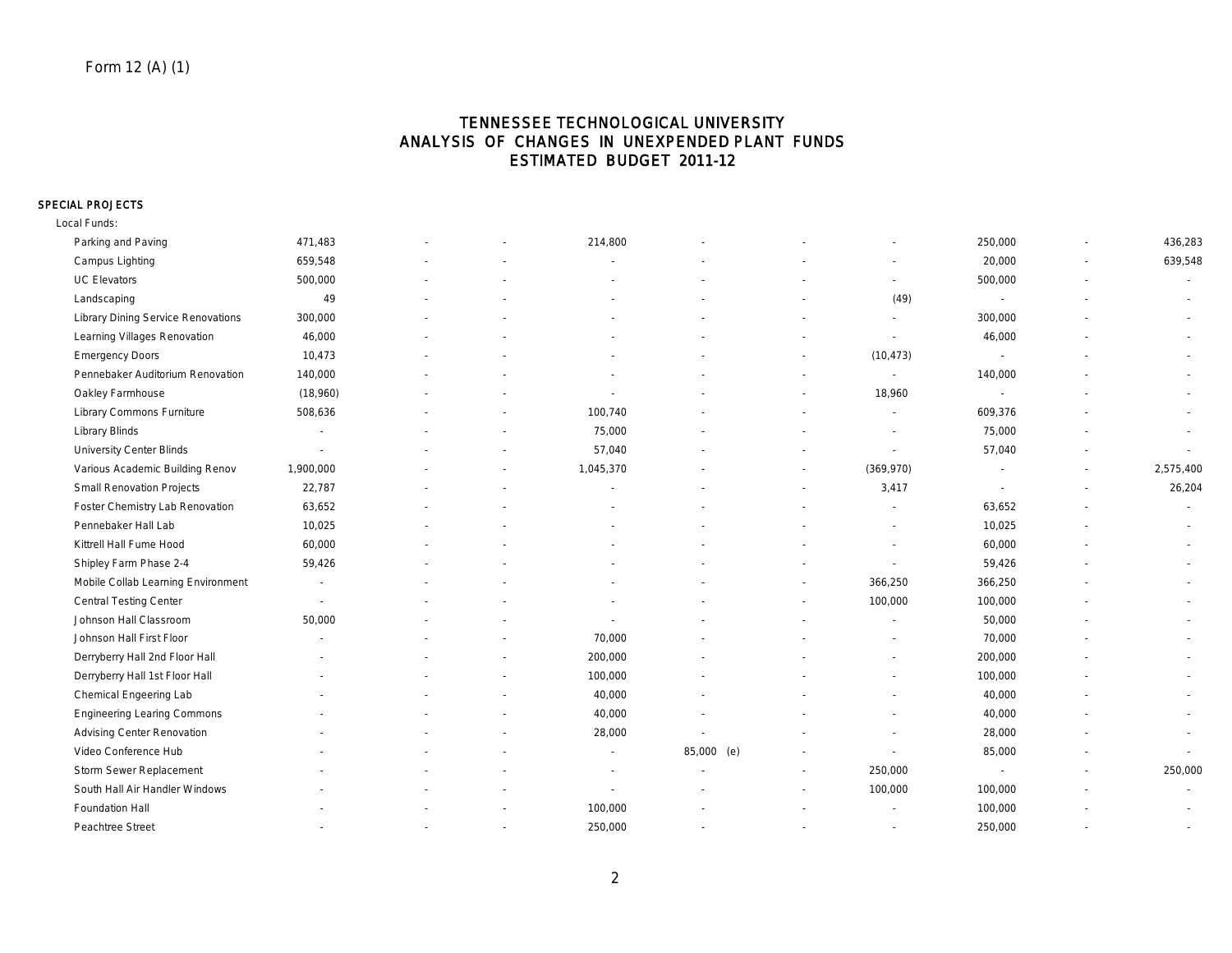## TENNESSEE TECHNOLOGICAL UNIVERSITY ANALYSIS OF CHANGES IN UNEXPENDED PLANT FUNDS ESTIMATED BUDGET 2011-12

| Extraordinary Maint Campus Projs | 208,111                  | $\sim$                   | $\sim$    | 90,000    | $\overline{\phantom{0}}$ | $\sim$                   | $\sim$        | 60,000     | $\sim$  | 238,111    |
|----------------------------------|--------------------------|--------------------------|-----------|-----------|--------------------------|--------------------------|---------------|------------|---------|------------|
| <b>Extraordinary Maintenance</b> | 510,000                  | $\overline{\phantom{a}}$ | $\sim$    | 17,000    | $\overline{\phantom{a}}$ | $\overline{\phantom{a}}$ | $\sim$        |            | $\sim$  | 527,000    |
| <b>State Appropriations:</b>     |                          |                          |           |           |                          |                          |               |            |         |            |
| Admin Cost Allowance             | $\overline{\phantom{a}}$ | 73,000                   | $\sim$    | $\sim$    | $\sim$                   | $\sim$                   | $\sim$        | 73,000     |         |            |
|                                  | 20,016,636               | 4,623,310                | 7,860,540 | 3,202,640 | 4,745,000                | $\overline{\phantom{a}}$ | (f)<br>$\sim$ | 28,994,018 | 742,390 | 10,711,718 |

(a) To R&R Nursing.

(b) To R&R STEM.

(c) From R&R Housing.

(d) From R&R Athletics.

(e) From R&R Electronic Updating.

(f) Reallocation within Unexpended Local Plant Funds.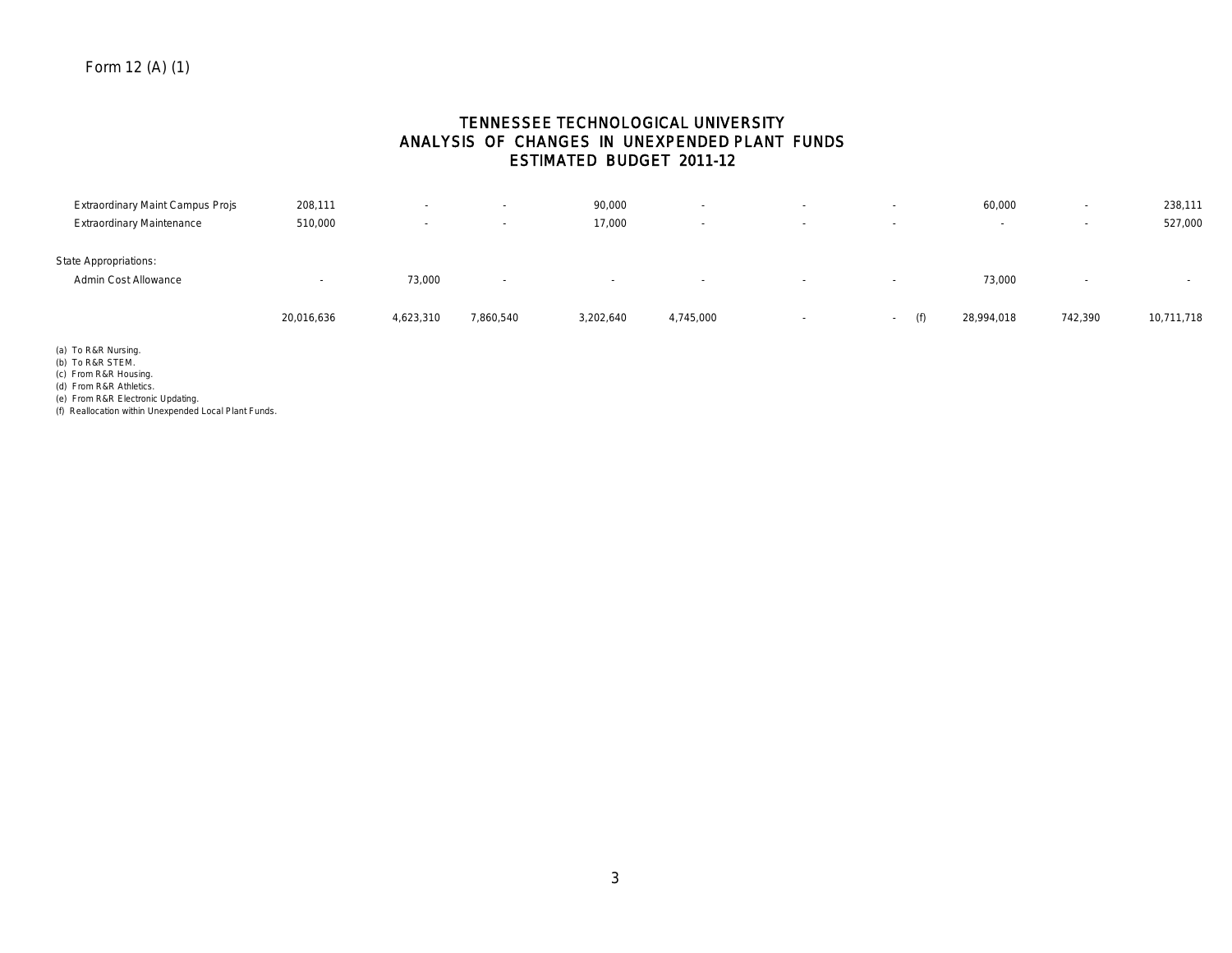## TENNESSEE TECHNOLOGICAL UNIVERSITY ANALYSIS OF CHANGES IN UNEXPENDED PLANT FUNDS PROPOSED BUDGET 2012-13

|                                                                       |                          |               | CHANGES TO UNEXPENDED FUND BALANCES |                        |           |                   |           |                         |                |                |  |
|-----------------------------------------------------------------------|--------------------------|---------------|-------------------------------------|------------------------|-----------|-------------------|-----------|-------------------------|----------------|----------------|--|
|                                                                       | UNEXPENDED               |               |                                     | FUND BALANCE ADDITIONS |           |                   |           | FUND BALANCE DEDUCTIONS |                | PROJECT        |  |
|                                                                       | <b>BALANCE</b>           | <b>STATE</b>  |                                     | <b>CURRENT FUND</b>    | *OTHER    | <b>INVESTMENT</b> |           |                         |                | <b>BALANCE</b> |  |
|                                                                       | $6 - 30 - 12$            | APPROPRIATION | <b>TSSBA</b>                        | TRANSFERS              | TRANSFERS | <b>INCOME</b>     | *OTHER    | <b>EXPENDITURES</b>     | *OTHER         | $6 - 30 - 13$  |  |
| <b>LAND PURCHASES</b>                                                 |                          |               |                                     |                        |           |                   |           |                         |                |                |  |
| Local Funds:                                                          |                          |               |                                     |                        |           |                   |           |                         |                |                |  |
| West Campus Property                                                  | 1,095,000                |               |                                     |                        |           |                   |           |                         |                | 1,095,000      |  |
| <b>NEW CONSTRUCTION</b><br>Local Funds:                               |                          |               |                                     |                        |           |                   |           |                         |                |                |  |
| None                                                                  |                          |               |                                     |                        |           |                   |           |                         |                |                |  |
| <b>MAJOR RENOVATIONS</b><br>Local Funds:                              |                          |               |                                     |                        |           |                   |           |                         |                |                |  |
| 110107 Campus Wide Elevators                                          |                          |               |                                     |                        |           |                   |           |                         |                |                |  |
| IT Infrastructure Upgrade                                             | 33,750                   |               |                                     |                        |           |                   |           | 33,750                  |                |                |  |
| 110204 Central Cooling Deficiency                                     | 1,090,422                |               |                                     |                        |           |                   |           | 1,090,422               |                |                |  |
| 110111 Athletic Perf Center Parking                                   | 480,000                  |               |                                     |                        |           |                   |           | 480,000                 |                |                |  |
| 110211 Southwest Hall Reno (RH)<br>110311 Res Hall Mechanical Upgrade | 1,070,000<br>1,700,000   |               |                                     |                        |           |                   |           | 1,070,000<br>1,700,000  |                |                |  |
| 110411 Living Learning Villages                                       | 550,000                  |               |                                     |                        | 1,000,000 | (a)               |           | 1,550,000               |                |                |  |
| 110112 Storm Sewer Replacement                                        | ×                        |               |                                     |                        |           |                   | 250,000   | 250,000                 |                | $\sim$         |  |
|                                                                       |                          |               |                                     |                        |           |                   |           |                         |                |                |  |
| <b>State Appropriations:</b><br>110203 Fire Alarm Upgrade             |                          | 1,320,000     |                                     |                        |           |                   |           | 1,320,000               |                |                |  |
| 110310 Several Building Upgrades                                      | $\overline{\phantom{a}}$ | 2,900,000     |                                     |                        |           |                   |           | 2,900,000               |                |                |  |
| 110110 Craft Center Guardrail Repl                                    |                          | 119,520       |                                     |                        |           |                   |           | 119,520                 |                |                |  |
| 110109 Several Building Roof Repl                                     |                          | 700,000       |                                     |                        |           |                   |           | 700,000                 |                | $\sim$         |  |
| TSSBA:                                                                |                          |               |                                     |                        |           |                   |           |                         |                |                |  |
| TV Student Apartment Renov 110309                                     |                          |               |                                     |                        |           |                   |           |                         |                |                |  |
| <b>SPECIAL PROJECTS</b>                                               |                          |               |                                     |                        |           |                   |           |                         |                |                |  |
| Local Funds:                                                          |                          |               |                                     |                        |           |                   |           |                         |                |                |  |
| Parking and Paving                                                    | 436,283                  |               |                                     | 214,800                |           |                   |           | 250,000                 |                | 401,083        |  |
| Campus Lighting                                                       | 639,548                  |               |                                     |                        |           |                   |           | 100,000                 |                | 539,548        |  |
| Peachtree Street                                                      | $\sim$                   |               |                                     | 500,000                |           |                   |           | 500,000                 |                | ×.             |  |
| <b>Stadium Stairs</b>                                                 |                          |               |                                     | 225,000                |           |                   |           | 225,000                 |                | $\sim$         |  |
| Various Academic Building Renov                                       | 2,575,400                |               |                                     | 1,000,000              |           |                   |           |                         |                | 3,575,400      |  |
| <b>Small Renovation Projects</b>                                      | 26,204                   |               |                                     |                        |           |                   |           |                         |                | 26,204         |  |
| Storm Sewer Replacement                                               | 250,000                  |               |                                     |                        |           |                   | (250,000) |                         |                |                |  |
| <b>Extraordinary Maint Campus Projs</b>                               | 238,111                  |               |                                     | 60,000                 |           |                   |           |                         |                | 298,111        |  |
| <b>Extraordinary Maintenance</b>                                      | 527,000                  |               | ÷.                                  | 90,000                 |           |                   | $\sim$    |                         | $\overline{a}$ | 617,000        |  |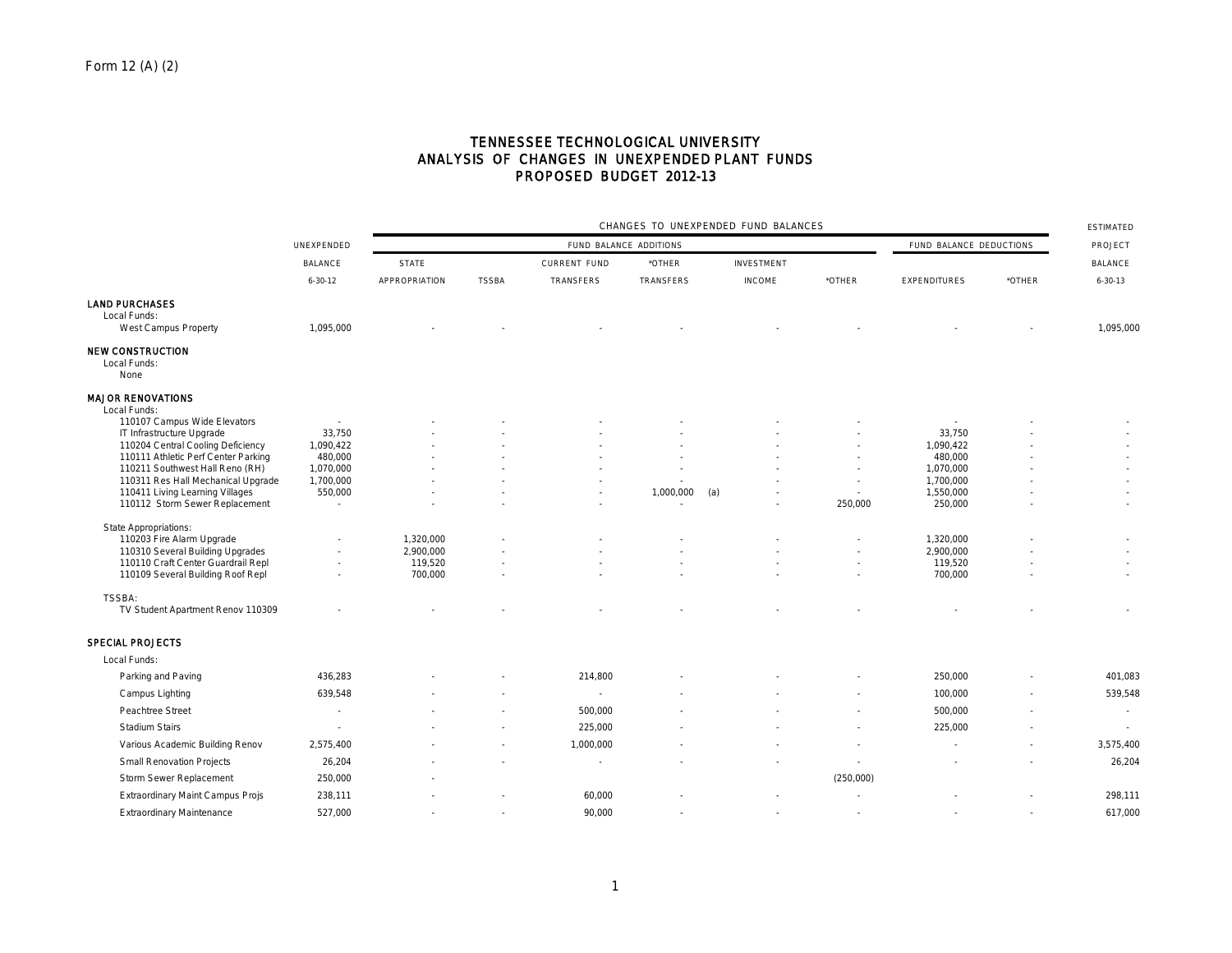## TENNESSEE TECHNOLOGICAL UNIVERSITY ANALYSIS OF CHANGES IN UNEXPENDED PLANT FUNDS PROPOSED BUDGET 2012-13

| <b>State Appropriations:</b> |            |           |           |           |  |            |           |
|------------------------------|------------|-----------|-----------|-----------|--|------------|-----------|
| Admin Cost Allowance         |            | 73,000    |           |           |  | 73,000     |           |
|                              | 10,711,718 | 5,112,520 | 2,089,800 | 000,000,1 |  | 12,361,692 | 6,552,346 |

(a) From R&R Housing.

(b) Reallocation within Unexpended Local Plant Funds.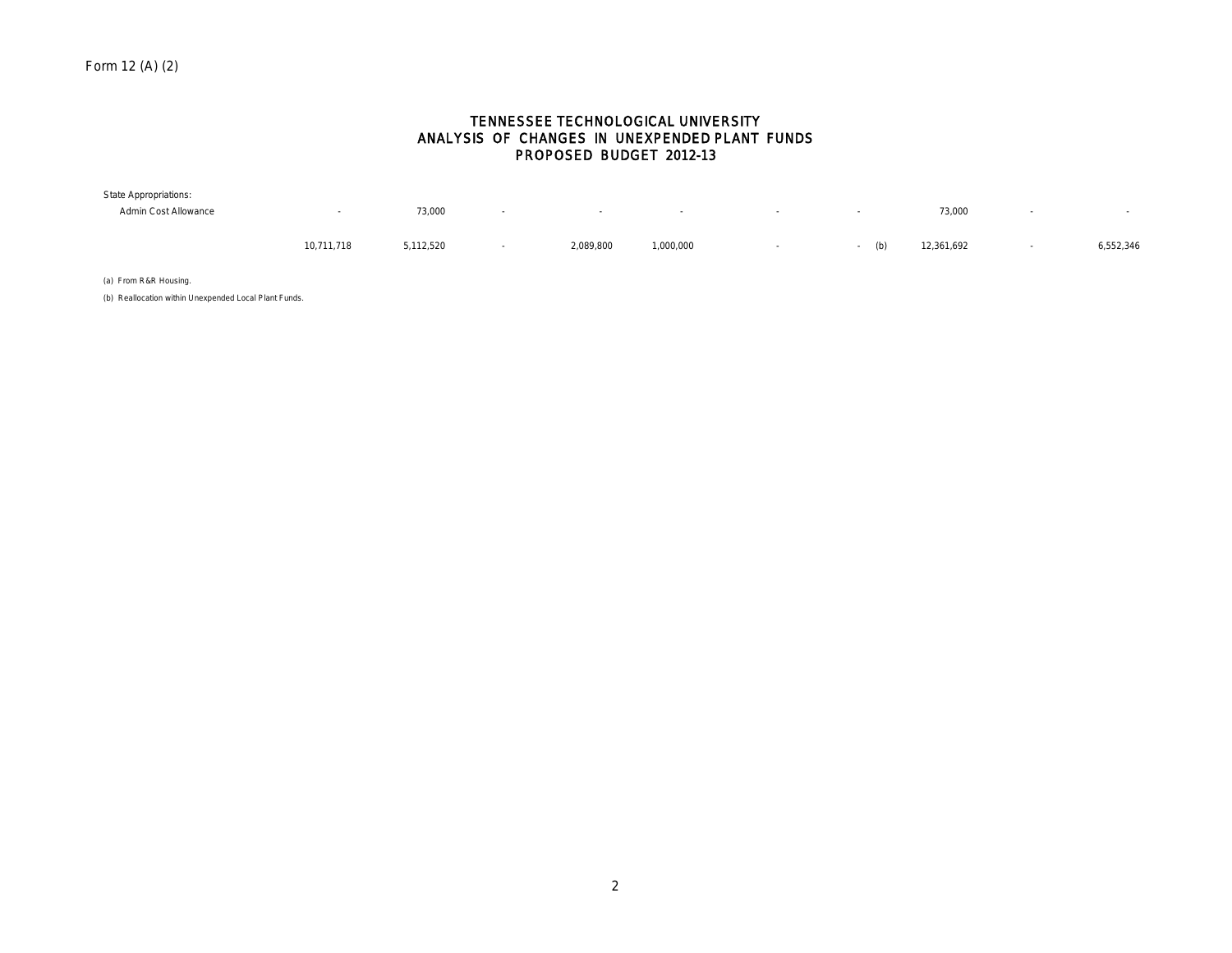|                               |                          |                     |                   | <b>ADDITIONS</b> |               |     |                     | <b>DEDUCTIONS</b> |              |     | PROJECT        |
|-------------------------------|--------------------------|---------------------|-------------------|------------------|---------------|-----|---------------------|-------------------|--------------|-----|----------------|
|                               | <b>BALANCE</b>           | <b>CURRENT FUND</b> | <b>INVESTMENT</b> |                  | <b>OTHER</b>  |     |                     |                   | <b>OTHER</b> |     | <b>BALANCE</b> |
| <b>ACCOUNT NAME</b>           | JUNE 30, 2011            | TRANSFERS           | <b>INCOME</b>     | REALLOCATION     | (FOOTNOTE)    |     | <b>EXPENDITURES</b> | REALLOCATION      | (FOOTNOTE)   |     | JUNE 30, 2012  |
| Housing                       | 7,990,028                | 1,931,270           |                   |                  |               |     | 800,000             |                   | 4,500,000    | (b) | 4,621,298      |
| <b>Food Services</b>          | 4,782,448                | 1,257,530           |                   |                  |               |     | 25,000              |                   |              |     | 6,014,978      |
| <b>University Stores</b>      | 1,914,712                | 284,670             |                   |                  |               |     | 5,000               |                   |              |     | 2,194,382      |
| Roaden Center                 | 184,749                  |                     |                   |                  | 98,840        | (a) | 90,000              |                   |              |     | 193,589        |
| Eblen Center                  | 275,128                  |                     |                   |                  | $217,450$ (a) |     | 10,000              |                   | 5,000        | (c) | 477,578        |
| Vending                       | 417,487                  | 66,620              |                   |                  |               |     |                     |                   |              |     | 484,107        |
| Post Office                   | 331,412                  | 99,090              |                   |                  |               |     | 25,000              |                   |              |     | 405,502        |
| <b>Recreation/Fitness Ctr</b> | 160,053                  | 81,148              |                   |                  | 785,796       | (a) | 400,000             |                   |              |     | 626,997        |
| Craft Center Aux              | 169,664                  | 21,224              |                   |                  |               |     | 60,000              |                   |              |     | 130,888        |
| Ag Pavilion                   | 17,450                   |                     |                   |                  |               |     | 8,000               |                   |              |     | 9,450          |
| Craft Center                  | 303,074                  |                     |                   |                  |               |     | 15,000              |                   |              |     | 288,074        |
| Computer Center               | 2,313,439                | 377,110             |                   |                  | 206,000       | (d) | 500,000             |                   |              |     | 2,396,549      |
| Computer TAF                  | 641,423                  |                     |                   |                  |               |     | 50,000              |                   |              |     | 591,423        |
| <b>Electronic Upgrades</b>    | 500,000                  |                     |                   |                  |               |     | 50,000              |                   | 85,000       | (e) | 365,000        |
| <b>Printing Services</b>      | 5,520                    |                     |                   |                  | 12,000        | (d) | 5,000               |                   |              |     | 12,520         |
| Photo Services                | 21,814                   |                     |                   |                  | 1,500         | (d) | 2,000               |                   |              |     | 21,314         |
| Motor Pool                    | 439,740                  | 330                 |                   |                  |               |     | 10,000              |                   |              |     | 430,070        |
| Motor Pool - Athletics        | 51,447                   | 25,000              |                   |                  |               |     | 25,000              |                   |              |     | 51,447         |
| Motor Pool A&S                | 44,441                   | 1,000               |                   |                  |               |     | 10,000              |                   |              |     | 35,441         |
| Motor Pool Ext Ed.            | 46,911                   | 1,000               |                   |                  |               |     | 5,000               |                   |              |     | 42,911         |
| Motor Pool Water Ctr          | 93,055                   | 12,000              |                   |                  |               |     | 10,000              |                   |              |     | 95,055         |
| Telecommunications            | 1,096,859                | ٠                   |                   |                  | 114,000 (d)   |     | 60,000              |                   |              |     | 1,150,859      |
| <b>Athletics</b>              | 245,648                  | 383,846             |                   |                  |               |     | 25,000              |                   | 160,000      | (f) | 444,494        |
| Oakley Sust Ag Ctr            | (23, 155)                |                     |                   | 23,155           |               |     | ٠                   |                   |              |     |                |
| Shipley Farm                  | 10,862                   |                     |                   |                  |               |     | 5,000               |                   |              |     | 5,862          |
| University Police             | 47,020                   |                     |                   |                  |               |     | 15,000              |                   |              |     | 32,020         |
| Academic Buildings            | $\overline{\phantom{a}}$ |                     |                   |                  |               |     | ٠                   |                   |              |     |                |
| <b>STEM Center</b>            |                          |                     |                   |                  | 687,793       | (g) | $\sim$              |                   |              |     | 687,793        |
| Nursing                       | 158,541                  |                     |                   |                  | 54,597        | (h) | 3,000               |                   |              |     | 210,138        |
| Engineering                   | $\overline{\phantom{a}}$ | 65,250              |                   |                  |               |     | 65,250              |                   |              |     |                |
| <b>R&amp;R Reserves</b>       | 8,724,592                | 1,000,000           |                   | (23, 155)        |               |     |                     |                   |              |     | 9,701,437      |
|                               | 30,964,362               | 5,607,088           |                   |                  | 2,177,976     |     | 2,278,250           |                   | 4,750,000    |     | 31,721,176     |

#### TENNESSEE TECHNOLOGICAL UNIVERSITY ANALYSIS OF CHANGES IN RENEWAL AND REPLACEMENT FUNDS ESTIMATED BUDGET 2011-12

(a) Transfer from ROI Roaden Center, Eblen Center, and Fitness Center.

(b) To Unexpended TV Apartment Renovation \$1,000,000; Live and Learn Renovation \$1,250,000, and \$2,250,000 Res Hall Mechanical Updates.

(c) To ROI Athletic Performance Center.

(d) Transfer for depreciation of service department equipment.

(e) To Unexpended Video Conferencing Hub.

(f) To Unexpended Athletic Performance Center Parking.

(g) From Unexpended Plant STEM.

(h) From Unexpended Nursing Project.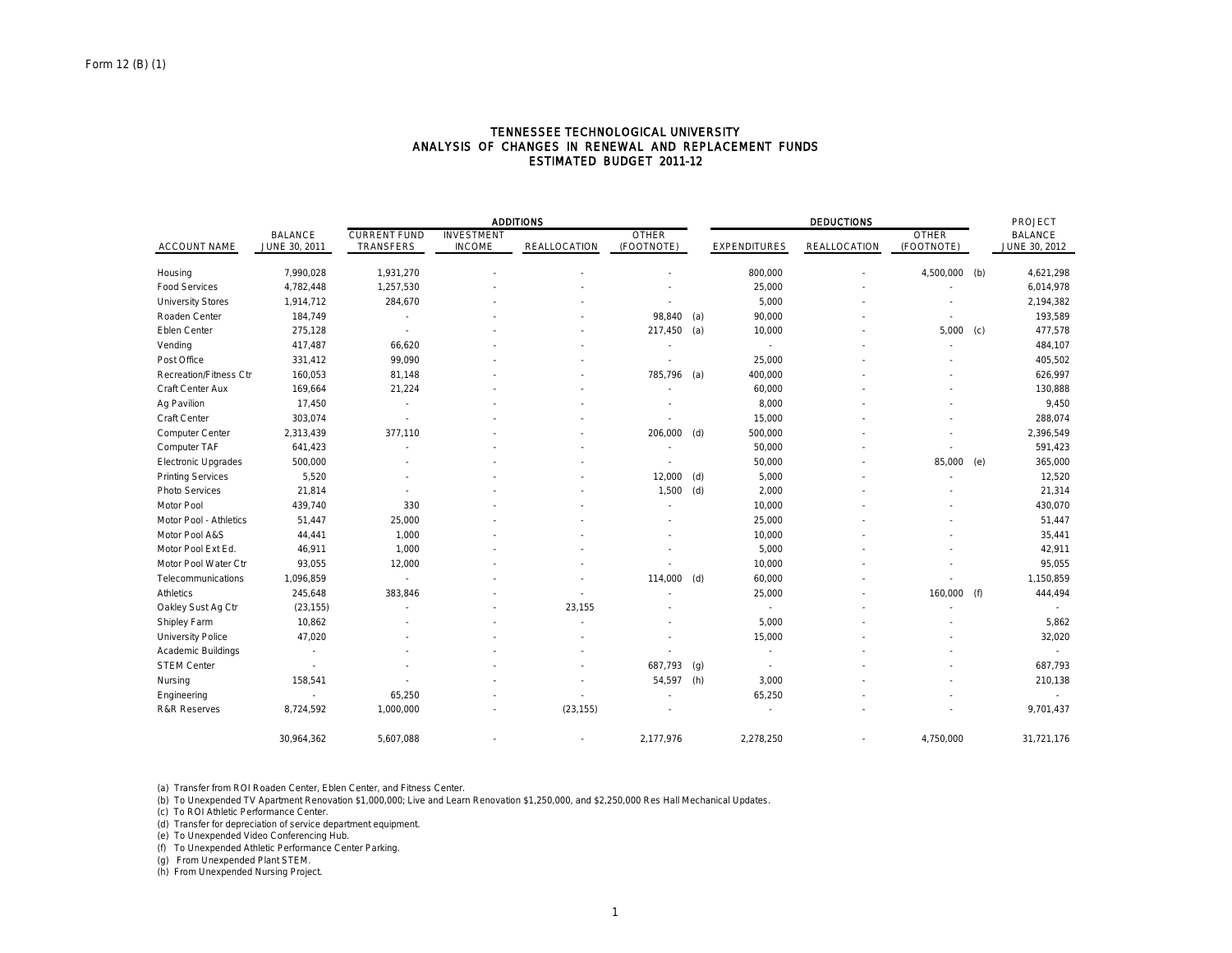|                               |                                 | <b>ADDITIONS</b>                 |                                    |              |                            |     | <b>DEDUCTIONS</b>        |              |                            |     | PROJECT                         |  |
|-------------------------------|---------------------------------|----------------------------------|------------------------------------|--------------|----------------------------|-----|--------------------------|--------------|----------------------------|-----|---------------------------------|--|
| <b>ACCOUNT NAME</b>           | <b>BALANCE</b><br>JUNE 30, 2012 | <b>CURRENT FUND</b><br>TRANSFERS | <b>INVESTMENT</b><br><b>INCOME</b> | REALLOCATION | <b>OTHER</b><br>(FOOTNOTE) |     | <b>EXPENDITURES</b>      | REALLOCATION | <b>OTHER</b><br>(FOOTNOTE) |     | <b>BALANCE</b><br>JUNE 30, 2013 |  |
| Housing                       | 4,621,298                       | 3,051,310                        |                                    |              |                            |     | 800,000                  |              | 1,000,000                  | (b) | 5,872,608                       |  |
| <b>Food Services</b>          | 6,014,978                       | 1,298,230                        |                                    |              |                            |     | 25,000                   |              |                            |     | 7,288,208                       |  |
| <b>University Stores</b>      | 2,194,382                       | 358,370                          |                                    |              |                            |     | 5,000                    |              |                            |     | 2,547,752                       |  |
| Roaden Center                 | 193,589                         |                                  |                                    |              | 98,840                     | (a) | 90,000                   |              |                            |     | 202,429                         |  |
| Eblen Center                  | 477,578                         |                                  |                                    |              | 217,450 (a)                |     | 10,000                   |              | 5,000                      | (d) | 680,028                         |  |
| Vending                       | 484,107                         | 66,640                           |                                    |              |                            |     |                          |              |                            |     | 550,747                         |  |
| Post Office                   | 405,502                         | 100,050                          |                                    |              |                            |     | 25,000                   |              |                            |     | 480,552                         |  |
| <b>Recreation/Fitness Ctr</b> | 626,997                         | 294,312                          |                                    |              | 257,010                    | (a) | 400,000                  |              |                            |     | 778,319                         |  |
| Craft Center Aux              | 130,888                         | 18,204                           |                                    |              |                            |     | 60,000                   |              |                            |     | 89,092                          |  |
| Ag Pavilion                   | 9,450                           | $\sim$                           |                                    |              |                            |     | 8,000                    |              |                            |     | 1,450                           |  |
| Craft Center                  | 288,074                         |                                  |                                    |              |                            |     | 15,000                   |              |                            |     | 273,074                         |  |
| Computer Center               | 2,396,549                       | 377,110                          |                                    |              | 206,000 (c)                |     | 500,000                  |              |                            |     | 2,479,659                       |  |
| Computer TAF                  | 591,423                         |                                  |                                    |              |                            |     | 50,000                   |              |                            |     | 541,423                         |  |
| <b>Electronic Upgrades</b>    | 365,000                         | 185,000                          |                                    |              |                            |     | 200,000                  |              |                            |     | 350,000                         |  |
| <b>Printing Services</b>      | 12,520                          |                                  |                                    |              | 12,000                     | (c) | 5,000                    |              |                            |     | 19,520                          |  |
| Photo Services                | 21,314                          |                                  |                                    |              | 1,500                      | (c) | 2,000                    |              |                            |     | 20,814                          |  |
| Motor Pool                    | 430,070                         |                                  |                                    |              |                            |     | 10,000                   |              |                            |     | 420,070                         |  |
| Motor Pool - Athletics        | 51,447                          | 10,000                           |                                    |              |                            |     | 25,000                   |              |                            |     | 36,447                          |  |
| Motor Pool A&S                | 35,441                          | 1,000                            |                                    |              |                            |     | 10,000                   |              |                            |     | 26,441                          |  |
| Motor Pool Ext Ed.            | 42,911                          | 1,000                            |                                    |              |                            |     | 5,000                    |              |                            |     | 38,911                          |  |
| Motor Pool Water Ctr          | 95,055                          | 12,000                           |                                    |              |                            |     | 10,000                   |              |                            |     | 97,055                          |  |
| Telecommunications            | 1,150,859                       |                                  |                                    |              | 114,000                    | (c) | 60,000                   |              |                            |     | 1,204,859                       |  |
| <b>Athletics</b>              | 444,494                         | 403,566                          |                                    |              |                            |     | 25,000                   |              |                            |     | 823,060                         |  |
| Shipley Farm                  | 5,862                           |                                  |                                    |              |                            |     | 5,000                    |              |                            |     | 862                             |  |
| <b>University Police</b>      | 32,020                          |                                  |                                    |              |                            |     | 15,000                   |              |                            |     | 17,020                          |  |
| <b>STEM Center</b>            | 687,793                         |                                  |                                    |              |                            |     | $\overline{\phantom{a}}$ |              |                            |     | 687,793                         |  |
| Nursing                       | 210,138                         |                                  |                                    |              |                            |     | 3,000                    |              |                            |     | 207,138                         |  |
| <b>R&amp;R Reserves</b>       | 9,701,437                       | 1,491,220                        |                                    |              |                            |     |                          |              |                            |     | 11,192,657                      |  |

## TENNESSEE TECHNOLOGICAL UNIVERSITY ANALYSIS OF CHANGES IN RENEWAL AND REPLACEMENT FUNDS PROPOSED BUDGET 2012-13

(a) Transfer from ROI Roaden Center, Eblen Center, and Fitness Center.

(b) To Unexpended Live and Learn Renovation \$1,250,000.

(c) Transfer for depreciation of service department equipment.

(d) To ROI Athletic Performance Center.

31,721,176 7,668,012 - - 906,800 2,363,000 - 1,005,000 36,927,988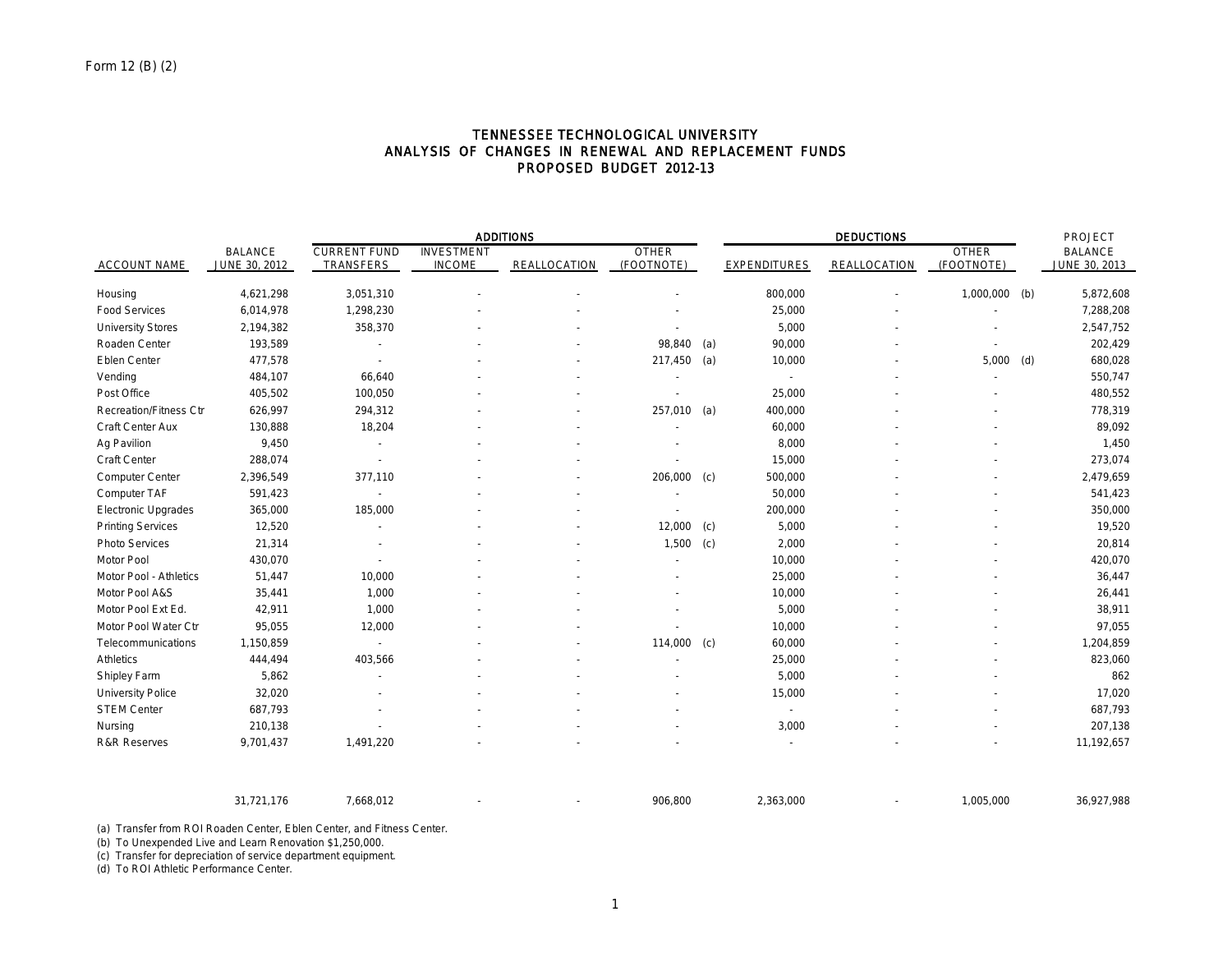## TENNESSEE TECHNOLOGICAL UNIVERSITY ANALYSIS OF CHANGES IN RETIREMENT OF INDEBTEDNESS ESTIMATED BUDGET 2011-12

|                             | PROJECT        |                     |                          | <b>ADDITIONS</b> |              |           |           | <b>DEDUCTIONS</b>        |                | PROJECT        |
|-----------------------------|----------------|---------------------|--------------------------|------------------|--------------|-----------|-----------|--------------------------|----------------|----------------|
|                             | <b>BALANCE</b> | <b>CURRENT FUND</b> | <b>INVESTMENT</b>        |                  | <b>OTHER</b> |           |           |                          | <b>OTHER</b>   | <b>BALANCE</b> |
| <b>ACCOUNT NAME</b>         | JUNE 30, 2011  | TRANSFERS           | <b>INCOME</b>            | REALLOCATION     | (FOOTNOTE)   | Principal | Interest  | REALLOCATION             | (FOOTNOTE)     | JUNE 30, 2012  |
| Roaden Center               |                | 98,840              | $\overline{\phantom{a}}$ |                  |              |           |           |                          | 98,840 (a)     |                |
| Eblen Center                |                | 217,450             | ٠                        | ٠                |              | $\sim$    |           | $\sim$                   | $217,450$ (a)  | $\sim$         |
| Recreation/Fitness Ctr      | 528,786        | 257,010             |                          |                  |              | $\sim$    |           | $\overline{\phantom{a}}$ | 785,796 (a)    | $\sim$         |
| Res Hall Rep 2002A 914      | (1,041)        | 132,470             |                          |                  |              | 124,930   | 6,250     |                          | 249<br>(c)     |                |
| Res Hall Rep 2004B 914      | (28, 134)      | 429,320             |                          |                  |              | 223,970   | 169,510   |                          | $7,710$ (c)    | (4)            |
| Res Hall Rep 2005A 914      | (5,763)        | 42,970              |                          | $\overline{a}$   | $\sim$       |           | 35,770    |                          | $1,430$ (c)    |                |
| Res Hall Rep 2007C 914      | (30, 864)      | 224,480             |                          | $\overline{a}$   |              | $\sim$    | 186,170   | $\overline{\phantom{a}}$ | $7,450$ (c)    | (4)            |
| Res Hall Rep 2010A 917      | (47, 426)      | 1,924,810           | 9,000                    | $\sim$           | 370,360 (b)  | 885,380   | 959,140   | $\sim$                   | 47,860 (c)     | 364,364        |
| TV Apts Renovation          | 15,786         | 43,600              | ٠                        | $\sim$           |              | $\sim$    | 43,600    | $\overline{\phantom{a}}$ |                | 15,786         |
| Athletic Performance Ctr    | 1,712          | $\sim$              | $\sim$                   | $\sim$           | $5,000$ (d)  | $\sim$    | 5,000     |                          | $\overline{a}$ | 1,712          |
| ERP System                  | 121,292        |                     | ٠                        | ٠                |              |           |           | 121,292                  |                |                |
| Performance Contracting     | 880,211        | 314,650             | 3,100                    | ٠                |              | 180,520   | 131,590   |                          | $5,630$ (c)    | 880,221        |
| Performance Contr - Order 2 | 436,033        | 202,520             | 1,100                    |                  |              | 114,570   | 85,930    | (121, 292)               | $3,880$ (c)    | 556,565        |
|                             | 1,870,592      | 3,888,120           | 13,200                   |                  | 375,360      | 1,529,370 | 1,622,960 |                          | 1,176,295      | 1,818,647      |

(a) Transfer to R&R for Roaden Center, Eblen Center, and Fitness Center.

(b) Unspent Bond Proceeds.

(c) Trustee Fee.

(d) From R&R Eblen Center.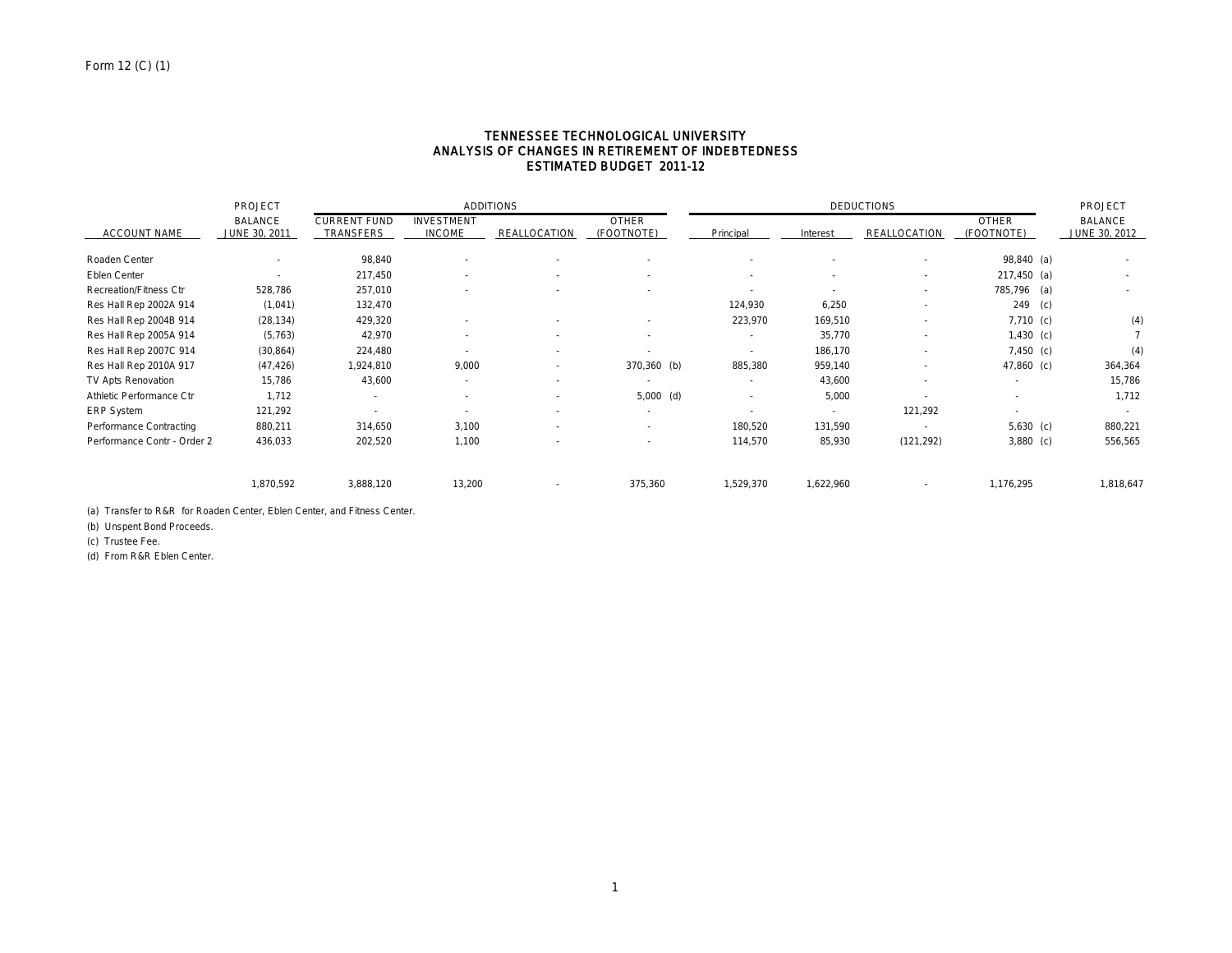#### TENNESSEE TECHNOLOGICAL UNIVERSITY ANALYSIS OF CHANGES IN RETIREMENT OF INDEBTEDNESS PROPOSED BUDGET 2012-13

|                             | PROJECT                         |                                         |                                    | <b>ADDITIONS</b>         |                          |                          |                          | <b>DEDUCTIONS</b>        |                            | PROJECT                         |
|-----------------------------|---------------------------------|-----------------------------------------|------------------------------------|--------------------------|--------------------------|--------------------------|--------------------------|--------------------------|----------------------------|---------------------------------|
| <b>ACCOUNT NAME</b>         | <b>BALANCE</b><br>JUNE 30, 2012 | <b>CURRENT FUND</b><br><b>TRANSFERS</b> | <b>INVESTMENT</b><br><b>INCOME</b> | REALLOCATION             | OTHER<br>(FOOTNOTE)      | Principal                | Interest                 | REALLOCATION             | <b>OTHER</b><br>(FOOTNOTE) | <b>BALANCE</b><br>JUNE 30, 2013 |
| Roaden Center               |                                 | 98,840                                  |                                    |                          |                          |                          |                          |                          | 98,840 (a)                 | $\sim$                          |
| Eblen Center                |                                 | 217,450                                 |                                    |                          |                          |                          |                          | $\overline{\phantom{a}}$ | $217,450$ (a)              | $\sim$                          |
| Recreation/Fitness Ctr      |                                 | 257,010                                 |                                    | $\overline{\phantom{a}}$ | $\overline{\phantom{a}}$ | $\overline{\phantom{a}}$ | $\overline{\phantom{a}}$ | $\overline{a}$           | 257,010 (a)                | $\sim$                          |
| Res Hall Rep 2004B 914      | (4)                             | 401,210                                 |                                    | $\overline{\phantom{a}}$ | $\sim$                   | 233,380                  | 160,550                  | $\sim$                   | $7,270$ (c)                | 6                               |
| Res Hall Rep 2005A 914      |                                 | 166,150                                 |                                    | $\overline{\phantom{a}}$ | $\overline{\phantom{a}}$ | 128,950                  | 35,770                   |                          | $1,430$ (c)                |                                 |
| Res Hall Rep 2007C 914      | (4)                             | 193,630                                 |                                    |                          | $\overline{\phantom{a}}$ | $\overline{\phantom{a}}$ | 186,180                  |                          | $7,450$ (c)                | (4)                             |
| Res Hall Rep 2010A 917      | 364,364                         | 1,881,620                               | 9,000                              | $\overline{\phantom{a}}$ | $\overline{\phantom{a}}$ | 903,100                  | 941,430                  | $\overline{\phantom{a}}$ | 46,090 (c)                 | 364,364                         |
| TV Apts Renovation          | 15,786                          | 43,600                                  | - 1                                | $\overline{\phantom{a}}$ | $\overline{\phantom{a}}$ | ٠                        | 43,600                   | $\sim$                   | $\overline{\phantom{a}}$   | 15,786                          |
| Athletic Performance Ctr    | 1,712                           | ۰.                                      | $\sim$                             | $\overline{\phantom{a}}$ | $5,000$ (d)              | $\overline{\phantom{a}}$ | 5,000                    | $\overline{a}$           | $\overline{\phantom{a}}$   | 1,712                           |
| Performance Contracting     | 880,221                         | 314,670                                 | 3,100                              | $\overline{\phantom{a}}$ | $\sim$                   | 187.220                  | 125,280                  |                          | $5,270$ (c)                | 880,221                         |
| Performance Contr - Order 2 | 556,565                         | 203,300                                 | 1,100                              |                          | $\overline{\phantom{a}}$ | 118,250                  | 82,500                   |                          | $3,650$ (c)                | 556,565                         |
|                             | 1,818,647                       | 3,777,480                               | 13,200                             |                          | 5,000                    | 1,570,900                | 1,580,310                | $\overline{a}$           | 644,460                    | 1,818,657                       |

(a) Transfer to R&R for Roaden Center, Eblen Center, and Fitness Center.

(b) Unspent Bond Proceeds.

(c) Trustee Fee.

(d) From R&R Eblen Center.

NOTE - There should be no unallocated balances. All ending balances must relate to a specific project.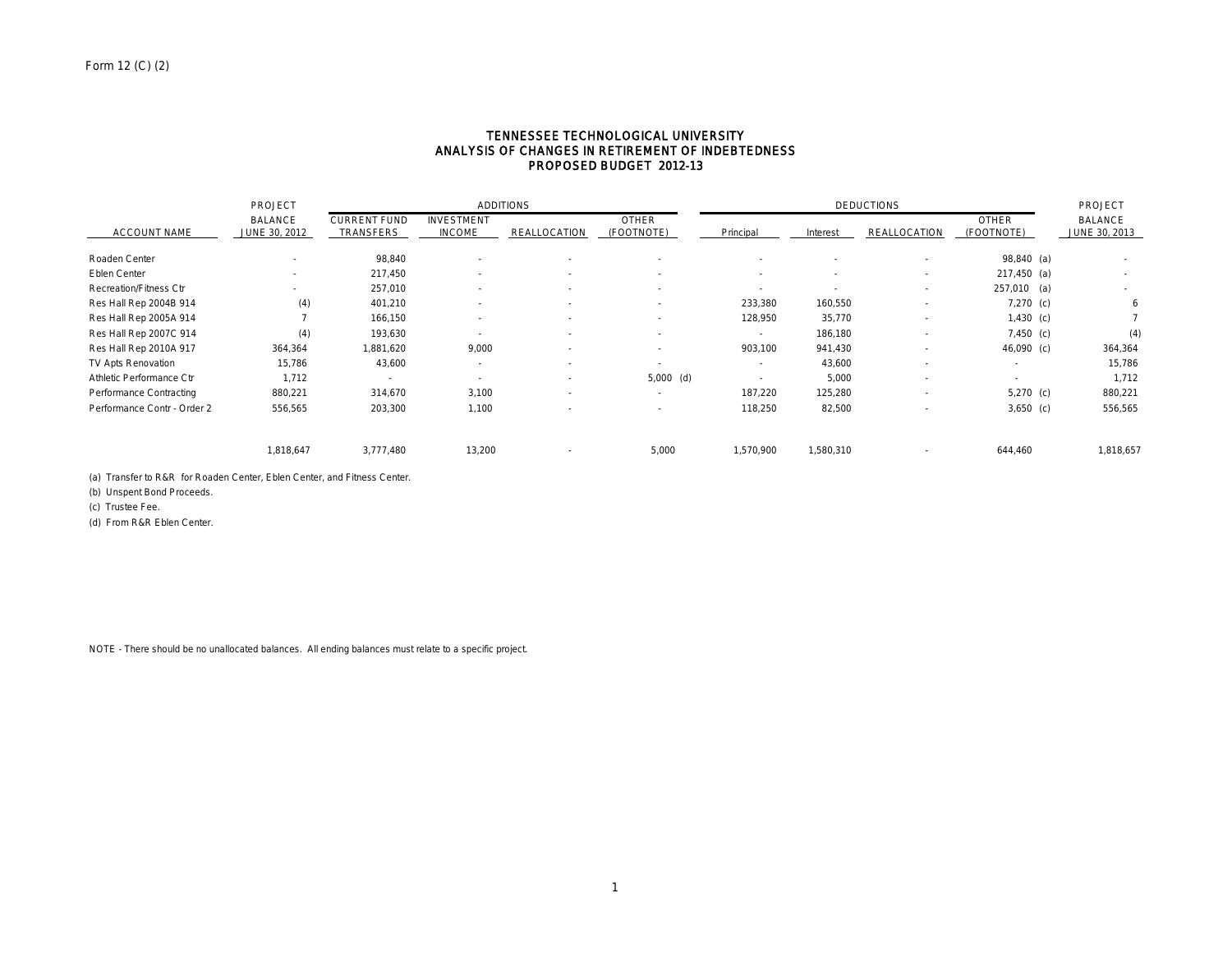# **TENNESSEE TECHNOLOGICAL UNIVERSITY THE STATE UNIVERSITY AND COMMUNITY COLLEGE SYSTEM OF TENNESSEE JULY BUDGET 2012-13 REMEDIAL, DEVELOPMENTAL, and PRESCRIBED COURSES EXPENDITURES**

|                                                  | <b>ACTUAL</b><br>2010-11 | <b>OCTOBER</b><br>2011-12 | <b>ESTIMATED</b><br>2011-12 | <b>JULY</b><br>2012-13 |
|--------------------------------------------------|--------------------------|---------------------------|-----------------------------|------------------------|
| <b>Admin Salaries</b><br>Academic Salaries       | 289,800.00               | 312,390.00                | 312,390.00                  | 305,060.00             |
| <b>Supporting Salaries</b>                       | 23,741.32                | 27,470.00                 | 27,470.00                   | 27,120.00              |
| <b>Student Wages</b><br><b>Employee Benefits</b> | 12,099.73<br>125,873.12  | 7,820.00<br>126,390.00    | 7,820.00<br>126,390.00      | 7,820.00<br>126,390.00 |
| Travel                                           | 296.24                   | 1,420.00                  | 1,420.00                    | 1,420.00               |
| <b>Operating Expenses</b><br>Capital Outlay      | 11,160.10                | 11,630.00                 | 11,630.00                   | 11,630.00              |
| <b>TOTAL</b>                                     | 462,970.51               | 487,120.00                | 487,120.00                  | 479,440.00             |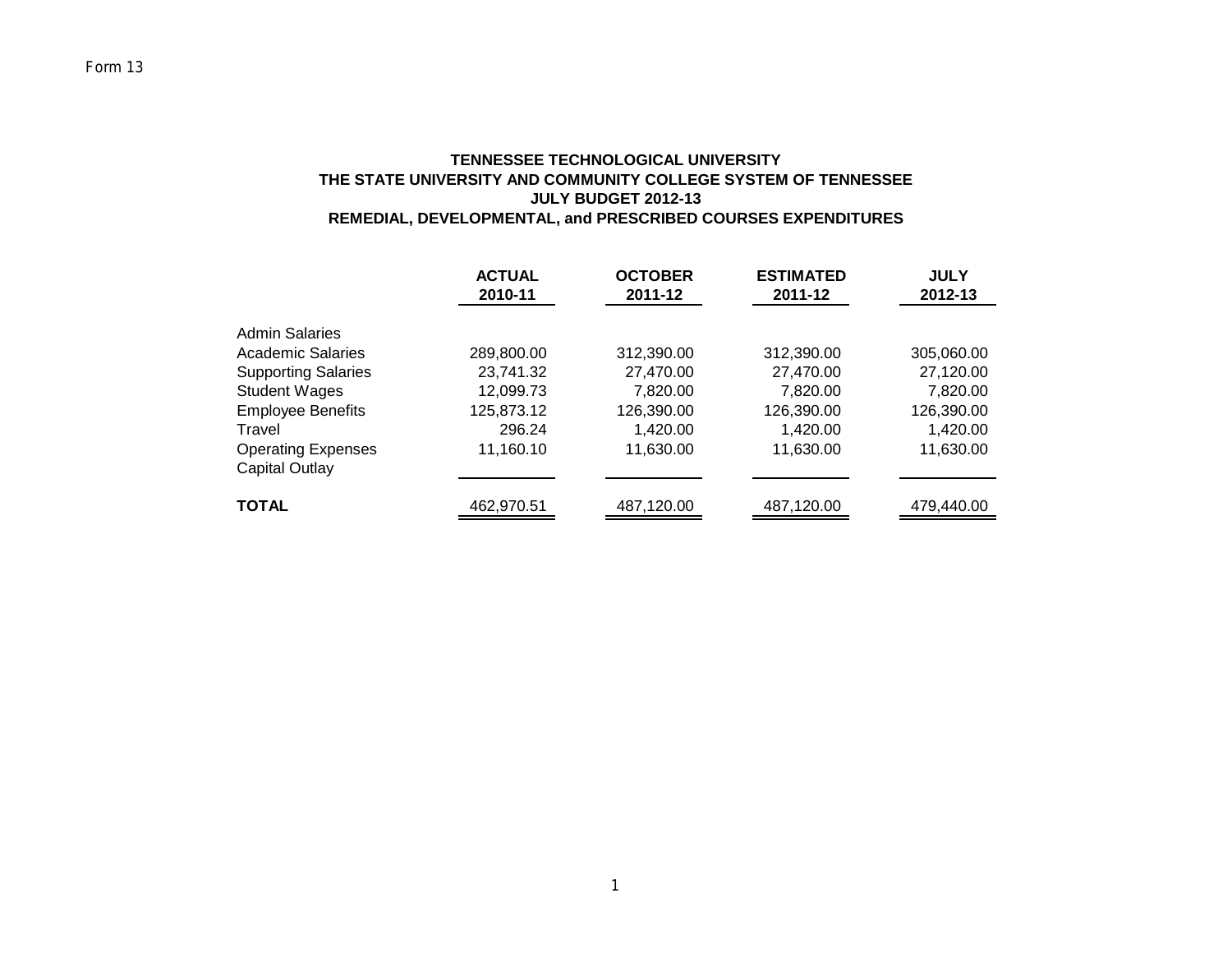# TENNESSEE TECHNOLOGICAL UNIVERSITY UNRESTRICTED E&G LONGEVITY REPORTING FORM JULY PROPOSED BUDGET 2012-13

|                                             | <b>ESTIMATED</b><br>2011-12 | <b>PROPOSED</b><br>2012-13 |
|---------------------------------------------|-----------------------------|----------------------------|
| <b>Total Unrestricted E&amp;G longevity</b> | \$1,236,540.00              | 1,214,300.00<br>\$         |